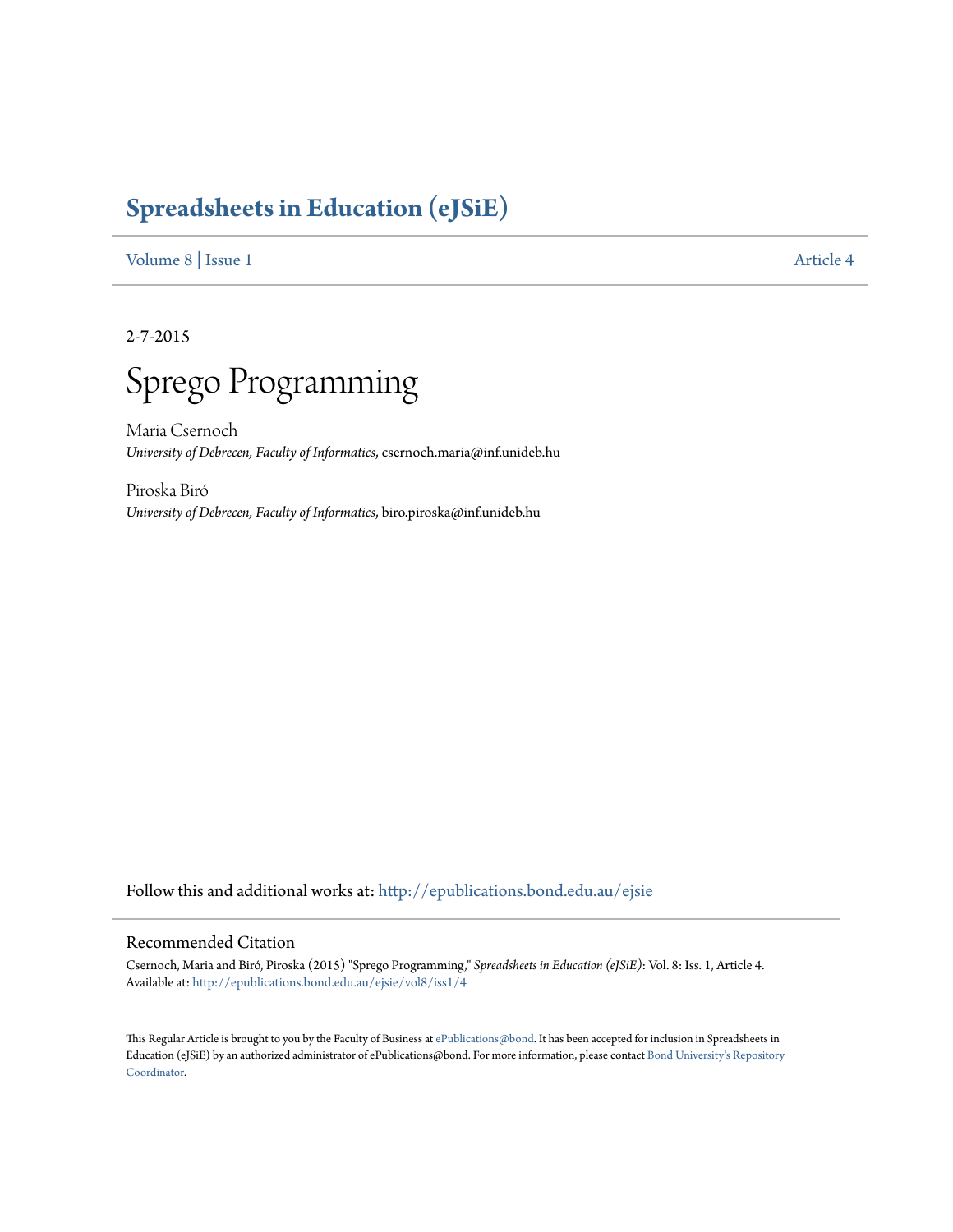# Sprego Programming

#### **Abstract**

Spreadsheet management is a border-land between office applications and programming, however, it is rather communicated that spreadsheet is nothing more than an easily handled fun piece. Consequently, the complexity of spreadsheet handling, the unprepared end-users, their problem solving abilities and approaches do not match. To overcome these problems we have developed and introduced Sprego (Spreadsheet Lego). Sprego is a simpliied functional programming language in spreadsheet environment, and such as can be used both as introductory language and the language of end-user programmers. The essence of Sprego is that we use as few and simple functions as possible and based on these functions build multilevel formulas. With this approach, similar to high level programming, we are able solve advanced problems, developing algorithmic skills, computational thinking. The advantage of Sprego is the simplicity of the language, when the emphasis is not on the coding but on the problem. Beyond that spreadsheets would provide real life problems with authentic data and tables which students are more interested in than the artificial environment and semiauthentic problems of high level programming languages.

#### **Keywords**

functional language, computational thinking, deep approach metacognitive problem solving, Sprego

#### **Cover Page Footnote**

The publication was supported by the TÁMOP-4.2.2.C-11/1/KONV-2012-0001 project. The project has been supported by the European Union, co-financed by the European Social Fund and partly by OTKA  $(K-105262)$ .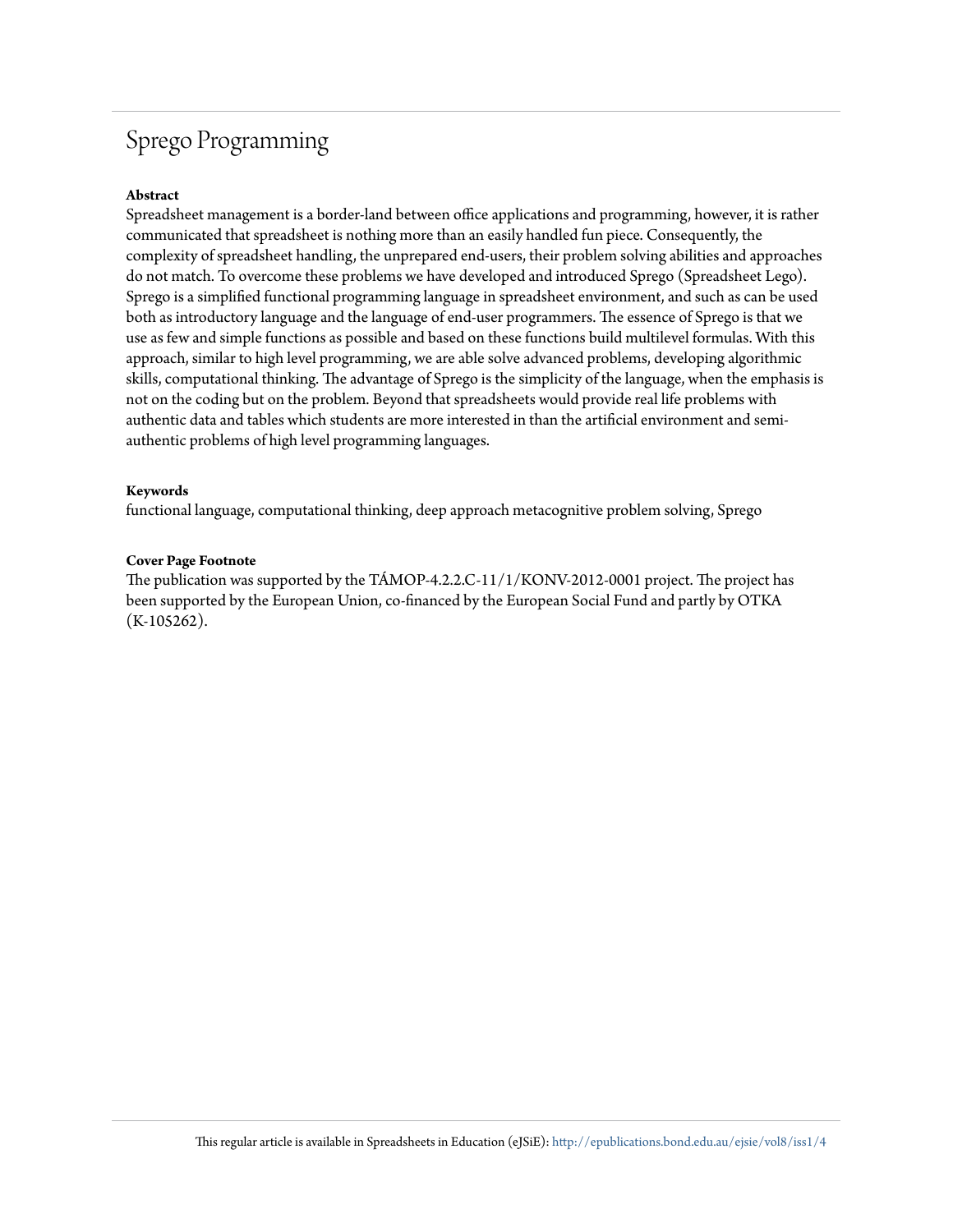# Sprego programming

#### Abstract

Spreadsheet management lies between office applications and programming, however, it is rather communicated that spreadsheeting is nothing more than an easily-handled piece of fun. Consequently, the complexity of spreadsheet handling, the unprepared end-users, their problem solving abilities and approaches do not match. To overcome these problems we have developed and introduced Sprego (Spreadsheet Lego). Sprego is a simplified functional programming language in the spreadsheet environment, and such as can be used both as introductory language and the language of end-user programmers. The essence of Sprego is that we use as few and as simple functions as possible. Based on these functions, we build multilevel formulas. With this approach, similar to high level programming, we are able to solve advanced problems, developing algorithmic skills, computational thinking. The advantage of Sprego is the simplicity of the language, when the emphasis is not on the coding but on the problem. Beyond that, spreadsheets would provide real life problems with authentic data and tables which students are more interested in than the artificial environment and semiauthentic problems of high level programming languages.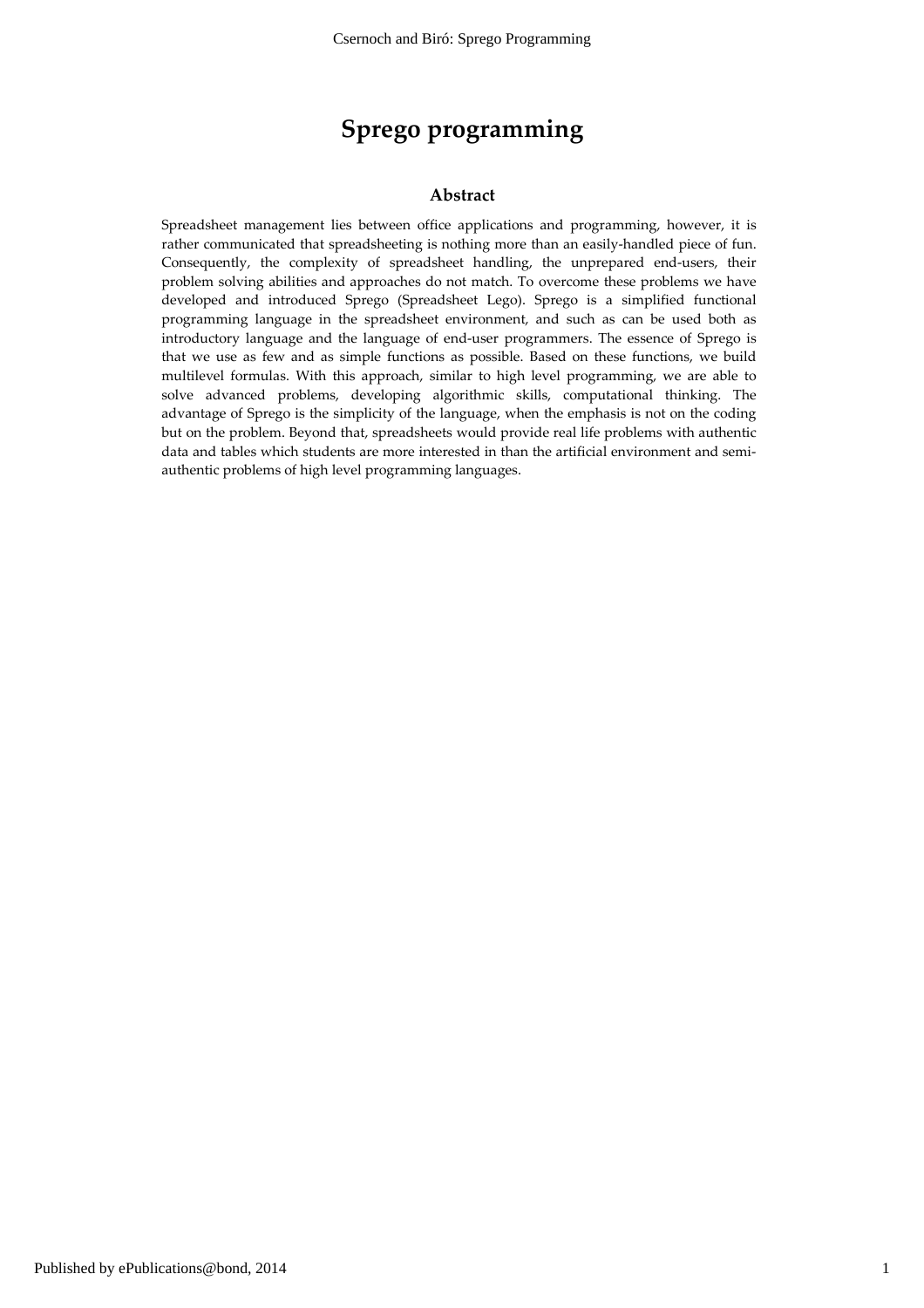# 1. Introduction

With the widespread use of computers, we are faced with an increasing number of end-users of birotical (computer-related office tools) software [5], [6], [41], [51], [56], [64], [69], [79]. We have introduced the French based expression "birotical" to clearly distinguish office applications from other computer applications. Applying this expression, there is no need for further explanation as to which kind of application is meant. Birotical software and documents cover mainly text and spreadsheet management and the resulting documents of these activities.

However, with the high number of untrained and ill-trained end-users, an increase in the number of error-prone documents is reported, due to the misuse of birotical software. In the last decade, not only rumours of this undesirable and very unfortunate situation have been circulating, but researchers have shown that the problem does indeed exist [4], [5], [32], [33], [34], [64], [66], [67], [68], [69], [75], [77], [78], [79] and is deeply rooted in the end-users' lack of computational thinking [33], [9], [85]. Their ignorance prevents them evaluating their problem solving skills, their sequences of computer related activities, and so the consequences of these activities [50].

Apart from a very few authors [4], [5], [25], [26], [27], [36], [76], research mainly focuses on spreadsheet documents, and the consequences of spreadsheet errors. However, we have to note here that the main reason that spreadsheets receive more attention than other birotical documents is because of the financial consequences. While improperly handled text-based documents mainly result in isolated cases of misunderstanding, miscomprehension, and misinterpretation, spreadsheets play fundamental roles in the financial world.

# 1.1. Sources of misinterpretation

The question, in general, is what has led us to this situation, and what would be the solutions to reduce the number of errors in these documents. This is a fundamental question for education. It has been realized that despite the attempts to introduce formal Computer Sciences/Informatics education, and rearrange classical school subjects by considering digital competency in primary and secondary education, student level of computational thinking has not met our expectations [7], [8], [11], [12], [34], [35]. According to the most extreme opinions, birotical software is to blame [44], [45]; however, this is not justified. Programs themselves are harmless, they work on algorithms; the problem arises when teaching does not focus on the algorithmdriven feature of programs. Teachers are responsible for giving proper instructions which would lead to the development of the students' digital literacy, algorithmic skills, computational thinking [40], [21], [49], [85].

Teacher education, however, has to deal with a triad of circumstances: the humancomputer interaction, the novelty of this school subject, as well as the commercialized world that has developed around it. The basis of the problems arises from the communication between humans and "dumb" computers. To reach a high level of communication between humans and computers we have to develop computational thinking of humans, and to achieve this formal education is needed. However, for formal education, teachers are needed, and for teachers, teacher-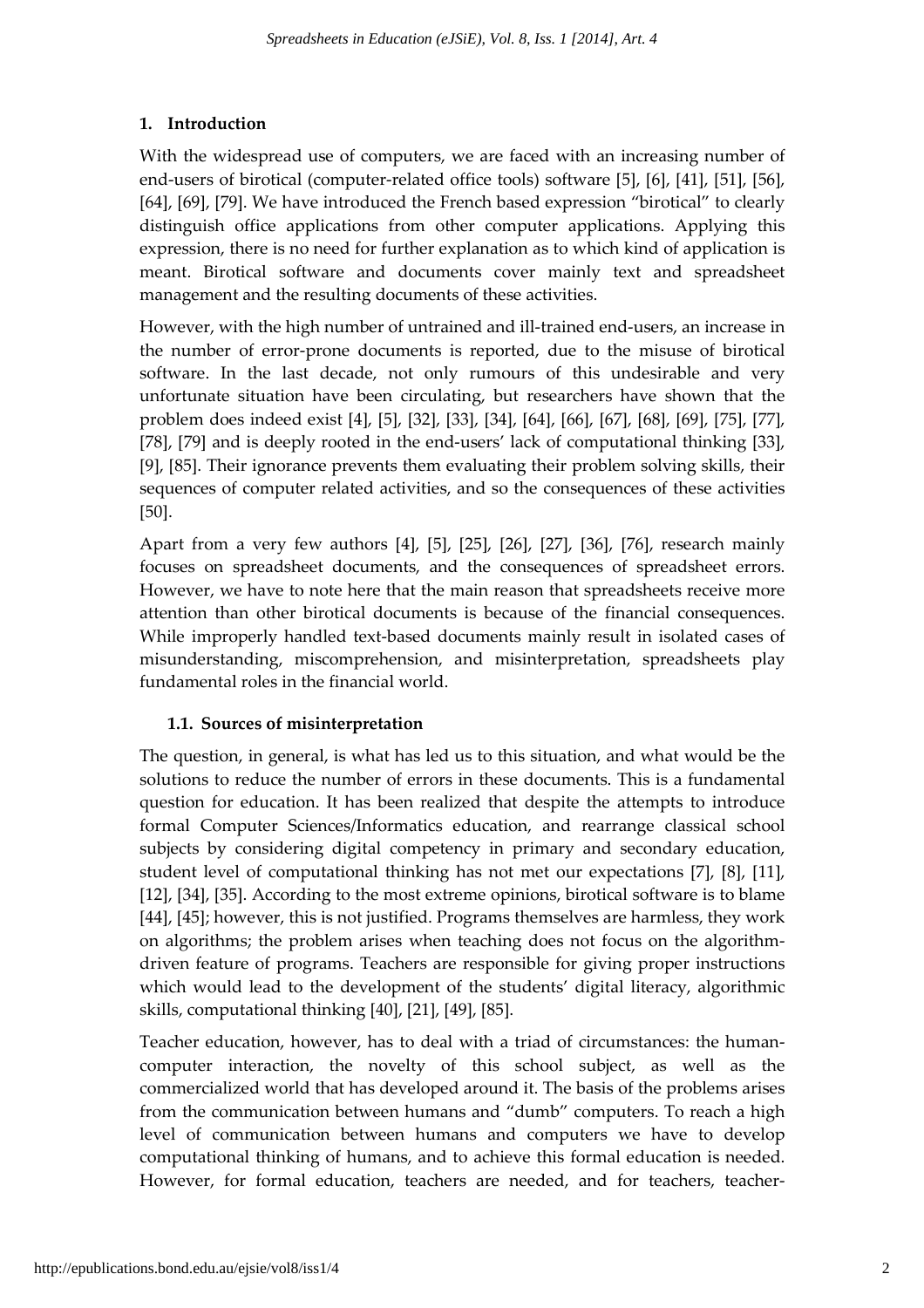education is needed. At this point the loop is closed, and we are faced with the chicken and the egg problem: who teaches the teachers if there are no teachers? The lack of proper teacher education led us to a situation in which teachers were looking for help and for solutions. The software companies were ready to answer with their commercial software. Their emphasis is on user-friendly interfaces, bombarding both teachers and end-users with ever newer features, without any scientifically proven relevance.

These circumstances lead end-users to bricolage [4], [5], the unplanned usage of GUI (Graphical User Interface), the superiority of surface approach problem solving TAEW-based methods (Trial-and-Error Wizard-based) [33], [9], and consequently, to many error-prone documents.

The students do not see the algorithms behind computer problem solving, and they accept computer tools, both hardware and software, unconditionally. Testing university students of Informatics (TAaAS project, Testing Algorithmic and Application Skills, [7]–[12], [31]–[35]) we found several indicators to this approach, which is well represented in their remarks.

Morryilik. FPMAGIC DI s'ouvre! Magie!

Figure 1: Student answers to "What happens when you double click on a document file?"

In the self-evaluation session of the same project (TAaAS), we asked the students to list 15 spreadsheet functions which they think the most important. All together the survey resulted in 99 most important functions, and the most extreme answer is presented in Figure 2. Finding the reasons for this incredibly high number of functions mentioned by the students, we checked the coursebooks available in Hungary. What would be your guess? In the Hungarian spreadsheet coursebooks one-hundred and seventy-two functions are mentioned. The result explains a lot. These sources are rather user guides, repeating the helps, and do not match the requirements of coursebooks; actually, they are false teaching materials.

Mindre suigeEs var!<br>(vom voletlemiil lobeant)

All of them are important! (this explains their existence) (word by word: they exist by no chance)

Figure 2: Student thinks that all the functions of spreadsheets are important (the original message (left) and the translation (right)

We can conclude that surface approach methods should not have this overwhelming power. However, methods can be developed which would change, first of all the teachers', and then the end-users' attitude towards computers, and birotical software, so that ultimately, students would achieve well-developed computational thinking and algorithmic skills. We have no other task but to abandon TAEW-based problem solving methods, and replace them with deep-approach metacognitive methods. The theoretical background (Section 3), the details and the characteristics of CAAD-based (Computer Algorithmic and Debugging) methods are presented in the consecutive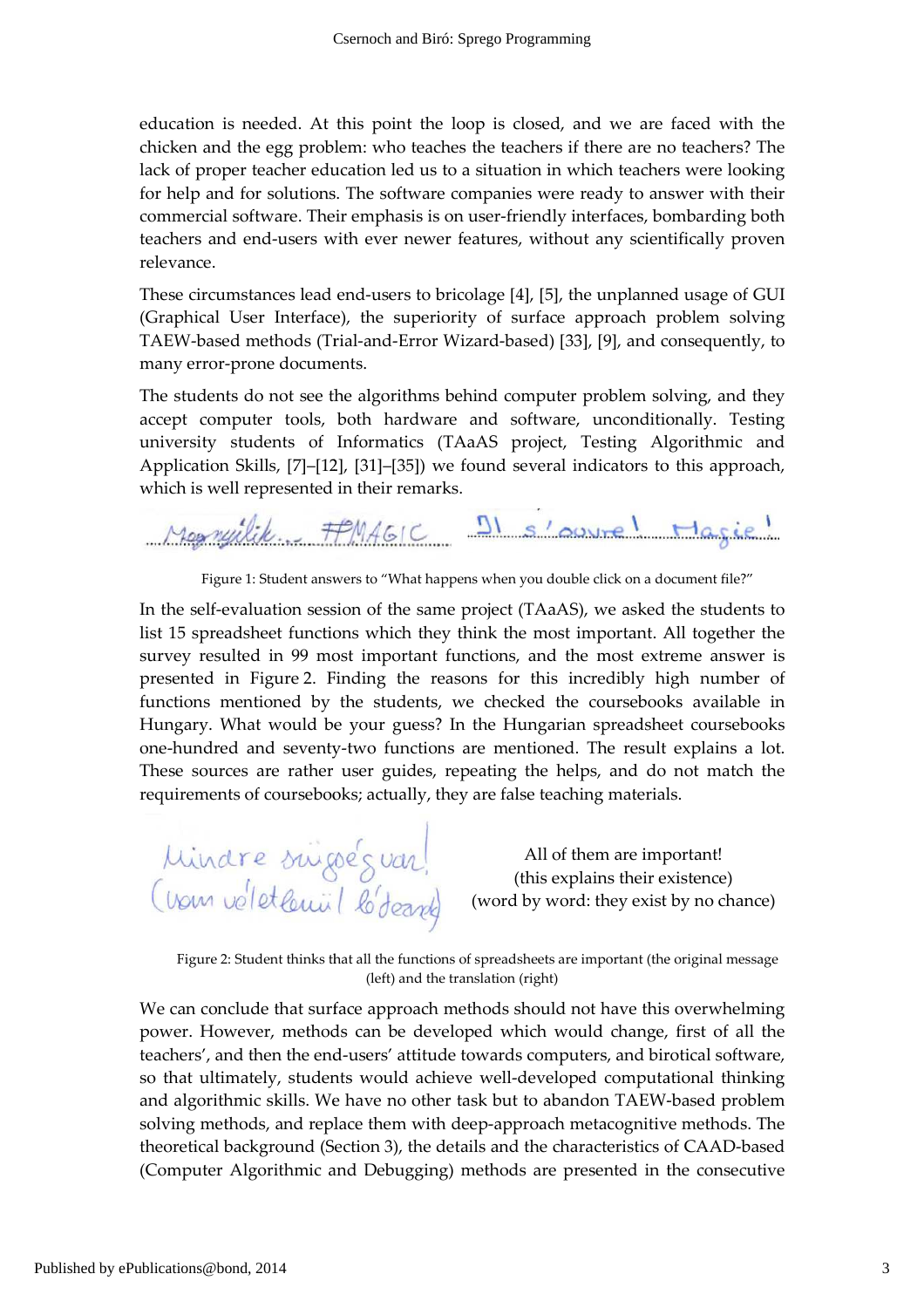section (Section4 ), and further examples in Sprego at the end of the article (Section 8).

#### 1.2. The structure of the paper

In the following two subsections of Introduction we provide a fast overview of the method entitled Sprego. In Chapter 2 the main research questions and hypotheses are presented. Chapter 3 provides the detailed theoretical background of this novel method. In Chapter 4 the details of Sprego is provided with examples and with additional examples in Chapter 8. It is your choice in which order you read these sections. You can keep their sequential order, but you also have the option starting with Chapter 4 and 8, focusing on programming in Sprego, and turn back later on to the theoretical background.

### 1.3. Sprego

Within the frame of spreadsheets we invented a method entitled Sprego programming; Sprego for short. It is an abbreviation of Spreadsheet Lego.

The main idea of Sprego is that we handle spreadsheets as an introductory programming language for novice and end-user programmers. In this sense, we use the operators of the spreadsheet language and as few and as simple general-purpose functions as possible, and based on these simple tools we built multilevel functions and formulas. With our deep-approach problem solving method (Section 3.2) [22], [38], [55], [7], [10], [33] we are able to solve computer related problems with an approach which is well-accepted in other programming paradigms: detecting the problem, building algorithms, coding, debugging.

In a spreadsheet environment the main activity is data retrieval. In Sprego we can take advantage both of the environment and the functional language; the data retrieval will be carried out with methods adapted from other programming languages.

In spite of the theoretical background which has been available for several years, a complete system with a methodology for teaching has not emerged.

Within the frame of the TAaAS project, we have been testing Sprego in the last four years. In the testing process, we run three tests: a pre-test, before starting Sprego, a post-test, after covering Sprego, and a delayed post-test, one year later. The change in the students' results prove the effectiveness of the method. Without any details, the figures are the following: 5–10%, 60–70%, and 40–50%, in the pre-, post-, and delayed post-tests, respectively [9], [28], [33]. In the opinion of the pre-service teachers of Informatics, Sprego has the following characteristics [37]):

- Creating multilevel formulas helps to develop algorithmic skills.
- Using Sprego requires thinking.
- Sprego helps developing logical thinking.
- The characteristics of the simple, general purpose functions are easier to see [than those of the problem specific functions].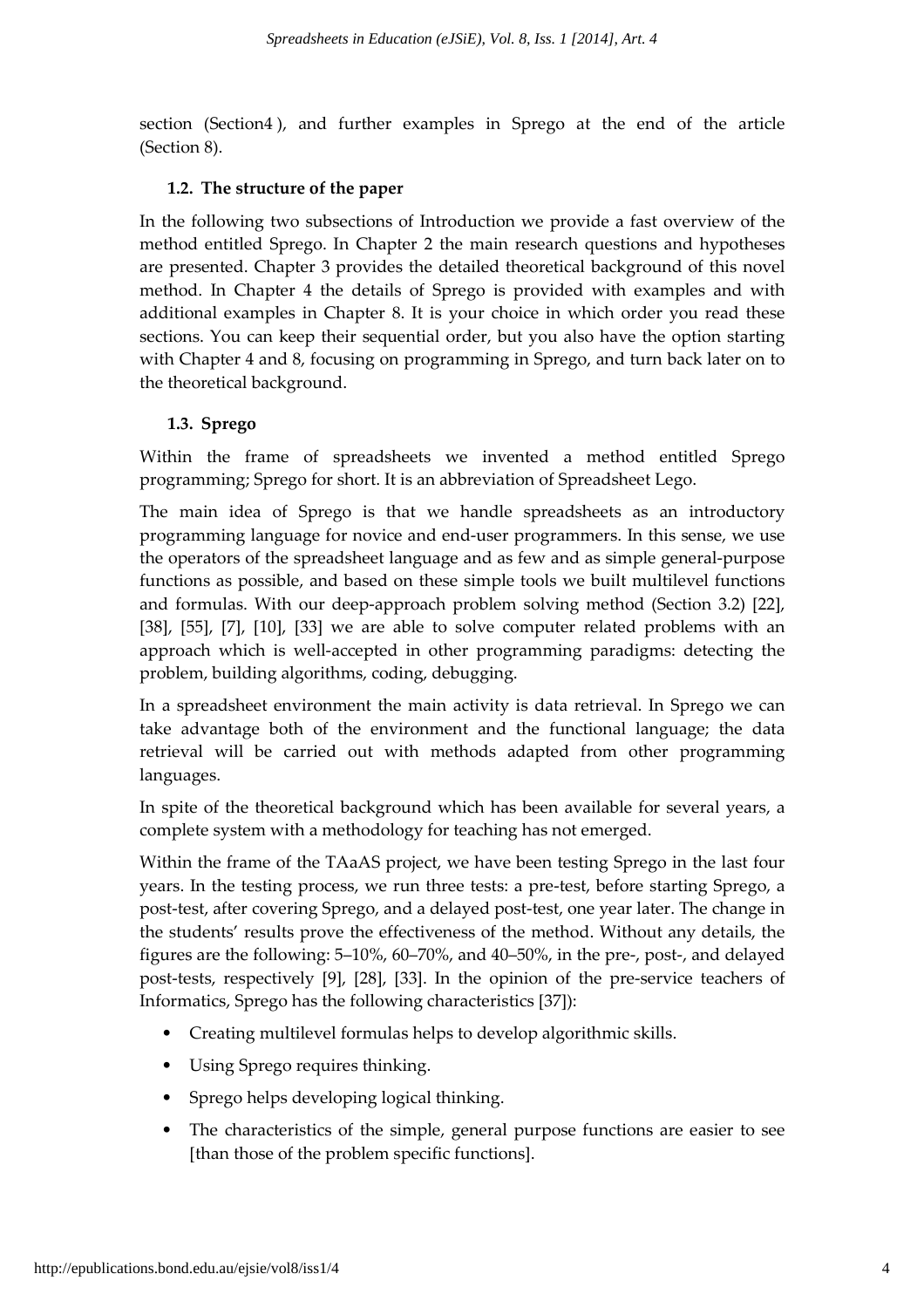- Sprego gives spreadsheet knowledge for later [post-school] usage.
- The more conscious usage of arguments.
- The general purpose functions can be used in wider context.
- Instead of HLOOKUP() and VLOOKUP(), the use of the INDEX(MATCH()) multilevel function is much more interesting, since it requires more thinking.

## 1.4. The samples used in the paper

We would like to emphasize that the tables and samples presented in this paper do not follow the order of their introduction to classes. They rather serve to demonstrate the joint power which the simple general purpose functions with multilevel functions together carry within themselves.

However, the sample tables clearly demonstrate one further advantage of Sprego programming. If we use authentic tables with which students can do real data retrieval, they will not find the program useless and superficial – in LOGO, [61] and in high level programming languages, respectively –, as is typical when students are not really motivated and enthusiastic about programming.

## 2. Hypotheses

H1. Sprego fulfils the requirements of the deep-approach metacognitive methods; consequently, it can be used for teaching programming and end-user programming.

H2. Array formulas support Sprego programming, and serve problem solving better than the built-in functions.

H3. Sprego eliminates the commercialized side-effects of spreadsheet languages.

H4. Sprego supports compatibility between different spreadsheet programs and different versions.

H5. Sprego is less error-prone than traditional spreadsheet tools and approaches.

### 3. Theoretical background

The first suggestions for using spreadsheet as an introductory programming language date back to the late 80s (in [62]), and early 90s [62], and have been raised several times [63], [83], [71], but a complete system with a teaching methodology for proper use has not yet been created.

# 3.1. Should we teach students to program?

There are opinions which state that not everyone should learn programming. However, Soloway, along with his fellow educators [74], and later on Ben-Ari [6] stated that programming and algorithmic skills – to use the recently developed expression – computational thinking [85], should be taught and can be taught to everyone, only the environment should be matched to the requirements of the students. It is not necessarily the demanding high level programming languages which would be the only solution, and especially not as a first language - there are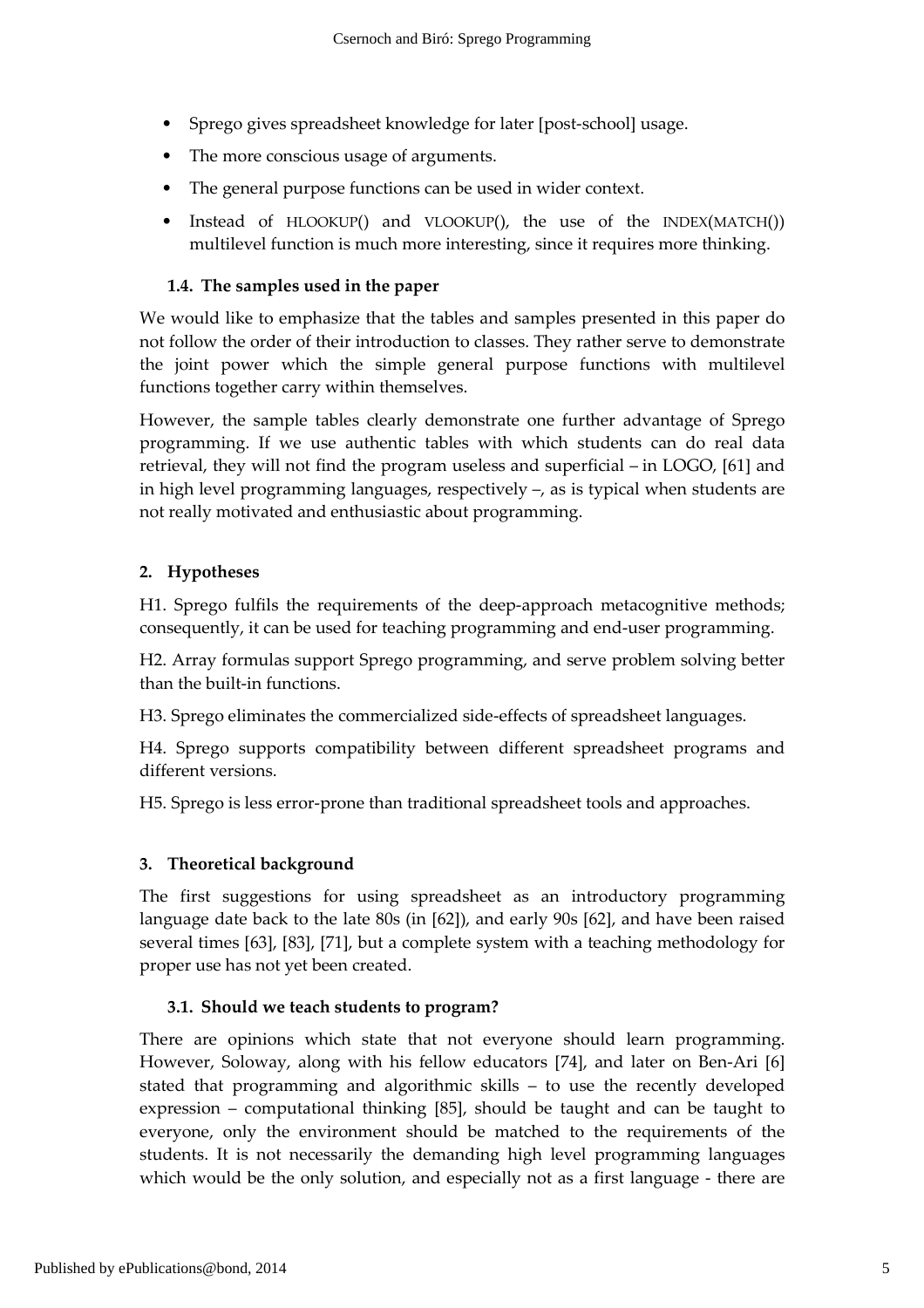several other possibilities available [72], [63], [65], [83], [71], [80], [6]. We share this latter idea, and based on it, we have developed our method to support Sprego. Coding is not something superficial, but is a method which is necessary in order to communicate effectively with computers; beyond this, there is a wide range of sources to develop the skills which are required to carry out this communication.

# 3.2. Deep and surface metacognitive problem solving approaches

The different metacognitive problem solving methods were categorized by Case et al [17], [18], [19], [20] as deep and surface approach methods. The deep surface approach is further specialized as a conceptual-based approach, while two further groups of the surface approach methods are defined: algorithmic and information based. We have realized, however, that these groups of problem solving methods do not cover recently-emerged computer related activities. Considering all these, two further groups, one deep and one surface approach, were added to the already well accepted system.

The computer connected deep approach category, known as Computer Algorithmic and Debugging (CAAD) based [33], covers those sequences of activities which are required to carry out algorithm-driven programming tasks, from the analysis of the problem to the close of the process by checking the correctness of the activities carried out [33].

To the original surface approach categories the Trial-and-Error Wizard based methods are added [33]. They are those computer-specialized activities which gained have strength with the spread of the GUI, and are highly supported by software companies. This approach claims that to carry out computer related activities there is no need for algorithms, since the GUI support is enough to produce the output. The problem with this method is that its focus is not on real problem solving but on reaching an end result. The two phenomena and the methods based on them are not identical.

We have to note here that in 1992 Booth [13] found four different approaches to program writing; two deep and two surface approach groups, but her results have remained isolated. Comparing our system, which is the expansion of those of Case et al, to Booth's findings, we can draw the following conclusions (C&G, B, Cs&B refer to publications by Case and Gunstone, Booth, Csernoch and Biró, respectively):

- conceptual  $(C \& G) \rightarrow$  structural  $(B)$
- CAAD (Cs&B)  $\rightarrow$  operational (B)
- algorithmic  $(C&G) \rightarrow \text{expectient (B)}$
- information  $(C \& G) \rightarrow$  constructional (B)
- TAEW (Cs&B)  $\rightarrow$  GUI navigation

Our purpose with Sprego is to introduce a deep approach metacognitive method, with which the students' algorithmic skills can be effectively and efficiently developed.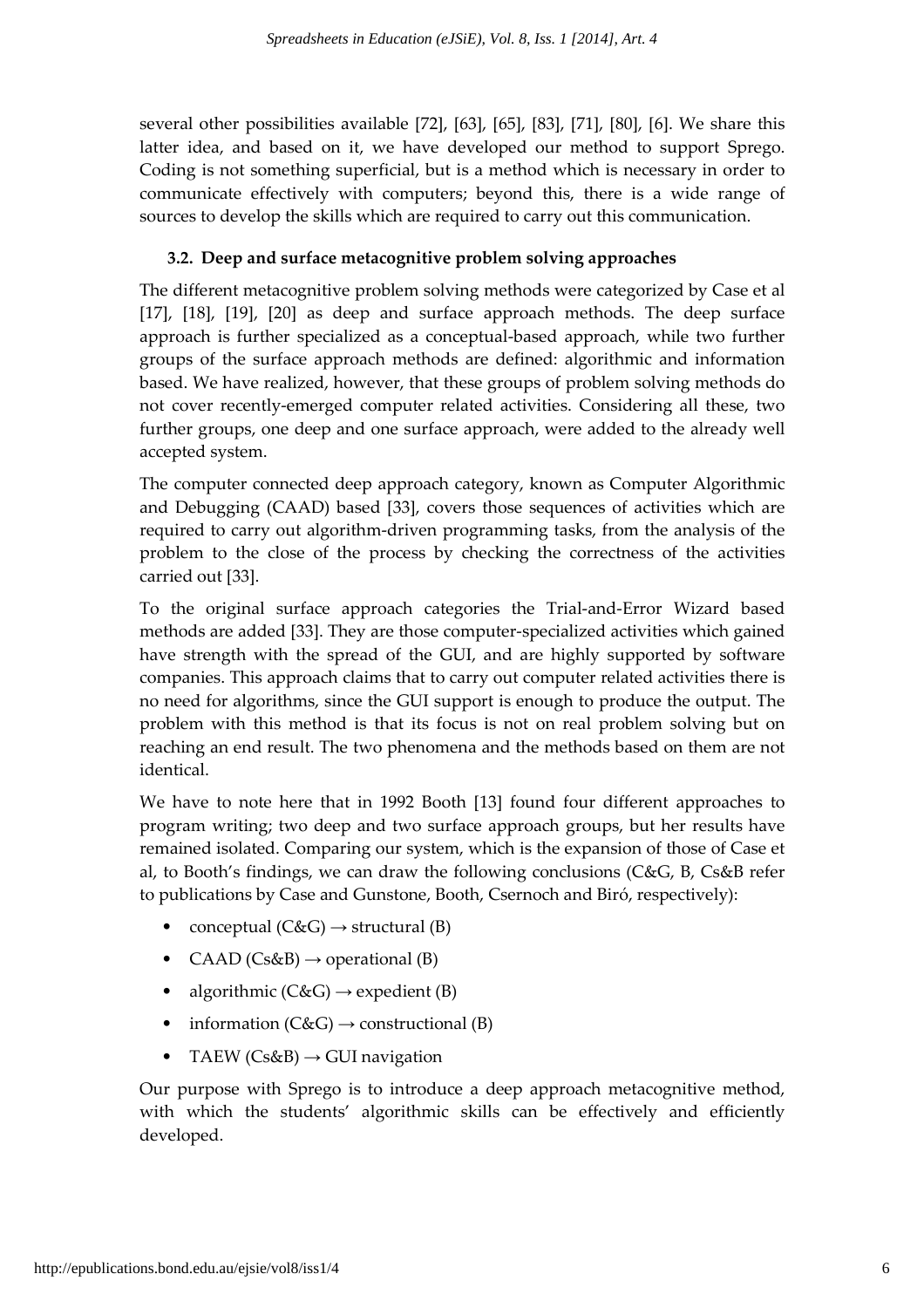## 3.3. Minimalist theory

We have to keep in mind that in our concept spreadsheet languages would serve as an introductory language for beginners, and a suitable language for those who do not want to be professional programmers, but well-skilled end-users. Considering this point of view, spreadsheet languages, and approaches such as Sprego should be taught with a minimalist approach [16], [63], [54], and consequently, the methods developed for teaching high level programming languages for novices can be applied to this language.

The process of programming is exactly the same as we are familiar with from high level programming languages (See Sections 4.3, 4.4, and 8). The advantages of spreadsheet languages in general, compared to high level programming languages, are that the coding is less demanding, there is no need for explicit declarations, and the phenomena of function is familiar from studies in Mathematics. A further simplification of the language, compared to high level programming languages, is that in the spreadsheet environment we do not write, but just call already existing functions. One further step would be, as suggested by several researchers, to write functions [2], [65], but this is not our intention at present.

However, we have seen from the reported error-prone spreadsheet documents that all these advantages do not guarantee an algorithmic approach to spreadsheet problems [3], [52], [53]. We have found in our previous research that all of these advantages would be diminished with the TAEW-based approach to spreadsheet [9], [28], [29], [30], [31], [32], [33]; the endless new features, the high number of functions (Sections 4.3.2 and 4.3.3), the demanding and large number of arguments (Section 4.4), the unplanned wondering and rummaging around in the GUI.

Sprego focuses, on one hand, on the further simplification of the language, by using as few functions as possible (for the list of Sprego functions see Table 1); on the other hand, it focuses on the generalization of the language, by using general purpose functions. With these tools, multilevel functions can be built and a wider range of problems can be solved than with the problem-specific functions of spreadsheet programs (for details see Sections 4.3.2, 4.3.3, and 4.4). Frequent use and coding with a few simple general functions would result in users remembering them and working with them in an error-free way.

Since the coding in spreadsheets is not demanding, the typing of the codes is highly recommended. We have to keep in mind the fact that the coding also should follow the minimalist approach, and as is detailed in Section 4.2, it should start with the more internal functions, when the formula is the simplest, and should be developed step by step in an outwards direction [15], [24]. A further simplification of coding in Sprego is the usage of array formulas (for details see Sections 4.3, 4.4, 8). These tools would prepare students for handling arrays, creating and debugging source codes in high level programming languages.

As in other programming languages, at the beginning the minimalist approach should be accompanied with full guidance, especially in case of non-programmers, which would help the students to develop their algorithmic skills [14], [54], [57], [60], [70].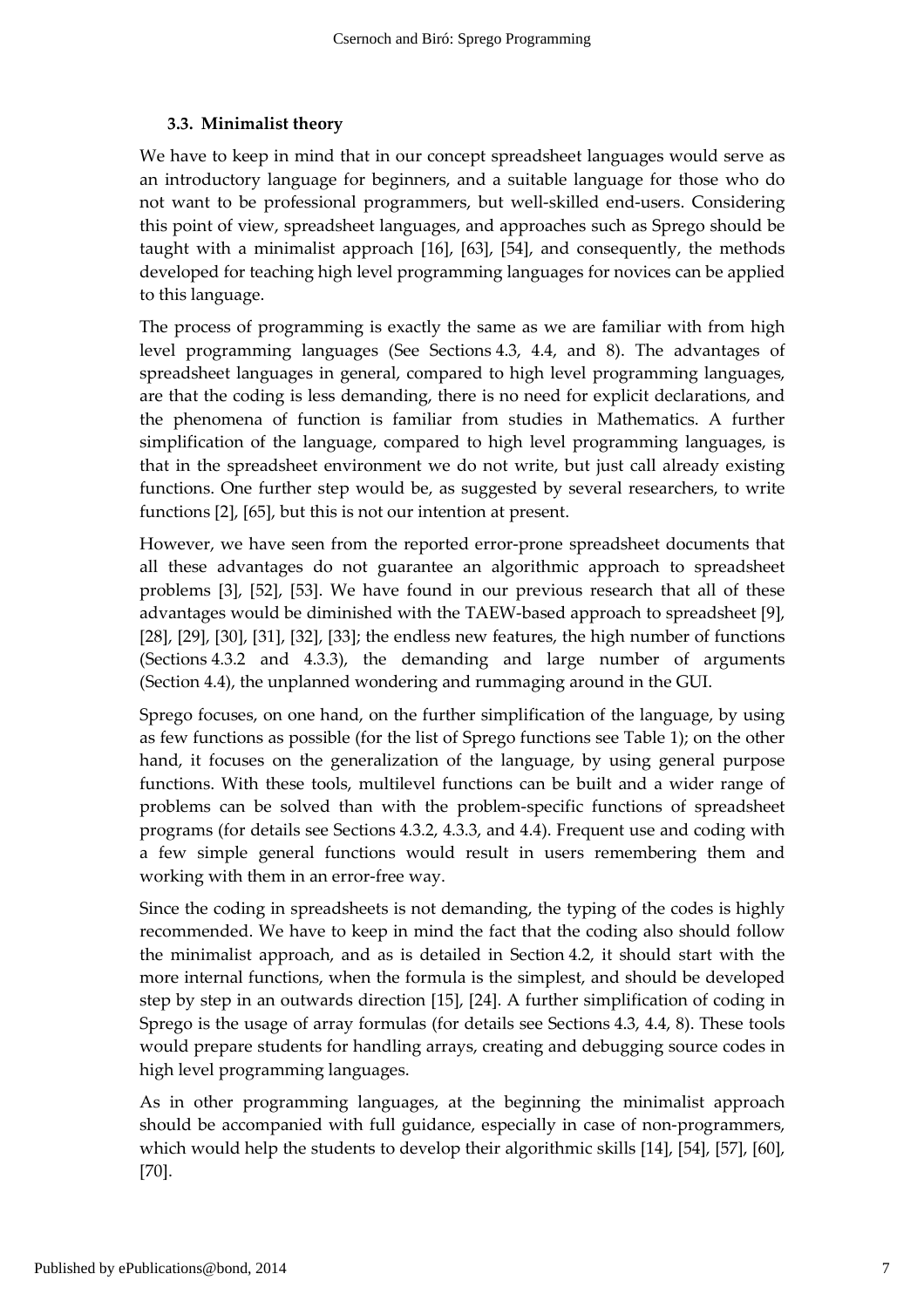We can conclude that with the minimalist approach supporting Sprego, the focus is not on the language, but on the problems, which is one of the key issues in teaching programming [13]. This allows students to focus on the problem, since the language is not a barrier; it only plays a marginal role.

## 3.4. Spreadsheet language

Spreadsheets are visual, first-order functional languages [65], and considering the number of users, they are the most popular programming systems in use today [1]. As has been proved, functional languages would serve effectively as first languages [13], being more reliable than imperative languages, using the familiar phenomenon of the function, letting the user focus more on the problem than on the coding, and consequently, producing fewer errors [1], [13].

However, the high number of spreadsheet documents containing errors does not seem to be in accordance with the high expectations of the more traditional functional languages. As has already been mentioned in Sections 1.1 and 3.3, and proved in our previously published works, this is mainly due to the TAEW-based problem solving methods, which are highly favoured and supported by the GUI. However, we cannot neglect the fact that the number of end-users makes the relevance of spreadsheet among functional languages even greater [1]. Previous attempts to improve spreadsheet languages have mainly focused on its approximation to traditional programming languages.

Sprego focuses on the already available tools of spreadsheet languages in harmony with the features of traditional functional languages.

- Spreadsheet programs perform automatic recalculation: whenever the contents of a cell have been edited, all cells that are directly or transitively dependent on that cell are recalculated [71].
- Spreadsheet programs distinguish between several types of data, such as numbers, text strings, logical values (Booleans), and arrays. However, this distinction is made dynamically [71].
- Functional languages have a very small syntax and a logically well-defined semantics [13].
- Functional languages are more problem-oriented than conventional languages [43].
- Functional languages have a simple mathematical basis, the lambda calculus, and because of the lack of side-effects, program correctness proofs are easier [43].
- The intuitive understanding of functions that the students bring with them from their school mathematics studies, should be an advantage when studying a functional programming language which exploits this before they study the imperative languages [13]. Based on this theoretical background, we understand function in a semantic sense, as a mapping rather than any sort of syntax ("code") for the function [42].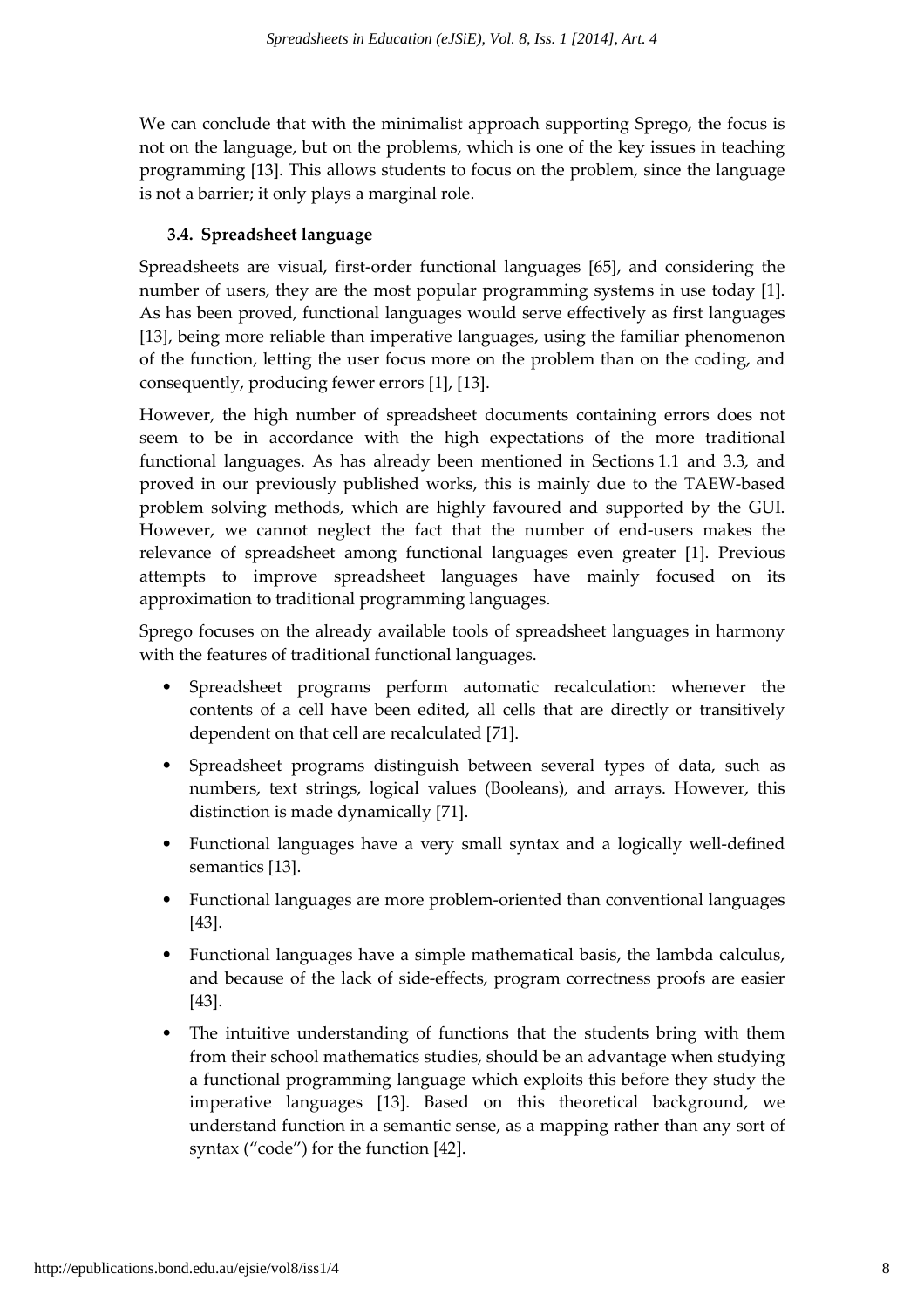# 3.5. Levels of mastery

Beyond the already mentioned disadvantages of the TAEW-based methods, one of the main weaknesses of the method is that it does not follow the recommended order of levels of mastery [21]. The major characteristic of the TAEW-based methods is that the first level, the understanding the concept, is skipped over, and the second level, the usage is taken as the starting level. This is what Gove [44], [45] mixed up when he was discussing teaching Word and Excel, instead of text and spreadsheet management. The consequences of leaving out the first level of mastery are aimless clicking and error-prone documents. Consequently, there is no chance to reach the third level of mastery, where students would be able to consider a concept from multiple viewpoints and/or justify the selection of a particular approach to solve a problem [21].

# 4. Results – Sprego

Considering the theoretical background we had to find out whether the tools to build Sprego and its teaching methodology were available in the spreadsheet languages. Three tools were required, and regardless of the programs and their versions, they are all available.

Spreadsheet tools for Sprego:

- Simple, general-purpose language blocks: using as few and as simple functions as possible.
- The ability to define new structures: creating multilevel functions and formulas.
- Array formulas: eliminating the copying of formulas.

By applying these tools we are able to solve spreadsheet problems of differing complexity, without the desire for ever newer amendments to the spreadsheet programs, the endless searching for problem-specific and program-specific built-in functions, and endless rummaging around in the helps and supports. Consequently, in Sprego the emphasis is not on the language and on the GUI, but on the problems, which would serve at least two purposes: providing an introductory language for professional programmers [13] and a language for end-user programmers [62], [63], [83].

# 4.1. Sprego functions

For beginners, fewer than ten simple, general-purpose functions would serve as a starting kit to write programs in spreadsheets (Table 1, Sprego1). As students advance in spreadsheet programming the need for a few more functions would arise. However, we have to keep in mind that general-purpose functions should be introduced, not those which are invented for solving special problems. Considering these principles, moving from the functions introduced from the very beginning to those introduced as we advance towards professionalism, we can group them into three sets. The dozen functions of Sprego1 and Sprego2 are compulsory for everyone, even for novices. Sprego3 is optional, and additional simple functions would be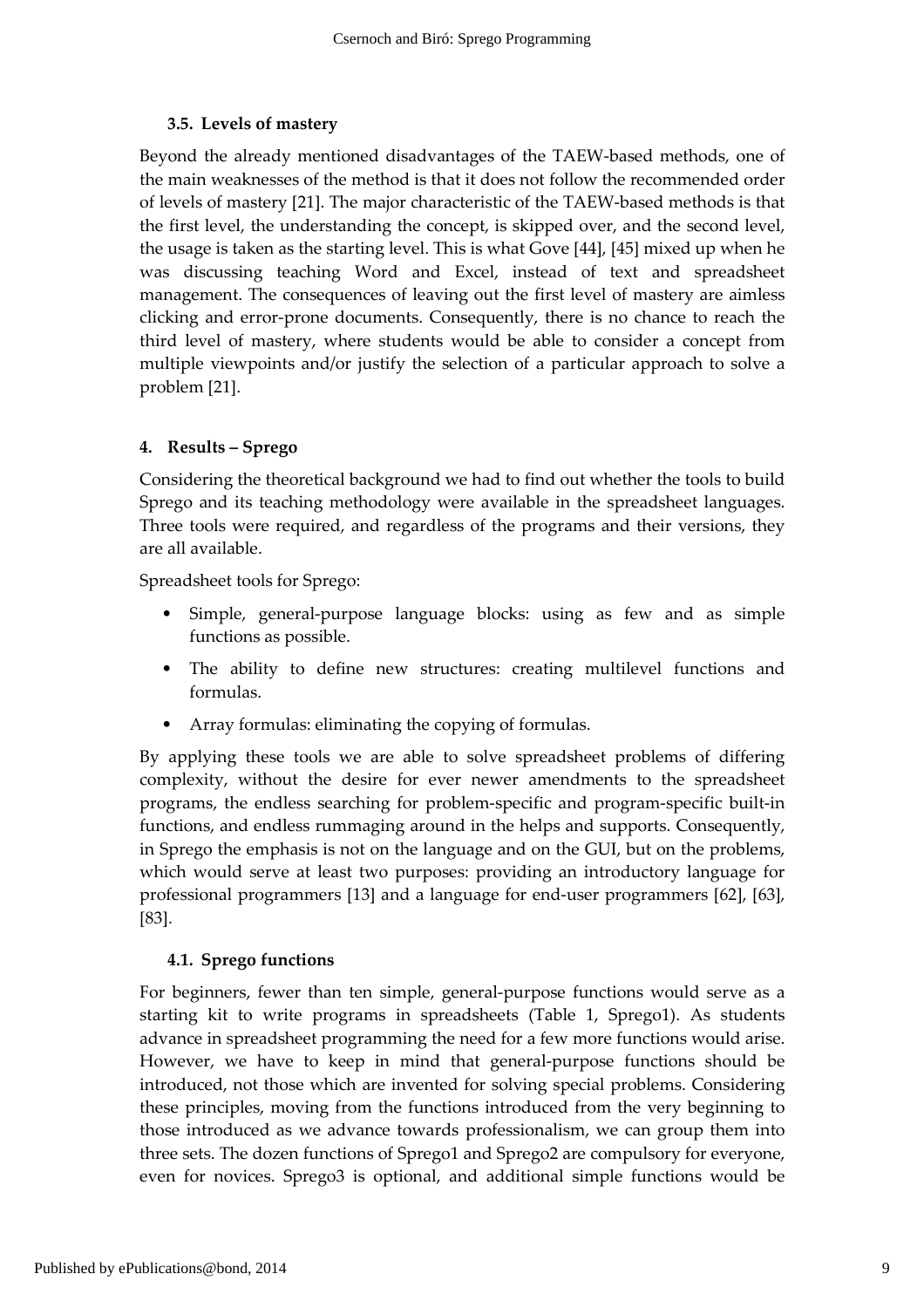added to this group, depending on the development and interest of the students [9], [29], [37].

In addition to the already mentioned advantages of using and building our own formulas, there is one more which should be mentioned here; there is a great probability that new problems will arise for which there is no built-in function (Task 5 and Task 9).

Sprego programming focuses heavily on the usage of variables. The method is borrowed from the traditional programming languages to make the programs/documents less error-prone. In spreadsheet management there are two options for variables: we can use the default names of the cells and arrays with the spreadsheet references or we can give custom names.

| Sprego1   | Sprego2   | Sprego3      |
|-----------|-----------|--------------|
| SUM()     | MATCH()   | SMALL()      |
| AVERAGE() | INDEX()   | LARGE()      |
| MIN()     | ISERROR() | AND()        |
| MAX()     |           | OR()         |
| LEFT()    |           | NOT()        |
| RIGHT()   |           | ROW()        |
| LEN()     |           | COLUMN()     |
| SEARCH()  |           | OFFSET()     |
| IF()      |           | SUBSTITUTE() |
|           |           | TRANSPOSE()  |
|           |           | ROUND()      |
|           |           | RAND()       |
|           |           | INT()        |

Table 1: The introduction of spreadsheet functions for novice end-user programmers, starting with group Sprego1, adding the functions of Sprego2 later on, while Sprego3 is optional

To match the requirements of other programming languages the IF() function has to be included in group Sprego1. However, we have to note here that the official descriptions of the IF() function have to be reworded, because end-users, especially novices, do not understand them. The reason is simple: they just do not have the vocabulary and the background knowledge to understand condition, test, logical test [48]. The following list is a selection of descriptions of IF() function from spreadsheet wizards and helps which untrained end-users and students do not understand.

- "logical test: The condition that you want to check" [23],
- "test is or refers to a logical value or expression that returns a logical value (TRUE or FALSE)" [46],
- "Test is any value or expression that can be TRUE or FALSE" [47].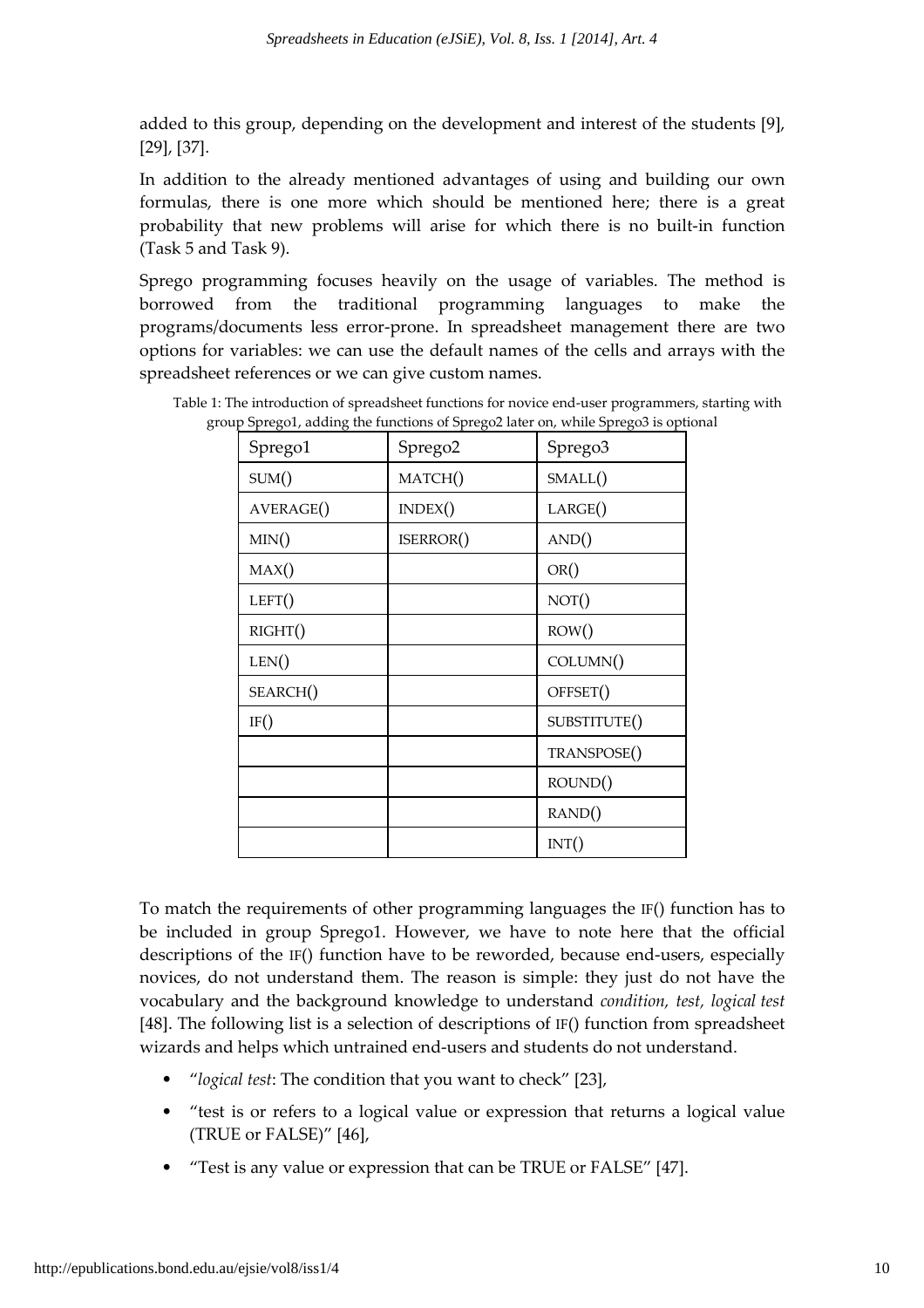| the role of the argument<br>argument                                        |                 |  |  |  |  |  |  |
|-----------------------------------------------------------------------------|-----------------|--|--|--|--|--|--|
|                                                                             | yes/no question |  |  |  |  |  |  |
| the output of the function if the answer to the question is yes             |                 |  |  |  |  |  |  |
| the output of the function if the answer to the question is no              |                 |  |  |  |  |  |  |
| IF(yes/no_question,output_if_the_answer_is_yes, output_if_the_answer_is_no) |                 |  |  |  |  |  |  |

Table 2: The reworded description of the IF() function

## 4.2. Creating multilevel formulas

The other tool for solving problems in this minimalist spreadsheet environment is the ability to create multilevel functions. Depending on the age group to which Sprego programming is introduced,

- the phenomenon of function and multilevel function would be familiar, and with Sprego word problem solving based on authentic data would be learnt,
- Sprego programming can be used to introduce the phenomenon,
- it is an environment enabling us to practise how values would be transferred from the internal function to the external function, and to understand the relation between the domain and range of the functions in this hyponym and hypernym relationship.

In this approach to spreadsheet management, students understand that functions in a formula can be embedded into each other. The output of the innermost function is the argument of the function around it; its output value is the argument of the next function around it, and so on, until we reach the outermost function, whose output is the output of the whole multilevel formula. The functions hold each other just like the popular matryoshka dolls do (Figure 3).



Figure 3: The structure of multilevel functions is similar to that of the matryoshka dolls [87]

The realization of the multilevel functions should follow the evaluation order. This means that first the innermost functions should be constructed and evaluated. If this is done correctly, we can expand the formula and the results appear in the same array (Table 14 and Table 15). Here we create the function outside to the first one, using its output value as an argument of the outside function.

### 4.3. Array formulas

There are several possible tools in spreadsheet management which support deepapproach metacognitive problem solving. In the following, array formulas (AF) are introduced, one of the possible solutions. Array formulas are a long-existing feature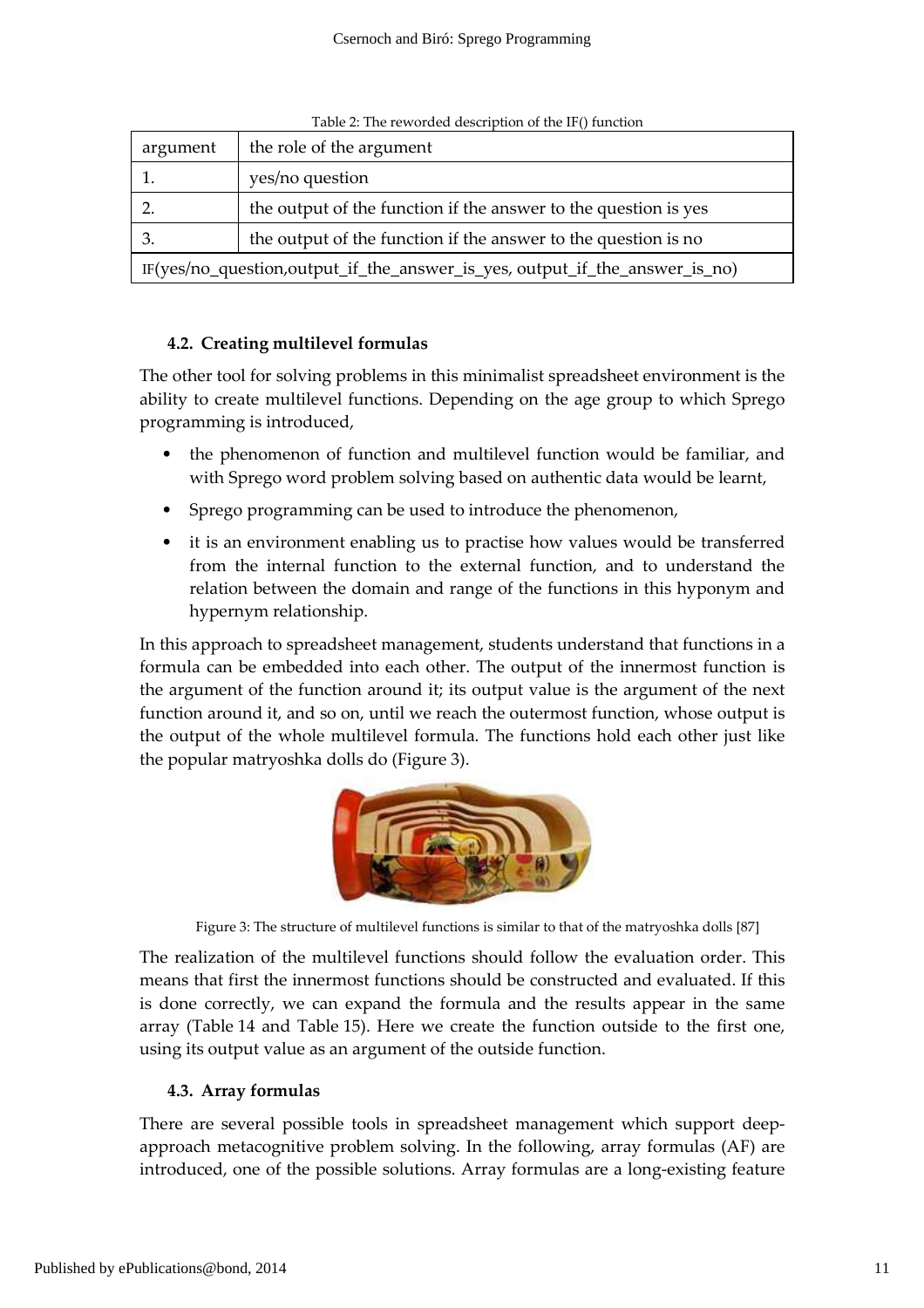of spreadsheets, but somehow they have never reached the status they deserve: array handling without the complexity known in high level programming languages [81], [82], [84], [30], [71], [80 [80], [86].

In general, we distinguish between two different kinds of array formulas and their combinations:

- the output by default is an array,
- $\bullet$  the output by default is one value, but the default non-array argument(s) are substituted by an  $array(s)$ ,
- the combination of the types above, when both arguments and output values are non-default arrays.

There is one further group of array formulas which are worth mentioning: conditional array formulas. This group of formulas would fit into any of the three groups listed above; however, its significance from several different points of view gives it a special status. The great advantage of conditional array formulas is that they are able to substitute built-in problem-specific functions, which are highly program-dependent and version-dependent, and which are one of the blocks to an effective use of spreadsheet programs [9], [10], [28], [29], [30], [31], [32], [33], [37].

|     | А                      | B.        |                    | D                  |                    |                    | G                                                |
|-----|------------------------|-----------|--------------------|--------------------|--------------------|--------------------|--------------------------------------------------|
|     | <b>State</b>           | Abbr.     | Capital            | Largest city       | <b>Statehood</b>   | <b>Population!</b> | Total area in mi <sup>2</sup> (km <sup>2</sup> ) |
|     | Alabama                | AL        | Montgomery         | Birmingham         | December 14, 1819  |                    | 4833722 700452420000000000052,420 (135,767)      |
|     | Alaska                 | МΚ        | Juneau             | Anchorage          | January 3, 1959    |                    | 735132 7005665384000000000665,384 (1,728,837)    |
|     | <b>Arizona</b>         | ΑZ        | <b>IPhoenix</b>    | <b>IPhoenix</b>    | February 14, 1912) |                    | 6626624 7005113990000000000113.990 (295.233)     |
|     | Arkansas               | АR        | <b>Little Rock</b> | <b>Little Rock</b> | June 15, 1836      |                    | 2959373 700453179000000000053,179 (137,733)      |
| 16. | lowa.                  | I٨        | Des Moines         | <b>Des Moines</b>  | December 28, 1846  |                    | 3090416;700456273000000000056,273 (145,746)      |
| 17  | Kansas                 | iks       | Topeka             | <b>Wichita</b>     | January 29, 1861   |                    | 2893957 700482278000000000082,278 (213,099)      |
| 18  | KentuckvICI            | ۱K۲       | Frankfort          | <b>Louisville</b>  | June 1, 1792       |                    | 4395295 7004404080000000000040,408 (104,656)     |
| 19  | Louisiana              | L٨        | <b>Baton Rouge</b> | New Orleans        | April 30, 1812     |                    | 462.5470 700452378000000000052,378 (135,658)     |
|     | 38 Oregon              | ЮR        | Salem              | <b>Portland</b>    | February 14, 1859  |                    | 3930065 700498379000000000098,379 (254,800)      |
| 39  | Pennsylvania[E]        | IPA       | <b>Harrisburg</b>  | Philadelphia       | December 12, 1787  |                    | 12773801 700446054000000000046,054 (119,279)     |
| 40  | <b>Bhode Island[F]</b> | irı       | Providence         | Providence         | May 29, 1790       |                    | 1051511;70031545000000000001,545 (4,002)         |
| 41. | <b>South Carolina</b>  | <b>SC</b> | !Columbia          | !Columbia          | May 23, 1788       |                    | 4774839 700432020000000000032,020 (82,931)       |
| 50. | Wisconsin              | IМ        | Madison            | Milwaukee          | May 29, 1848       |                    | 5742713 700465496000000000065,496 (169,634)      |
|     | 51 Wyoming             | <b>WY</b> | Cheyenne           | <b>Cheyenne</b>    | July 10, 1890      |                    | 582658 700497813000000000097,813 (253,335)       |

Figure 4: Table extracted from the List of states and territories of the United States webpage [88]

# 4.3.1.Multiple-result array formulas

### Array output as default

There are functions whose output by default is an array  $-$  a vector or a matrix. Two of the most commonly used functions in this group is the pair of the TRANSPOSE() (Formula 3) function and the INDEX() function with a vector output – when one of the index arguments of the function is set to  $0$  (Formulas 1 or 2).

To close and evaluate an array formula not a simple Enter should be used but the Ctrl + Shift + Enter combination in Windows (Excel, Calc), and Cmd + Enter in MacOS. The resulting formula is compassed around with curly braces.

Task 1: Create a cross-reference table of the names of the states (Figure 4).

 ${=}$ INDEX(A2:A51,COLUMN()-1,0))}

(1)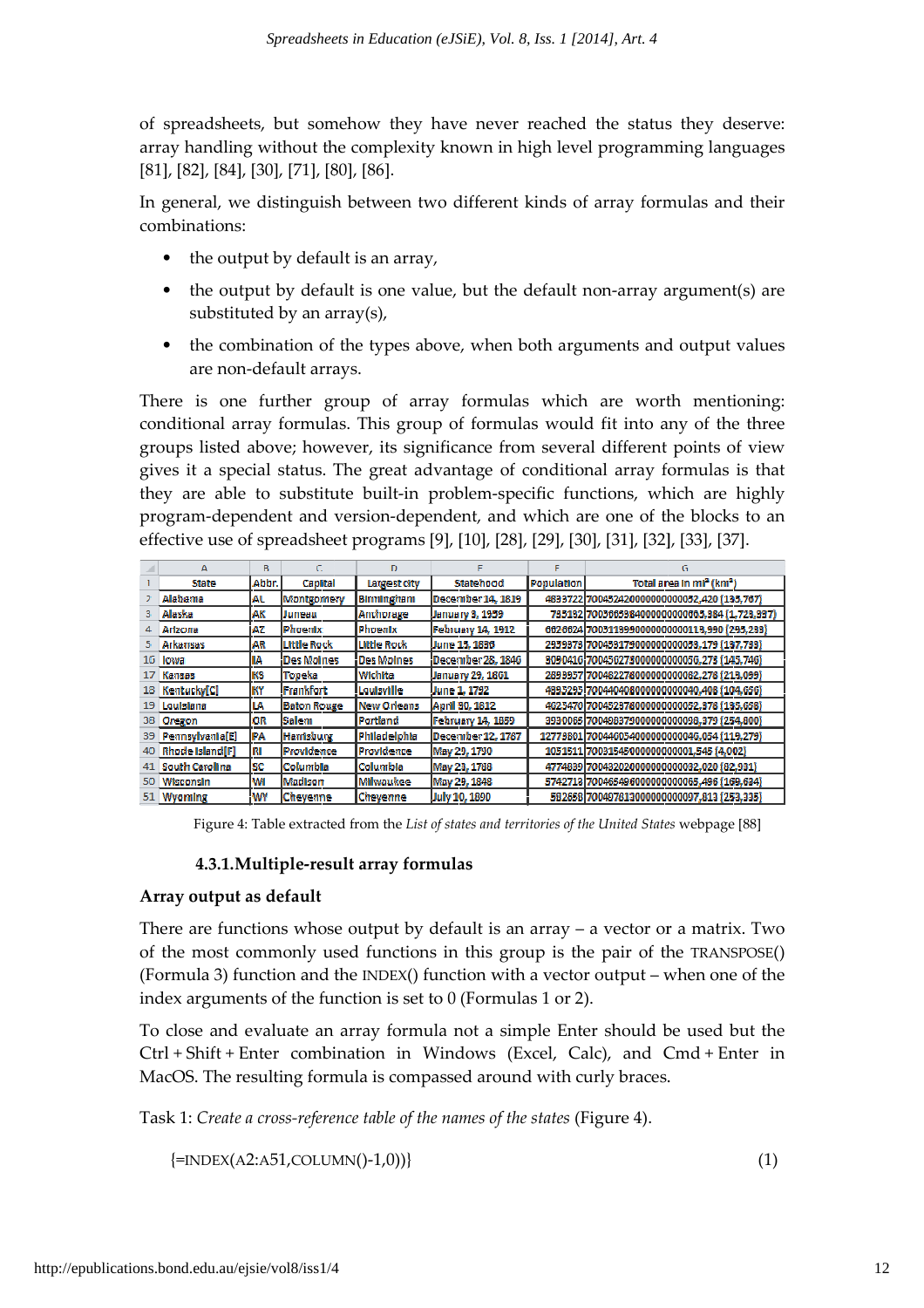$$
\{\text{=INDEX(R[1]C[-1]:R[50]C[-1],COLUMN(-1,0)\}\}\
$$
\n
$$
\{\text{=TRANSPOSE(A2:A51)}\}\
$$
\n(3)

As the name of this group of formulas suggests, the output is an array. To display all the results of the formula the output array has to be defined. The method with which arrays can be defined is one of the advantages of spreadsheet interfaces; there is nothing else to do but select the suitable range on the worksheet. If the array needed is too big for the screen we can make further use of the advantages of the GUI; we can hide rows and columns (for examples see Figure 4, Figure 6, and Figure 7), and we can switch between the two types of reference to the one which is more convenient  $-$  for selecting the array the R1C1, while for creating formulas it is the A1 type which is more convenient.

For novice and end-user programmers it is a great advantage of the GUI that there is no need for the definition and declaration of the variables and the arrays in the code.

|   | 1                  | 2        | 3      | 4.      | 5        | 6                     | 7               | 8          | 9.       | 47          | 48                | 49          | 50               | -51            |                | A                | B       | c      | D       | E        | F          | G       | н           |        |          |            | AU AV AW AX AY |          |         |
|---|--------------------|----------|--------|---------|----------|-----------------------|-----------------|------------|----------|-------------|-------------------|-------------|------------------|----------------|----------------|------------------|---------|--------|---------|----------|------------|---------|-------------|--------|----------|------------|----------------|----------|---------|
|   | stata              | Alabarra | Alaska | Artzona | Artansss | cal <sup>Fornic</sup> | <b>Colorado</b> | carnealact | Delayare | <b>Bing</b> | <b>Washington</b> | wat Viginia | <b>Science</b> W | <b>Wroming</b> | 1              | state            | Alabama | Alasta | Arizona | Arkansas | California | Calendo | Connecticut | Deware | Virginia | washington | was viginia    | Mscansin | Wyoming |
|   | Alabama            |          |        |         |          |                       |                 |            |          |             |                   |             |                  |                | $\overline{2}$ | <b>Alabama</b>   |         |        |         |          |            |         |             |        |          |            |                |          |         |
| з | <b>Alaska</b>      |          |        |         |          |                       |                 |            |          |             |                   |             |                  |                | 3.             | Alaska           |         |        |         |          |            |         |             |        |          |            |                |          |         |
|   | Affrona            |          |        |         |          |                       |                 |            |          |             |                   |             |                  |                | 4              | Arizona          |         |        |         |          |            |         |             |        |          |            |                |          |         |
| 5 | Arkansas           |          |        |         |          |                       |                 |            |          |             |                   |             |                  |                | 5.             | Arkansas         |         |        |         |          |            |         |             |        |          |            |                |          |         |
|   | <b>California</b>  |          |        |         |          |                       |                 |            |          |             |                   |             |                  |                | 6              | California       |         |        |         |          |            |         |             |        |          |            |                |          |         |
|   | Colorado           |          |        |         |          |                       |                 |            |          |             |                   |             |                  |                | 7              | Colorado         |         |        |         |          |            |         |             |        |          |            |                |          |         |
|   | <b>Connecticut</b> |          |        |         |          |                       |                 |            |          |             |                   |             |                  |                | 8.             | Connecticut      |         |        |         |          |            |         |             |        |          |            |                |          |         |
| ۹ | <b>Delaware</b>    |          |        |         |          |                       |                 |            |          |             |                   |             |                  |                | 9              | Delaware         |         |        |         |          |            |         |             |        |          |            |                |          |         |
|   | 47 Virginia        |          |        |         |          |                       |                 |            |          |             |                   |             |                  |                | 47             | <b>Virginia</b>  |         |        |         |          |            |         |             |        |          |            |                |          |         |
|   | 48 Washington      |          |        |         |          |                       |                 |            |          |             |                   |             |                  |                |                | 48 Washington    |         |        |         |          |            |         |             |        |          |            |                |          |         |
|   | 49 West Virginia   |          |        |         |          |                       |                 |            |          |             |                   |             |                  |                |                | 49 West Virginia |         |        |         |          |            |         |             |        |          |            |                |          |         |
|   | 50 Wisconsin       |          |        |         |          |                       |                 |            |          |             |                   |             |                  |                |                | 50 Wisconsin     |         |        |         |          |            |         |             |        |          |            |                |          |         |
|   | 51 Wwoming         |          |        |         |          |                       |                 |            |          |             |                   |             |                  |                |                | 51 Wyoming       |         |        |         |          |            |         |             |        |          |            |                |          |         |

Figure 5: The cross reference table of the states displayed in the R1C1 and the A1 reference types

#### Array output as non-defau default

The non-default array output supersedes the copying of formulas, which is an errorprone technique [65], [64]. This characteristic of the multiple-result array formulas is remarkable, since one of the major sources of errors in spreadsheet document is rooted in the copying of formulas.

The non-default multiple-result array formulas are created from function(s), at least one of whose default argument(s) is overruled by an array. Since the result is an array, to display all the output values, the array has to be defined and selected.

The application of array formulas instead of error-prone copying has several advantages:

- There is one formula instead of many.
- There is no need for re-copying when the formula is changed.
- The formula is secured, since none but the first occasion of the formula can be modified, which is in the first cell of the array.

Relying on all of these advantages, building multilevel formulas from the inside outwards is extremely simple. Once we have the algorithm there is nothing else to do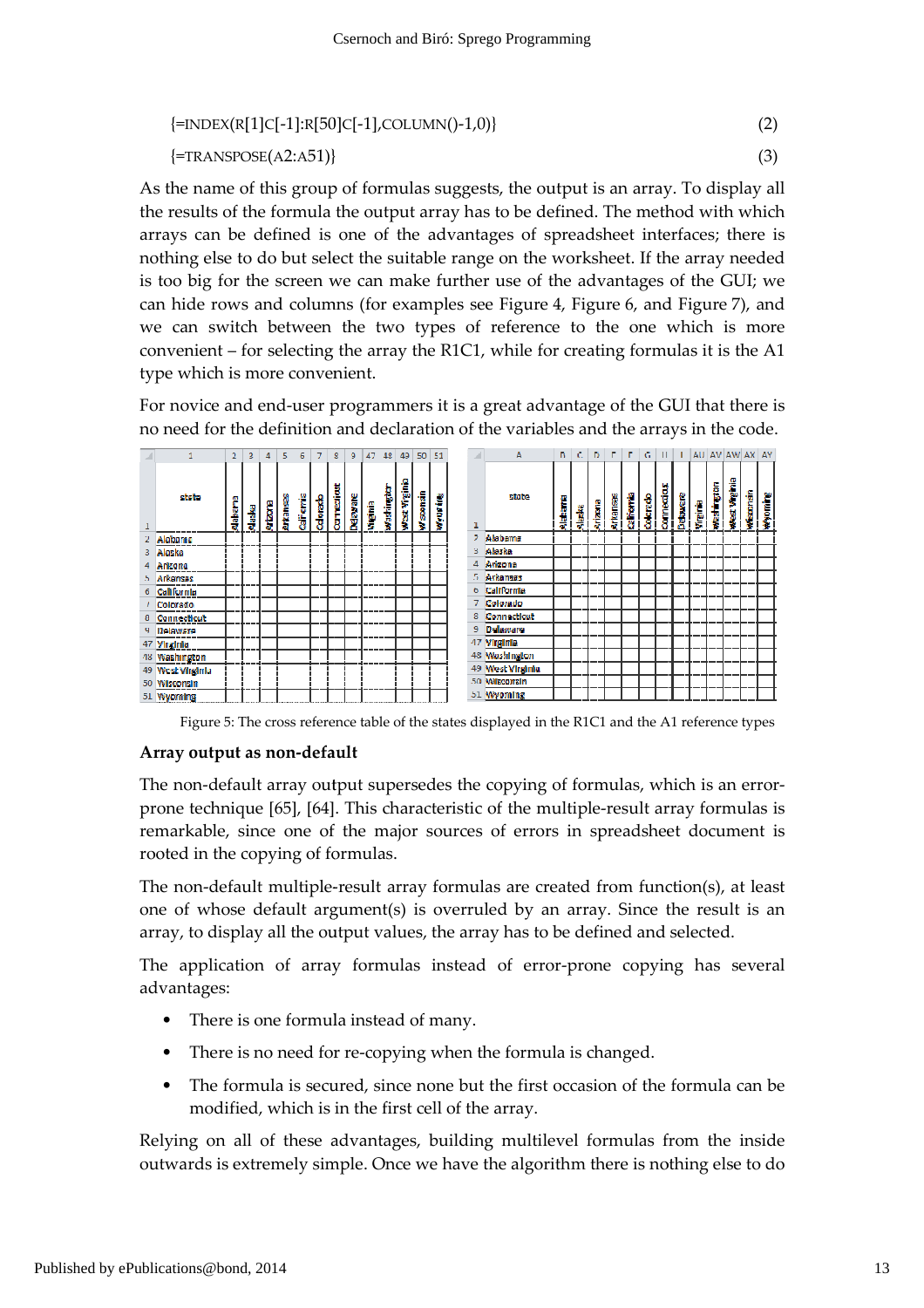but create the formula in the first cell of the array, and select the array for the formula. From this point on, the modifications can be applied to the first occasion, which is the first cell of the array, and then the whole array is filled in with the new values.

In the following examples all the formulas are array formulas, either single or multiple result array formulas. By solving the problems, we always start with the most inside function, and this very same formula is extended and evaluated in each step. The outputs of the consecutive formulas are presented in the evaluation tables connected to each task.

Task 2: Remove the leading Space from the names of the states (Figure 4, Table 3).

The characteristics of Task 2:

- The names of the states have different lengths (D for differences).
- Each name is preceded by one Space (S for similarities).
- The new string is one character shorter than the original (S).
- The string which should be cut out from the original is on the right side (S).

The algorithm of Task 2:

- Deciding the length of the original string (Formula 4),
- Deciding the length of the shorter string (Formula 5)
- Cutting out the shorter string from the right side of the original string (Formula 6).

In the following, to solve the given problems sequences of array formulas are created by editing already existing formulas, starting with the first one. The first sequence of formulas is presented in Formulas 4–6). For editing a formula we have to switch to the formula editing bar. To do this we can use the F2 function key or the Control + U key combination in Windows or MacOS , respectively, or a double click on the formula bar.

The coding of Task 2:

| $\{\text{=LEN}(A2: A51)\}\$                  | (4) |
|----------------------------------------------|-----|
| $\{\text{=LEN}(A2: A51) - 1\}$               | (5) |
| $\{\text{=RIGHT(A2: A51,LEN(A2: A51)-1)}\}\$ | (6) |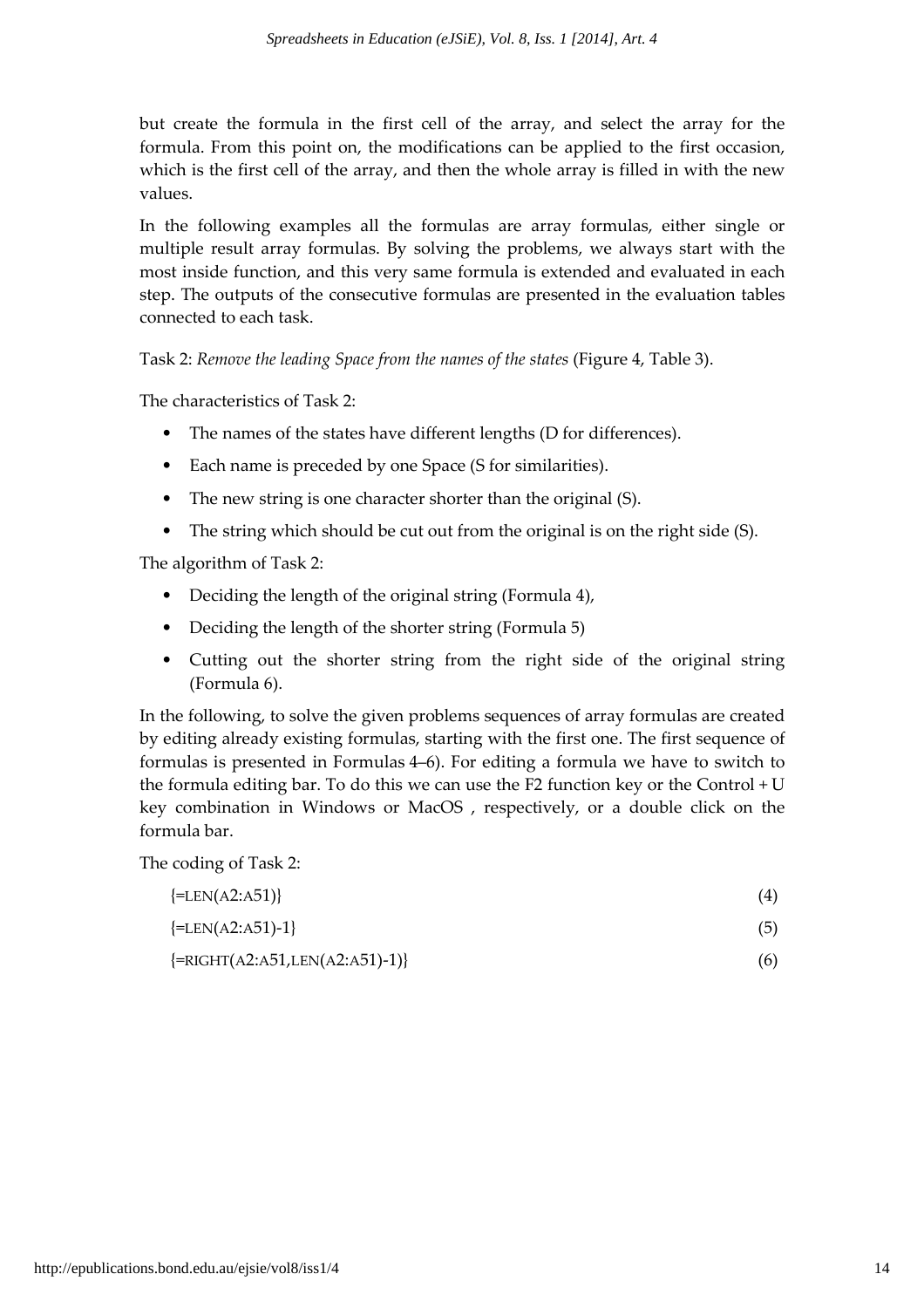| <b>States</b>           | F4 | F <sub>5</sub> | F <sub>6</sub>       |
|-------------------------|----|----------------|----------------------|
| Alabama                 | 8  | 7              | Alabama              |
| Alaska                  | 7  | 6              | Alaska               |
| Maryland                | 9  | 8              | Maryland             |
| Massachusetts[D]        | 17 | 16             | Massachusetts[D]     |
| Oregon                  | 7  | 6              | Oregon               |
| Pennsylvania[E]         | 16 | 15             | Pennsylvania[E]      |
| Vermont                 | 8  | 7              | Vermont              |
| Virginia <sup>[G]</sup> | 12 | 11             | Virginia[G]          |
| Washington              | 11 | 10             | Washington           |
| West Virginia           | 14 | 13             | <b>West Virginia</b> |
| Wisconsin               | 10 | 9              | Wisconsin            |
| Wyoming                 | 8  | 7              | Wyoming              |

Table 3: The output values of the formulas solving Task 2

Task 3: Remove the accidental [X] string from the end of the names of the states (Figure 4, Table 4).

The characteristics of Task 3:

- Not all the strings have  $[X]$  (D).
- The names have different length (D).
- The  $[X]$  is on the right side of the name  $(S)$ .
- The [X] string is three-character-long (S).
- The  $[X]$  string starts with a  $[$  character  $(S)$ .

The algorithm of Task 3:

- Deciding the positon of [ (Formula 7)
- Checking the presence or lack of [ (Formula 8)
- Question for the presence or lack of [ (Formula 9) (the true branch of the IF() function is substituted with the empty string)
- If there is no [X] string then write out the Space-free string, which comes from Formula 6 (Formula 10)
- If there is an [X] string then cut out the left side of the Space-free string, to the left of the [ character (Formula 11 or 12)

The coding of Task 3:

| $\{\text{=SEARCH}("[", A2: A51)\}$ |  |  |
|------------------------------------|--|--|
|------------------------------------|--|--|

{=ISERROR(SEARCH("[",A2:A51))} (8)

 $\{=\text{IF(ISERROR(SEARCH("["", A2:A51)),''")}\}\$  (9)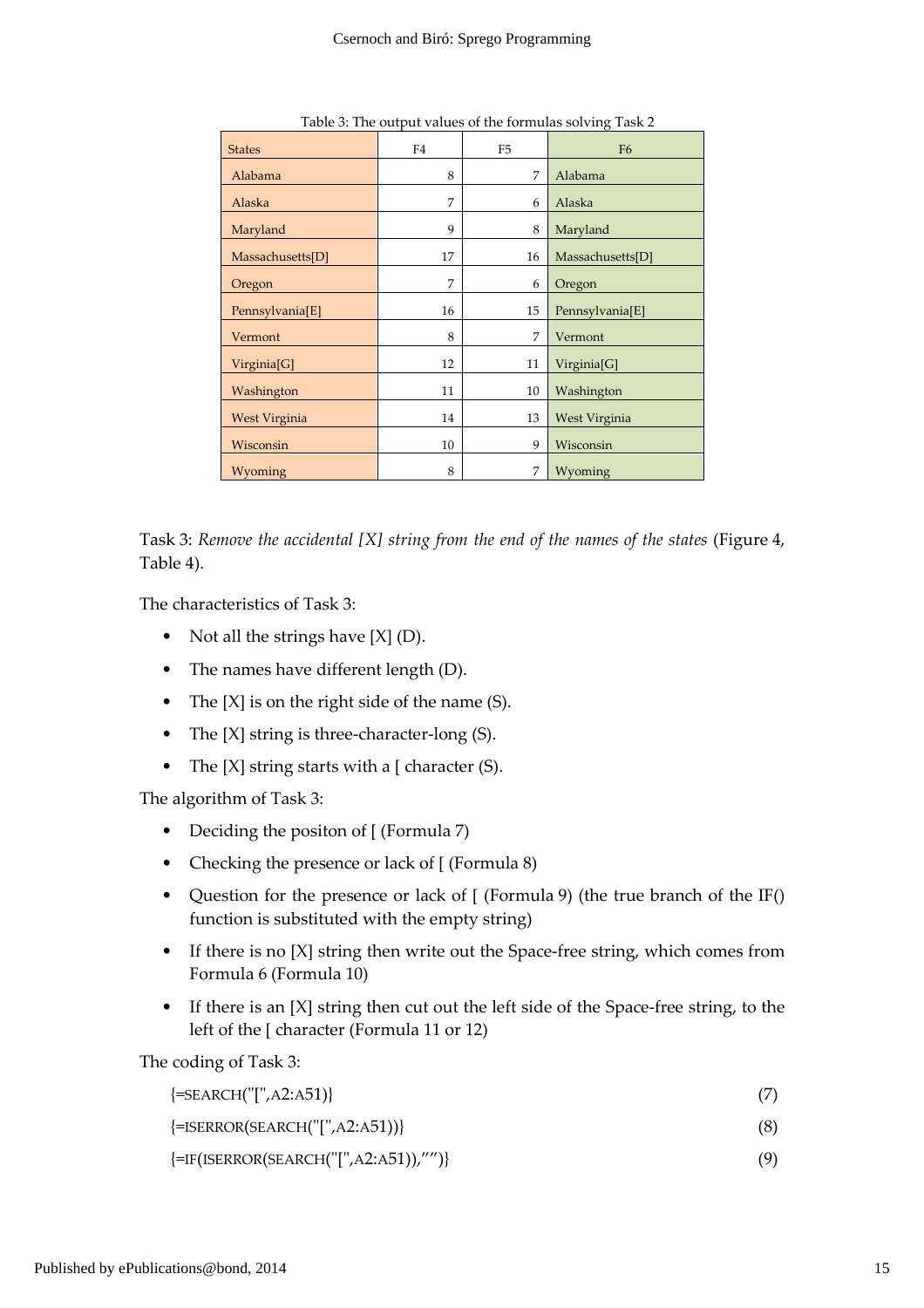{=IF(ISERROR(SEARCH("[ ("[",A2:A51)),RIGHT(A2:A51,LEN(A2:A51)-1))} (10)

{=IF(ISERROR(SEARCH("[ ("[",A2:A51)), RIGHT(A2:A51,LEN(A2: A51)-1), LEFT(RIGHT(A2:A51,LEN (A2:A51)-1),SEARCH("[",A2:A51)-2))} {=IF(ISERROR(SEARCH("[ ("[",A2:A51)), (11)

RIGHT(A2:A51,LEN(A2: A51)-1),

\n
$$
\text{KIGHT}(A2: A31, \text{LEN}(A2: A31) - 1),
$$
\n

\n\n $\text{LEFT}(RIGHT}(A2: A51, \text{LEN}(A2: A51) - 1), \text{LEN}(A2: A51) - 4))$ \n

| <b>States</b>    | F <sub>7</sub> | F8           | F9           | F10           | F11 or F12    |
|------------------|----------------|--------------|--------------|---------------|---------------|
| Alabama          | #VALUE!        | <b>TRUE</b>  |              | Alabama       | Alabama       |
| Alaska           | #VALUE!        | <b>TRUE</b>  |              | Alaska        | Alaska        |
| Maryland         | #VALUE!        | <b>TRUE</b>  |              | Maryland      | Maryland      |
| Massachusetts[D] | 15             | <b>FALSE</b> | <b>FALSE</b> | FALSE         | Massachusetts |
| Oregon           | #VALUE!        | <b>TRUE</b>  |              | Oregon        | Oregon        |
| Pennsylvania[E]  | 14             | <b>FALSE</b> | <b>FALSE</b> | FALSE         | Pennsylvania  |
| Vermont          | #VALUE!        | <b>TRUE</b>  |              | Vermont       | Vermont       |
| Virginia[G]      | 10             | <b>FALSE</b> | <b>FALSE</b> | FALSE         | Virginia      |
| Washington       | #VALUE!        | <b>TRUE</b>  |              | Washington    | Washington    |
| West Virginia    | #VALUE!        | <b>TRUE</b>  |              | West Virginia | West Virginia |
| Wisconsin        | #VALUE!        | <b>TRUE</b>  |              | Wisconsin     | Wisconsin     |
| Wyoming          | #VALUE!        | <b>TRUE</b>  |              | Wyoming       | Wyoming       |

| Table 4: The output values of the formulas solving Task 3 |  |  |  |
|-----------------------------------------------------------|--|--|--|
|                                                           |  |  |  |
|                                                           |  |  |  |

### 4.3.2.Single-result a result array formulas

Single-result array formulas are those whose output is one value, but inside the formulas non-default array are used as arguments.

|                | A    | B    | C                    | D             | F               |               | G                | н             |                      |                      | K.                      |         |                     | $LMN$ O P           |
|----------------|------|------|----------------------|---------------|-----------------|---------------|------------------|---------------|----------------------|----------------------|-------------------------|---------|---------------------|---------------------|
|                | Year | Week | Date                 | Match 5 (No.) | Match 5 (ft)    | Match 4 (Mo.) | Match 4 (Ft)     | Match 3 (No.) | Match 3 (ft)         | <b>Match 2 (No.)</b> | Match 2 (Ft)            |         | <b>Ball mumbers</b> |                     |
|                | 2014 |      | <b>35 2014.08.16</b> |               | 0 <sub>1</sub>  | 24            | 2 3 3 2 2 3 D Ft | 2652          | 22520 <sub>It</sub>  | 77170                | 1.495 H                 |         |                     | 6 52 57 68 86       |
| $\overline{3}$ | 2014 |      | 32 2014 08:09        |               | 97974140 R      | 45            | 1.291.130Ft      | 2715          | 21670 <sub>ft</sub>  | 75045                | 1 525 ft 20 28 47 51 71 |         |                     |                     |
| 4              | 2014 |      | 31 2014.08.02        |               | 192866270 R     | 16            | 9449595Ft        | 1707          | 94175R               | 61199                | 1 855 Ft 28 60 76 84 85 |         |                     |                     |
| 5.             | 2014 |      | 30 2014.07.26        |               | 0 Pt            | 46            | 1178115Ft        | 5991          | 14380 <sub>1</sub> t | 98165                | 1.135 ft                |         |                     | 6 15 22 33 44       |
| 6              | 2014 |      | 29 2014.07.19        |               | 204917609Fft    | 182           | 417 300 Ft       | 9571          | 8 400 Ft             | 180194               | 870 ft 13 21 44 47 52   |         |                     |                     |
|                | 2014 |      | 28 2014.07.12        |               | <b>OF</b>       | 51            | 1,500,8951%      | 4999          | 1621511              | 125770               | 1 255 Ft 13 47 68 70 86 |         |                     |                     |
| 511            | 2004 |      | 46 2004.11.13        |               | <b>OPE</b>      | 41            | 1.20033717       | 3470          | 14991 Ft             | 105445               | 961 Ft 28 47 61 69 82   |         |                     |                     |
| 512            | 2004 |      | 45 2004.11.05        |               | <b>011</b>      | 27            | 1655751Ft        | 2769          | 1716111              | 88481                | 1.041 ft 28 88 47 62 79 |         |                     |                     |
| 513            | 2004 | 44   |                      |               | 0 <sub>R</sub>  | 27            | 1,696,21811      | 2770          | 16857 ft             | 101002               | 901 Ft 56 67 72 75 80   |         |                     |                     |
| 514            | 2004 | 43   |                      |               | 152800684 R     | 22            | 1837280Ft        | 2513          | 1703118              | 82727                | 1,006 Hz                |         |                     | 1 27 29 74 78       |
| 868            | 1998 | 2    |                      |               | 47706148ft      | 14            | 1.392.092 Ft     | 1609          | 12 135 ft            | 59861                | 570 Ft                  |         |                     | 1 14 46 59 64       |
| 869            | 1998 |      |                      |               | 0 <sub>R</sub>  | 69            | 270685Ft         | 5080          | <b>3 669 Ft</b>      | 124921               | 262 H                   | 4 18 21 |                     | 24 29               |
| 870            | 1997 | 52   |                      |               | 0 <sub>Ft</sub> |               | ort              |               | on                   |                      |                         |         |                     | 0 ft 22 33 45 66 81 |
| 8/1            | 1997 | 51   |                      |               | ore             |               | on               |               | ort                  |                      | <b>OIL</b>              |         |                     | 5 13 55 78          |
| 2998           | 1957 | 11   |                      |               | <b>O</b> Pt     |               | <b>OF</b>        |               | ort                  |                      | <b>O</b> <sub>II</sub>  |         |                     | 1 49 64 67 71       |
| 2999           | 1957 | 10   |                      | u             | 6 <sub>Ft</sub> |               | <b>OFt</b>       |               | 0 <sub>Ft</sub>      | m                    |                         |         |                     | 0 Ft 16 61 71 77 89 |

Figur Figure 6: The sample table of the Hungarian lottery [89]

The sample table in Figure 6 shows the dates of the draws, the prizes (columns E, G, I, and K), the number of the winners (columns D, F, H, and J), and the winning ball numbers (columns L–P) of the lottery played in Hungary. The dates are recorded from the 45th week of 2004 (row 512) and the prizes from the 1st week of 1998 (row 869).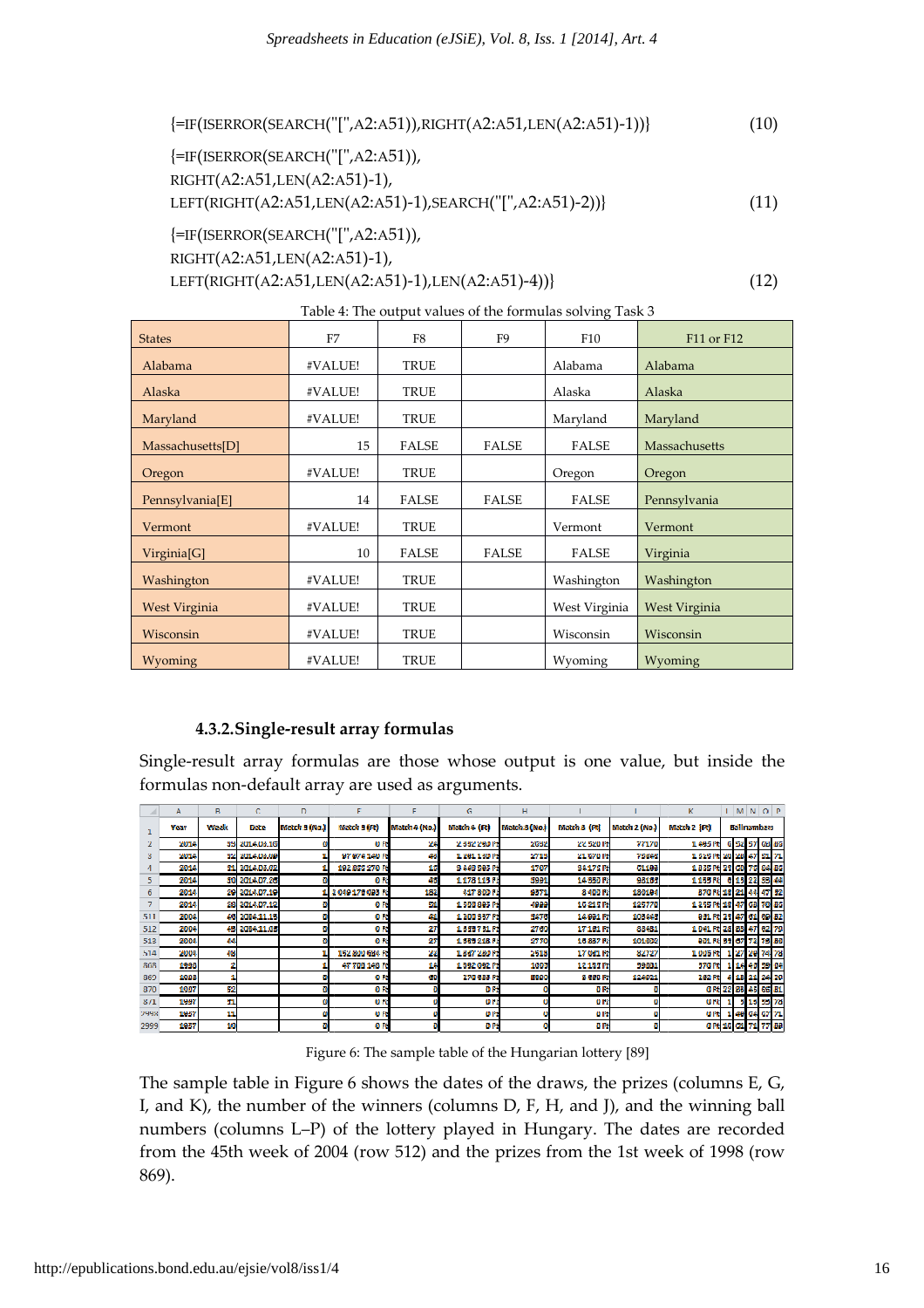Task 4: Find the total amount of the prizes of the match-5 winners (Figure 6).

To solve Task 4 we have to calculate the sum product of two vectors: Match 5 (No.) and Match 5 (Ft), columns D and E, respectively.

However, this is a case in which you can avoid introducing a new built-in function. This problem can be solved with a single-result array formula, and there is no need for the built-in SUMPRODUCT() function.

The characteristics of Task 4:

- The number of the winners and prizes are stored in two vectors.
- The number of the winners and prizes are paired.

The algorithm of Task 4:

- Calculating the products of the numbers of the winners and the prizes. The output is a vector. There is no need to display all the components of the vector; consequently, we only display the first component of the vector, which appears in the cell of the formula (Formula 13).
- Summing the components of the vector of the products (Formula 14).

We have to note here, however, that if we wish to check the correctness of the vector (Formula 13) we always have the opportunity to create array value results on the worksheet.

The coding of Task 4:

| $\left\{ = D2: D869*E2: E869 \right\}$ | (13) |
|----------------------------------------|------|
| $\{\text{=SUM}(D2:D869*E2:E869)\}\$    | (14) |

The generalization of the problem is detailed in Task 12.

Task 5: Calculate the square sum of the differences of the number of the winners and the average of the number of the winners for those who have 2 matches (Figure 6, Table 5).

The characteristics of Task 5:

- The number of the winners has to be compared to a calculated value, which in this case is the average of the number of the winners.
- The output is a single value, the square sum of the differences.

The algorithm of Task 5:

- Calculating the average of the numbers of winners (Formula 15). The result is a real number.
- Calculating the difference between the components of the vector and the average (Formula 16). The result is a vector. The first component of the vector is displayed in the cell of the formula.
- Calculating the square of the components of the vector from the previous step (Formula 17). The first component of the vector is displayed.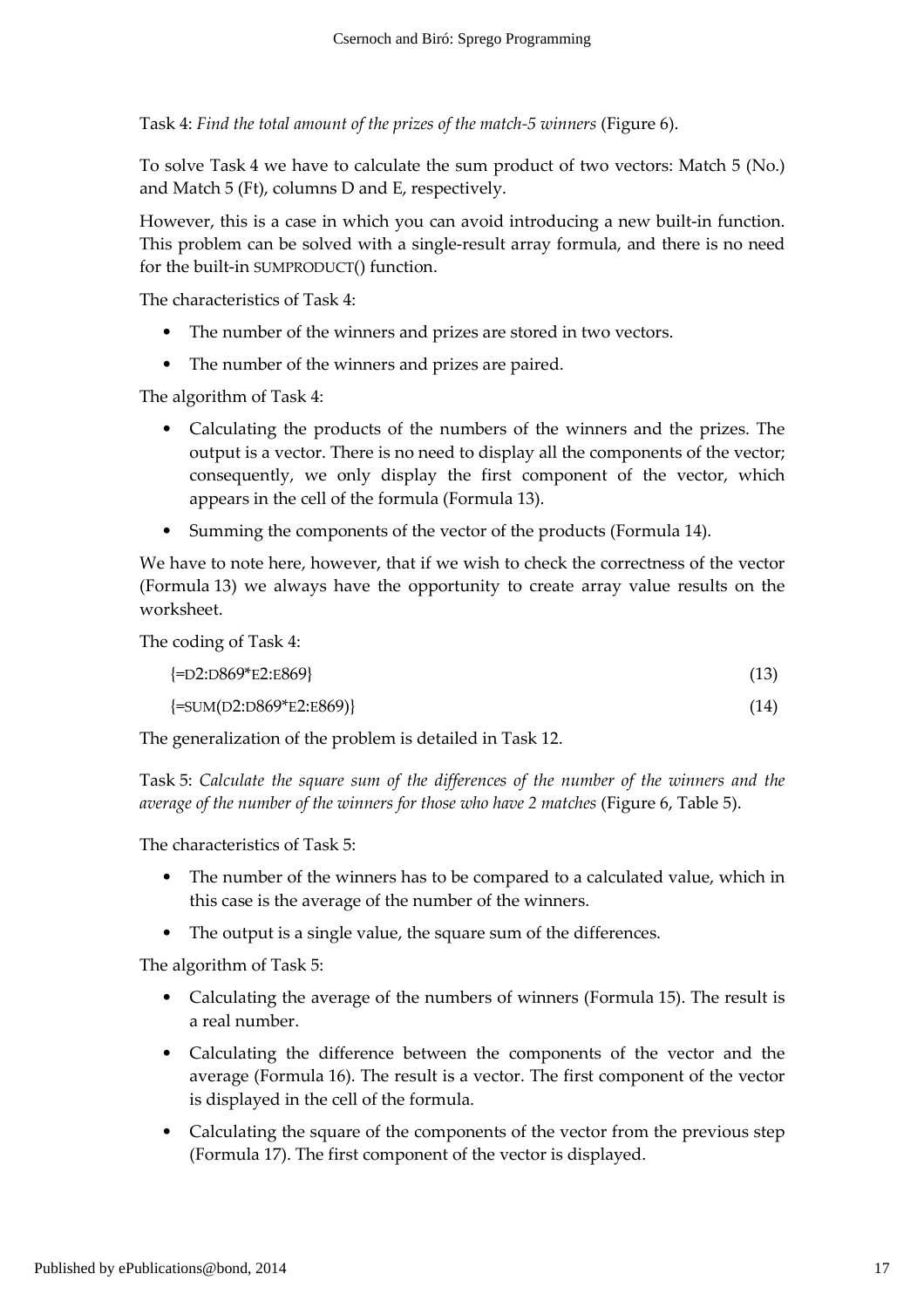• Summing the components of the vector (Formula 18). The result is a real number.

The coding of Task 5:

| $=$ AVERAGE (J2:J869)                          | (15) |
|------------------------------------------------|------|
| $\{ = [2:]869-AVERAGE([2:]869)\}$              | (16) |
| $\left\{=(J2:J869-AVERAGE(J2:J869))^2\right\}$ | (17) |
| ${=}SUM((J2:J869-AVERAGE(J2:J869))^2)]$        | (18) |

Since the ultimate output of a single-result array formula is one value, there is no need to display all the items of the array during the consecutive steps of building the formula. In this case the one value or the first item of the array is displayed in the cell of the formula (Table 5). One further advantage of not displaying all the items of the arrays is that the size of the spreadsheet documents can be reduced.

|                 |           |            | Tuble 0, The output values of the formulate softing Tusk's |                  |
|-----------------|-----------|------------|------------------------------------------------------------|------------------|
| Match $2$ (No.) | F15       | F16        | F <sub>17</sub>                                            | F18              |
| 77 170          | 110 121,8 | $-32951.8$ | 1 085 821 624                                              | 1780 096 622 741 |

Table 5: The output values of the formulas solving Task 5

Similar single-result formulas can be created with array formulas to solve other problems. If we are aware of this technique, we can again realize that many of the built-in functions of the spreadsheet programs are completely unnecessary (SUMSQ(), SUMX2MY2(), SUMX2PY2(), SUMXMY2()).

#### 4.3.3.Conditional array formulas

Conditional array formulas are the combinations of the methods previously detailed. The main characteristic of these formulas is that there is a condition(s) nested in the multilevel formula. Based on the selection of the condition, different output vectors serve as the argument of the outside function.

|                | $\overline{A}$        | B                |                   | $\mathsf{D}$ | E                               | F | G |
|----------------|-----------------------|------------------|-------------------|--------------|---------------------------------|---|---|
| 1              | Country               | <b>Continent</b> | Capital           | Area         | <b>Population</b><br>(thousand) |   |   |
| $\overline{2}$ | Afghanistan           | Asia             | Kabul             | 647500       | 27756                           |   |   |
| 3              | Albania               | Europe           | Tirana            | 28748        | 3545                            |   |   |
| 4              | Algeria               | Africa           | <b>Algiers</b>    | 2381740      | 32278                           |   |   |
| 5.             | <b>American Samoa</b> | Oceania          | Pago Pago         | 199          | 69                              |   |   |
| 6              | Andorra               | Europe           | Andorra la Vella  | 468          | 68                              |   |   |
|                | Angola                | Africa           | Luanda            | 1246700      | 10593                           |   |   |
| $\mathbf{8}$   | Anguilla              | America          | <b>The Valley</b> | 102          | 12                              |   |   |
|                | 233 Yemen             | Asia             | Sanaa             | 527970       | 18701                           |   |   |
|                | 234 Yugoslavia        | Europe           | <b>Belgrade</b>   | 102350       | 10657                           |   |   |
|                | 235 Zambia            | Africa           | Lusaka            | 752614       | 9959                            |   |   |
|                | 236 Zimbabwe          | Africa           | Harare            | 390580       | 11377                           |   |   |

Figure 7: The sample table of the countries of the Earth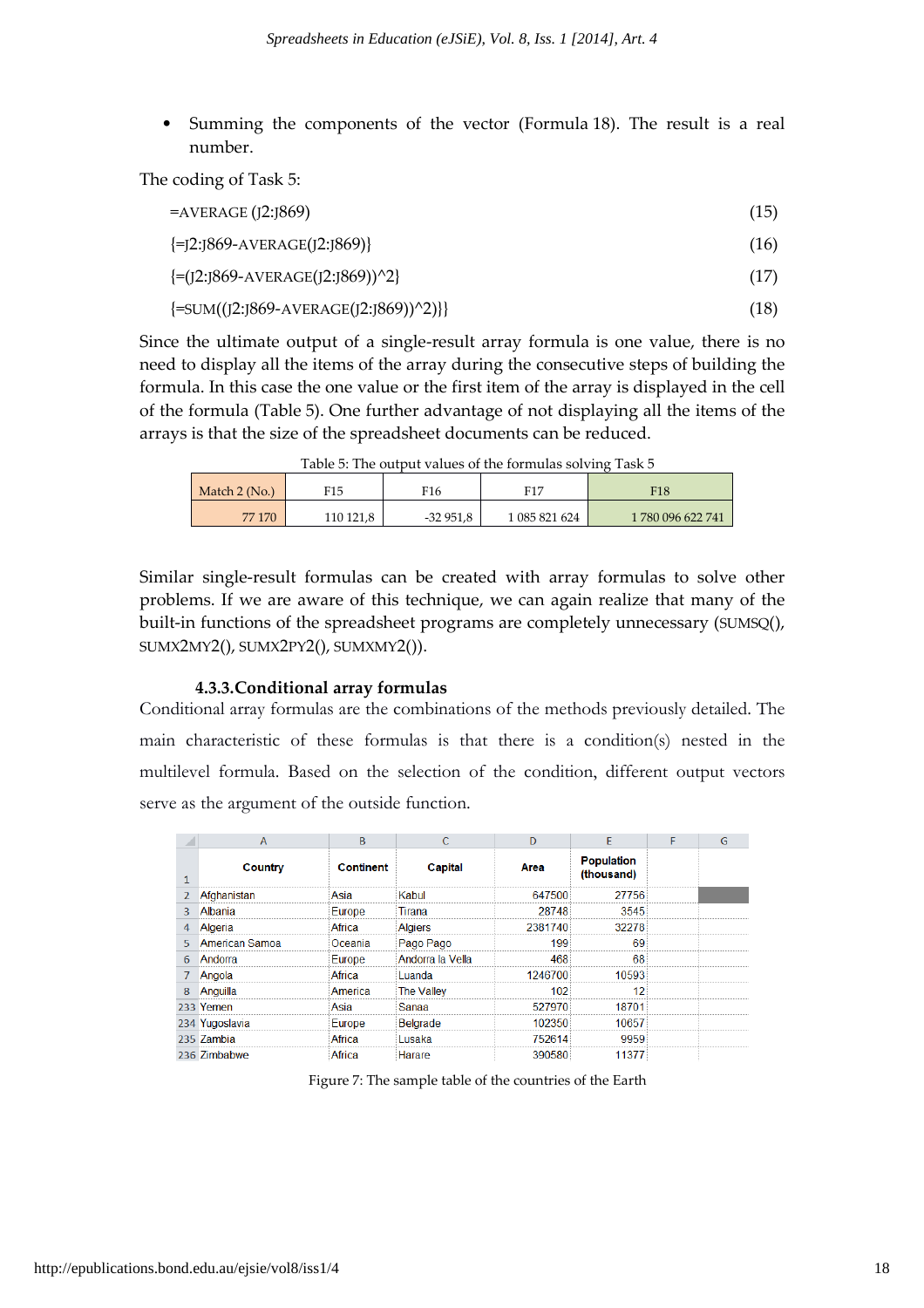Task 6: Give a continent in G2. Find the number of countries in the G2 continent (Figure 7, Table 6).

The characteristics of Task 6:

- Countries which are in the G2 continent should be counted, and the counter should be incremented when there is a matching country.
- Countries which are not in the G2 continent should be ignored.

This is a classical looping task with an IF structure inside the loop.

The algorithm of Task 6:

- We have to decide whether the continents of the countries match the given continent or not. This can be carried out with one IF() function. The first argument of the IF() function holds the question; however, when using an array formula, not just one question, but many are included (Formula 19). The number of the questions equals the number of the components of the vector, and consequently the number of the output values.
- If the answer is yes to a question, a 1 should be stored (Formula 20).
- If the answer is no to a question, we ignore it, and in this case the default FALSE value is stored (Formula 20).
- The result of the IF() function is a vector whose components are 1s or FALSEs (Formula 20). Similarly to the previous tasks there is no need to display the whole vector, the first component of the vector appears in the cell.
- Finally, we have to count the number of 1s in the output vector (Formula 21). The result is a whole number.

The coding of Task 6:

| $\{\text{=B2:B236=}\text{G2}\}\$ | (19) |
|----------------------------------|------|
|                                  |      |

```
\{=\text{IF}(B2:B236=G2,1)\}\ (20)
```
 $\{\text{=SUM}(\text{IF}(B2:B236=G2,1))\}$  (21)

Table 6: The output values of the formulas solving Task 6 with all the possible continents G2

| Country     | G <sub>2</sub> | F <sub>19</sub> | F20          | F21 |
|-------------|----------------|-----------------|--------------|-----|
| Afghanistan | Africa         | <b>FALSE</b>    | <b>FALSE</b> | 57  |
| Afghanistan | America        | <b>FALSE</b>    | <b>FALSE</b> | 50  |
| Afghanistan | Asia           | <b>TRUE</b>     |              | 54  |
| Afghanistan | Europe         | <b>FALSE</b>    | <b>FALSE</b> | 49  |
| Afghanistan | Oceania        | <b>FALSE</b>    | <b>FALSE</b> | 25  |

It is worth adding a title to each task. For Task 6 a suitable title is constructed in (Formula 22). Again, this is a classical novice programming task, but more meaningful than the "Hello World!" task.

="The number of the countries in "&G2 (22)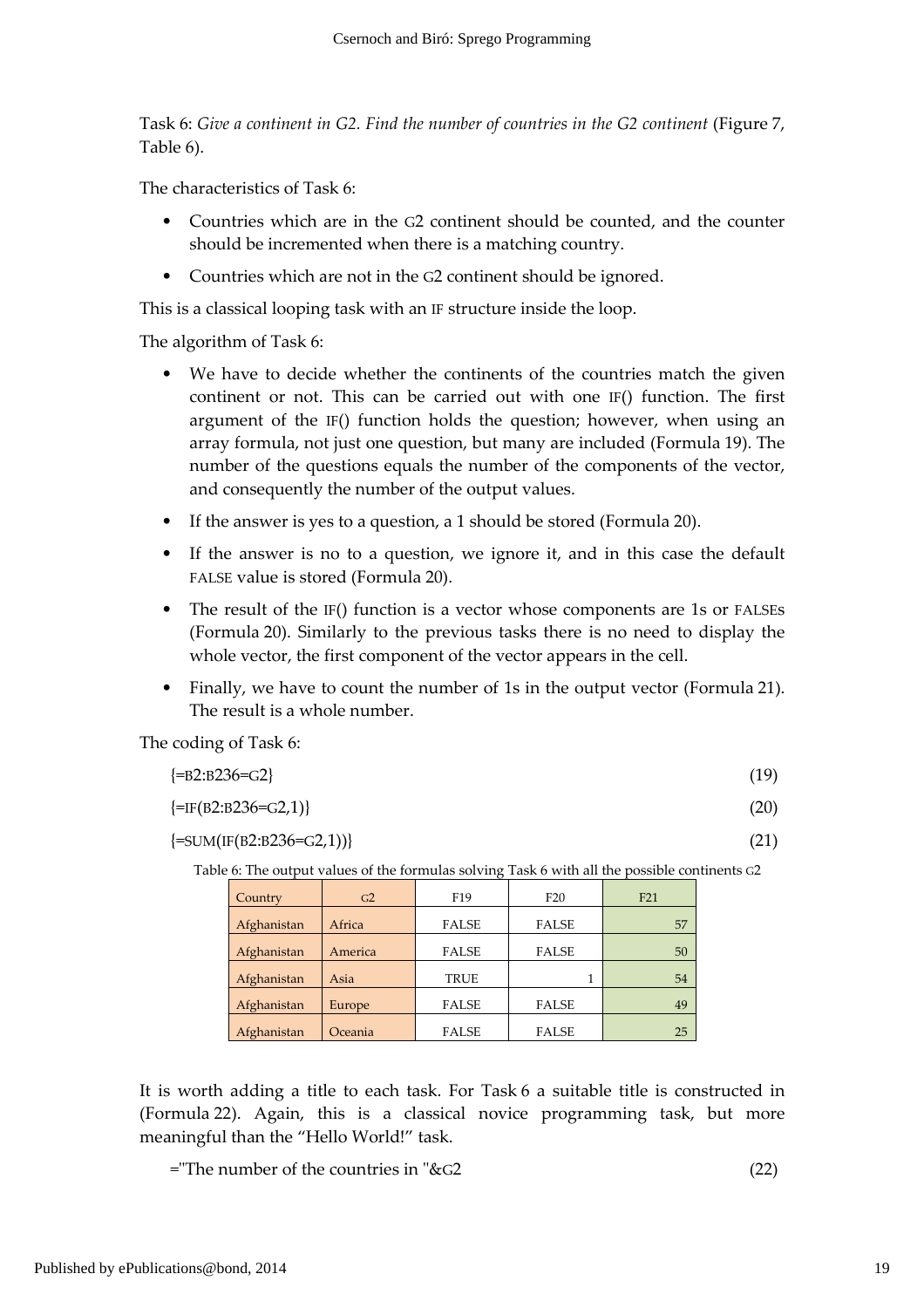In Formula 22 a string and a variable are concatenated with the concatenating operator. There is no need for the CONCATENATE() function; consequently, it is redundant.

Task 7: Give a number in H2. Tell the population of those countries whose area is greater than H2 (Figure 7).

Task 6 and Task 7 share the same characteristics and algorithm. There are only minor differences:

- There is a question to both tasks, however the questions the tasks (compare Formula 19 to Formula 23).
- While in Task 6 we collected and added 1s, in Task 7 we collect the populations of the countries and add these values (compare Formula 20 to Formula 24 and Formula 21 to Formula 25).

Apart from these two minor differences, nothing has changed, and most importantly, the structure of the two solutions is the same.

The coding of Task 7:

| $\{\text{=D2:} \text{D236} \text{>} \text{H2}\}\$ | (23) |
|---------------------------------------------------|------|
|                                                   |      |

```
\{=\text{IF}(D2:D236>H2,E2:E236)\} (24)
```
 $\{\text{=SUM}(\text{IF}(D2:D236>H2,E2:E236))\}$  (25)

Table 7: The output values of the formulas solving Task 7 with two different values in H2

| Country     | Area    | H <sub>2</sub> | F <sub>23</sub> | F <sub>24</sub> | F25           |
|-------------|---------|----------------|-----------------|-----------------|---------------|
| Afghanistan | 647 500 | 600            | <b>TRUE</b>     | 27756           | 5989991       |
| Afghanistan | 647 500 | 700 000        | <b>FALSE</b>    | <b>FALSE</b>    | 4 1 2 1 0 7 7 |

The title of Task 7 is presented in Formula 26).

="The population of countries whose area is greater than "&H2&" km²" (26)

Task 8: Give two numbers in H2 and I2. Find the average population of those countries whose area is between the values in H2 and I2 (Figure 7, Table 8).

Again, the structure is the same as we have seen in the two previous tasks. The differences are the following:

- The question is complex; we have to create it with an AND connection (Formula 27 or 28).
- The output value is an average (Formula 29 or 30 and the extended Formula 32 or 33).
- We have to be aware of the possibility that both cells could hold either the smaller or the greater number (Formula 32 or 33 and Formula 34).

The algorithm of Task 8 contains the formation of the AND connection. There are two options to create the AND connection: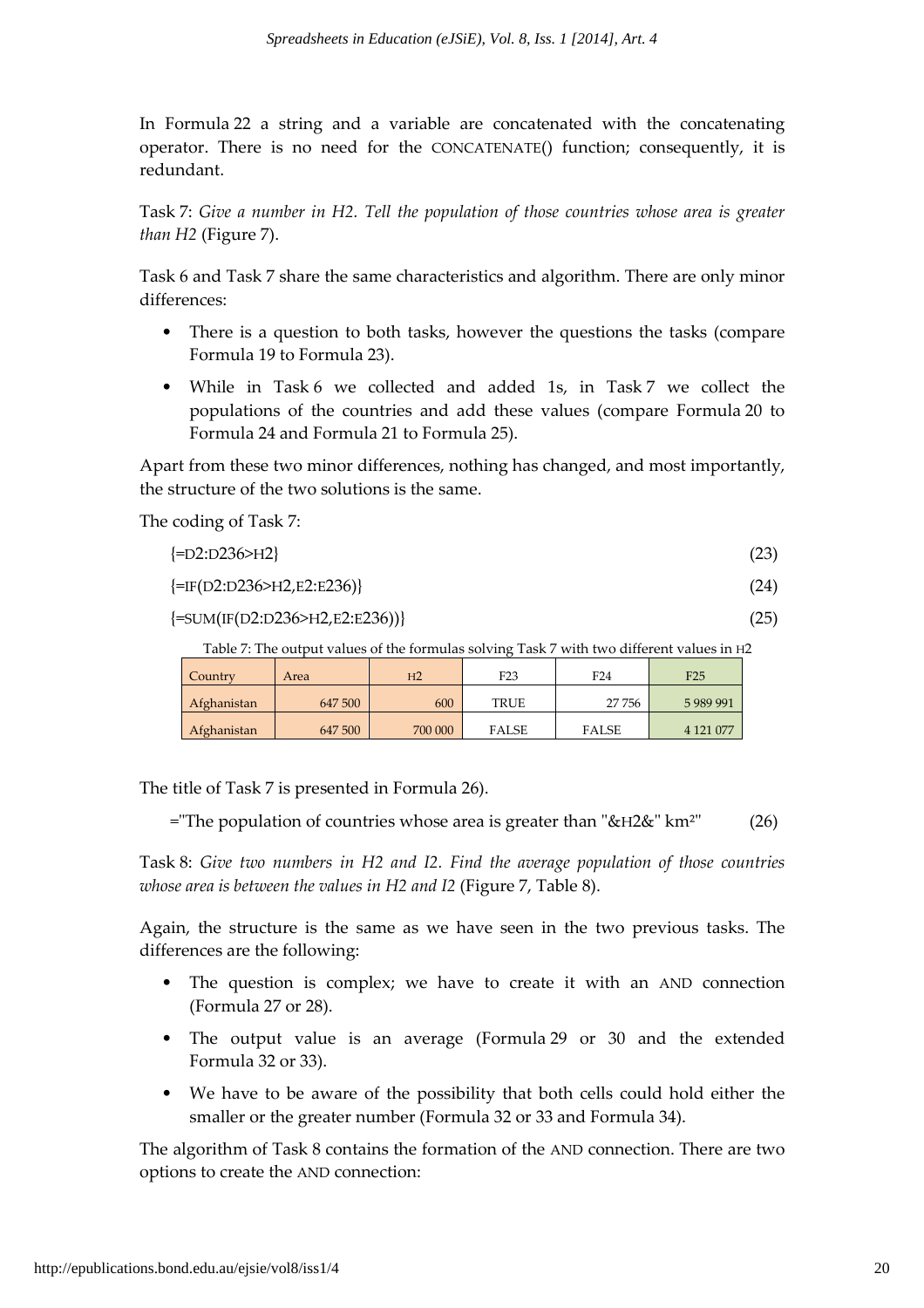- embedding IF() functions (Formula 27 or 32),
- multiplying the two sets within one IF() function (Formula 28 or 33).

The coding of Task 8:

| {=IF(D2:D236>H2,IF(D2:D236 <i2,e2:e236))}< th=""><th></th></i2,e2:e236))}<> |  |
|-----------------------------------------------------------------------------|--|
|                                                                             |  |

| {=IF((D2:D236>H2)*(D2:D236 <i2),e2:e236)}< th=""><th>(28)</th><th></th></i2),e2:e236)}<> | (28) |  |
|------------------------------------------------------------------------------------------|------|--|
|------------------------------------------------------------------------------------------|------|--|

```
\{\text{=AVERAGE}(\text{IF}(D2:D236>H2,IF(D2:D236<I2,E2:E236)))\} (29)
```
 $\{\text{=AVERAGE}(\text{IF}((D2:D236>H2)* (D2:D236 (30)$ 

Table 8: The output values of the formulas solving Task 8 with different values in H2 and I2

| Country     | Area    | H <sub>2</sub> |         | F27 or F28   | F29 or F30 |
|-------------|---------|----------------|---------|--------------|------------|
| Afghanistan | 647 500 | 600            | 1500    | <b>FALSE</b> | 1079.5     |
| Afghanistan | 647 500 | 500 000        | 700 000 | 27756        | 29 990.6   |

The title text of Task 8 is in Formula 31.

="The average population of those countries whose area is between " $\&$  $H2\&$ " and " $\&I2\&$ " km<sup>2"</sup> (31)

For a further improvement of the solution we have to consider which cell holds the smaller, and which the greater, number; consequently both Formula 29 and 30 can be further modified. The simplest solution is that instead of the plain H2 and I2 variables the smaller and the greater values will be used, respectively. Consequently, the same is true for the title.

| {=AVERAGE(IF(D2:D236>MIN(H2,I2),IF(D2:D236 <max(h2,i2),e2:e236)))}< th=""><th>(32)</th></max(h2,i2),e2:e236)))}<> | (32) |
|-------------------------------------------------------------------------------------------------------------------|------|
|                                                                                                                   |      |

 $\{\text{=AVERAGE}(\text{IF}((D2:D236>MIN(H2,I2))*(D2:D236< MAX(H2,I2)), E2:E236))\}$  (33)

The modified title text of Task 8 is in Formula 34.

| ="The average population of those countries whose area is between |      |
|-------------------------------------------------------------------|------|
| "&MIN(H2,I2)&" and "&MAX(H2,I2)&" km <sup>2</sup> "               | (34) |

We can also create OR and XOR connections with the built in IF() functions or with operations of sets. The coding is carried out in a similar way to the AND connection. We have to note here that in the conditional built-in functions only the AND connection is included.

Task 9: Give a continent in G2. Find the capital city of the largest country in the G2 continent (Figure 7, Table 10).

The algorithm of Task 9:

- Separating the countries in G2 from the others (Formula 35). The output is a vector with the areas of the G2 countries and FALSEs.
- Selecting the largest area of this vector (Formula 36). The output is a number from the vector of the areas.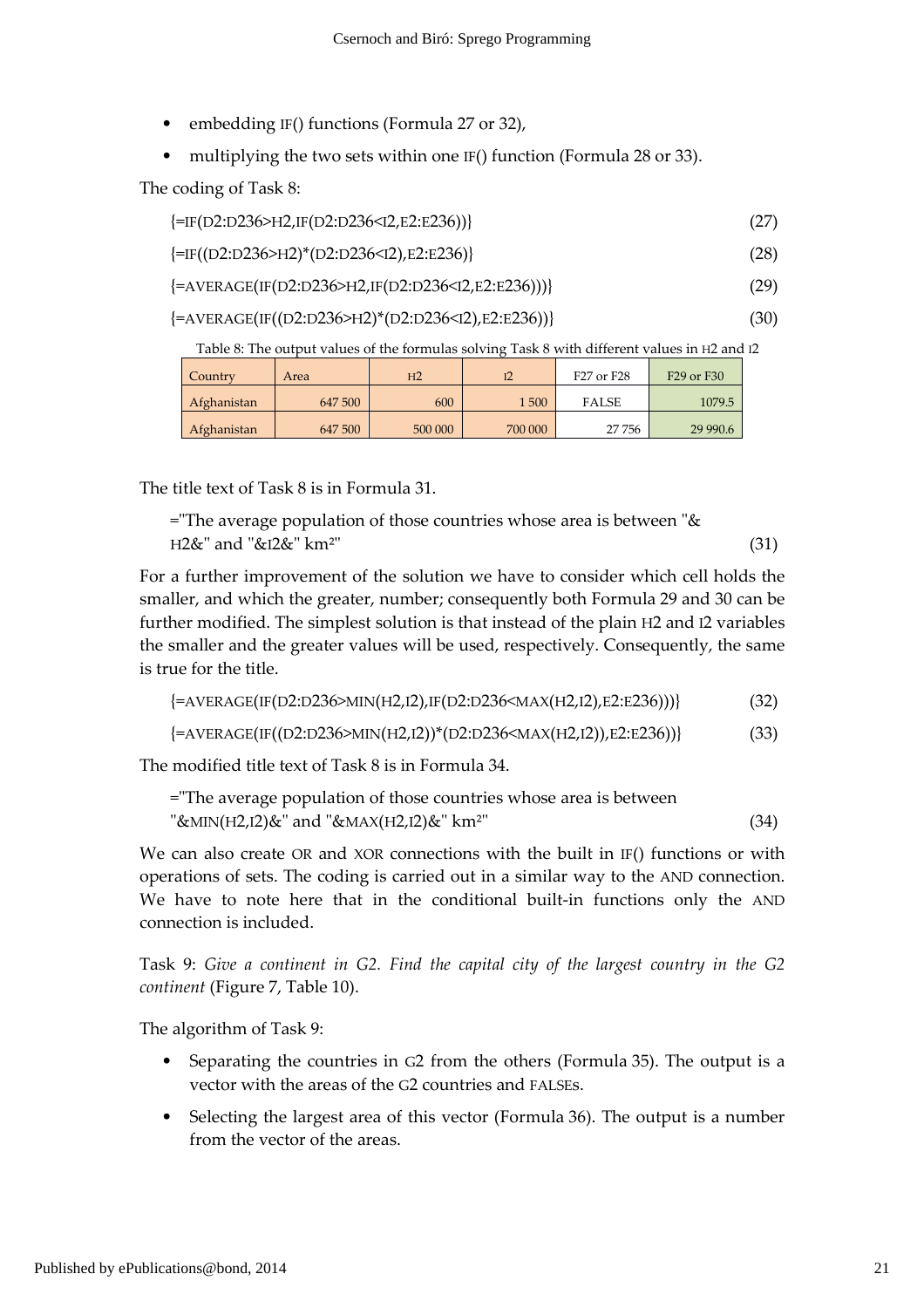- Finding the index of this component of the vector (Formula 37). The output is an index, a whole number.
- Finding the capital city with the same index in the vector of the capital cities (Formula 38).

Before providing the solution to Task 9, we have to draw attention to the fact that the Sprego groups of functions (Table 1) include only the INDEX() and the MATCH() matrix functions. This is intentional, since these two functions are general purpose functions, while the other popular functions are troublesome, and are not worth using. The comparison of the INDEX(MATCH()) multilevel functions and the HLOOKUP(), VLOOKUP() are detailed in Table 9 [58].

| INDEX(MATCH))                                 | HLOOKUP(), VLOOKUP()                                                       |  |  |
|-----------------------------------------------|----------------------------------------------------------------------------|--|--|
|                                               | Search vector                                                              |  |  |
| search both in rows and columns               | HLOOKUP() or VLOOKUP() searches only<br>in rows or columns, respectively   |  |  |
|                                               | Result vector                                                              |  |  |
| can be anywhere in the table                  | below the search row (HLOOKUP())<br>right to the search column (VLOOKUP()) |  |  |
|                                               | The orders of the values in the search vector                              |  |  |
| ascending (default)                           | ascending (default)                                                        |  |  |
| descending                                    | descending (not available)                                                 |  |  |
| no order                                      | no order                                                                   |  |  |
| The orders of the values in the search vector |                                                                            |  |  |
| one value (default)                           | one value (default)                                                        |  |  |
| one vector                                    | one vector (not available)                                                 |  |  |

|  |  | Table 9: The comparison of the INDEX(MATCH()) and the HLOOKUP(), VLOOKUP() functions |
|--|--|--------------------------------------------------------------------------------------|
|  |  |                                                                                      |

To solve Task 9 VLOOKUP() is ruled out, since the data is arranged in columns. HLOOKUP() is ruled out because the output vector is left to the search vector, consequently the only solution is the INDEX(MATCH()) multilevel function (Formulas 37 and 38).

The coding of Task 9:

| $\left\{=\text{IF(B2:B236=G2,D2:D236)}\right\}$                                            | (35) |
|--------------------------------------------------------------------------------------------|------|
| $\{\text{=MAX}(\text{IF}(B2:B236=\text{G2},D2:D236))\}$                                    | (36) |
| $\{\text{=MATCH}(MAX(\text{IF}(B2:B236=\text{G2},D2:D236)),D2:D236,0)\}\$                  | (37) |
| $\{\text{=INDEX}(C2:C236, \text{MATCH}(MAX(\text{IF}(B2:B236=G2,D2:D236)), D2:D236, 0))\}$ | (38) |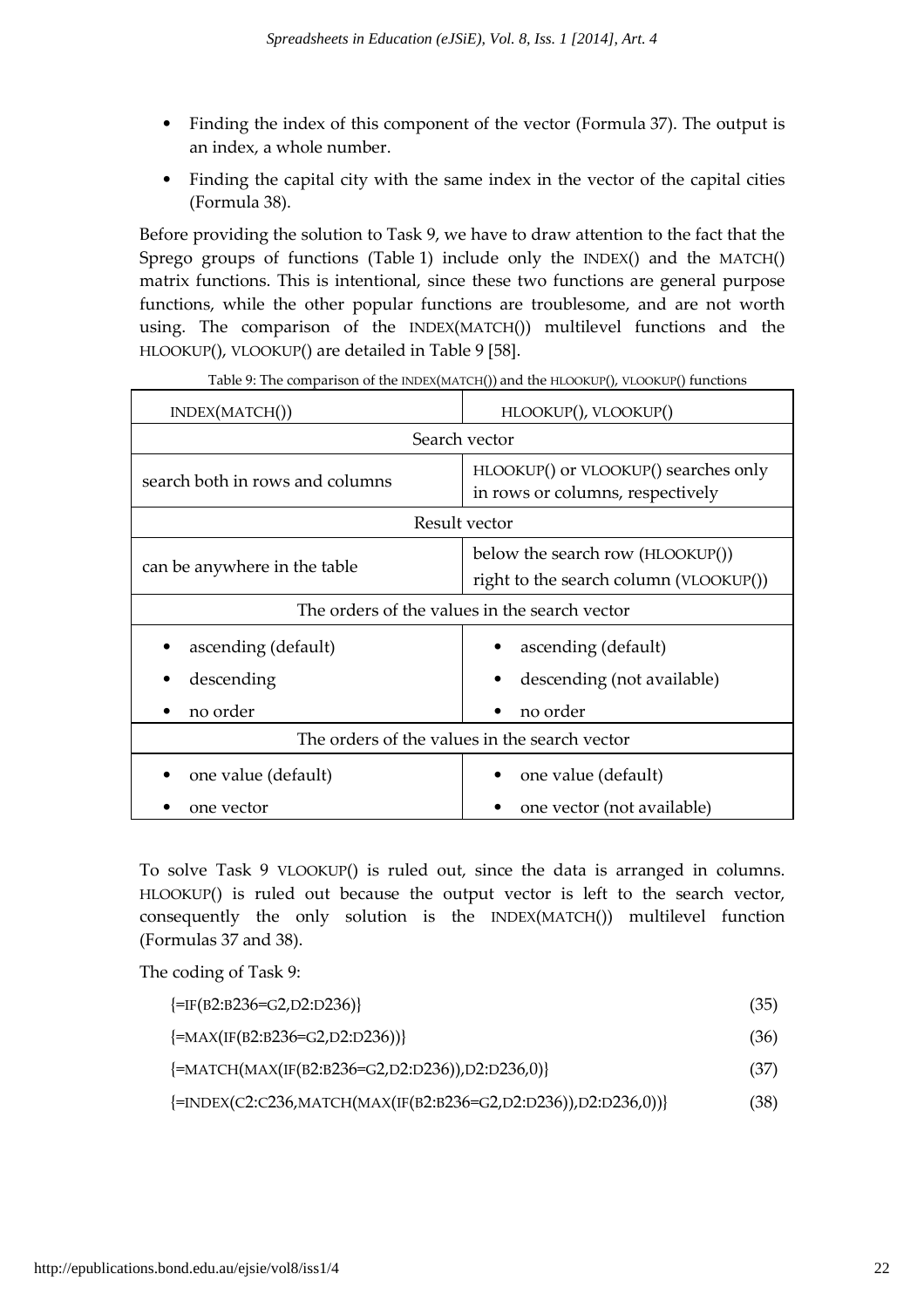| Country     | G <sub>2</sub> | F35          | F36           | F37 | F38           |
|-------------|----------------|--------------|---------------|-----|---------------|
| Afghanistan | Africa         | <b>FALSE</b> | 2 505 810     | 198 | Khartoum      |
| Afghanistan | America        | <b>FALSE</b> | 9 9 7 6 1 4 0 | 37  | Ottawa        |
| Afghanistan | Asia           | 647 500      | 17 075 200    | 176 | <b>Moscow</b> |
| Afghanistan | Europe         | <b>FALSE</b> | 2 166 086     | 84  | Nuuk          |
| Afghanistan | Oceania        | <b>FALSE</b> | 7686850       | 12  | Canberra      |

Table 10: The output values of the formulas solving Task 9 with all the possible continents in G2

The title of Task 9 is in Formula 39.

="The capital city of the largest country in "&G2 (39)

As has been presented above, creating conditions with single-result array formulas has many advantages:

- The structure is simple:
	- there is a condition deep in the formula, coded with an IF() function(s),
	- the output of the IF() function(s) is an array (Table 12, Step 3),
	- which is the argument of a function outside the IF() function(s) (Table 12, Step 4).
- We use simple general purpose Sprego functions.
- We handle variables.
- We can define AND, OR, and XOR connections.
- We can avoid the use of the troublesome built-in conditional functions: COUNTIF(), COUNTIFS(), SUMIF(), SUMIFS(), AVERAGEIF(), AVERAGEIFS(), COUNTBLANK(), which we refer to as \*IF?() functions [59], [73]:
	- \*IF?() functions are not compatible; they vary from program to program, and from version to version.
	- \*IF?() functions use different syntactic rules for the constants and the variables, and for equality and inequality (compare Table 11 and Table 13),
	- \*IF?() functions handle only the AND connection,
	- In the \*IF?() functions no embedded functions are allowed.
	- The order of the arguments are different of functions with similar purposes (compare the two solutions in Table 13).
- There is no need for the database functions [39], whose usage requires some kind of data-management- knowledge, which novices do not have.

The examples have proved that problems similar to those presented to novices in high level languages can be solved with Sprego functions. There is no need for the problem-specific problem loaded built-in functions. We can work more effectively, and more problems can be solved with the simple general purpose functions. Beyond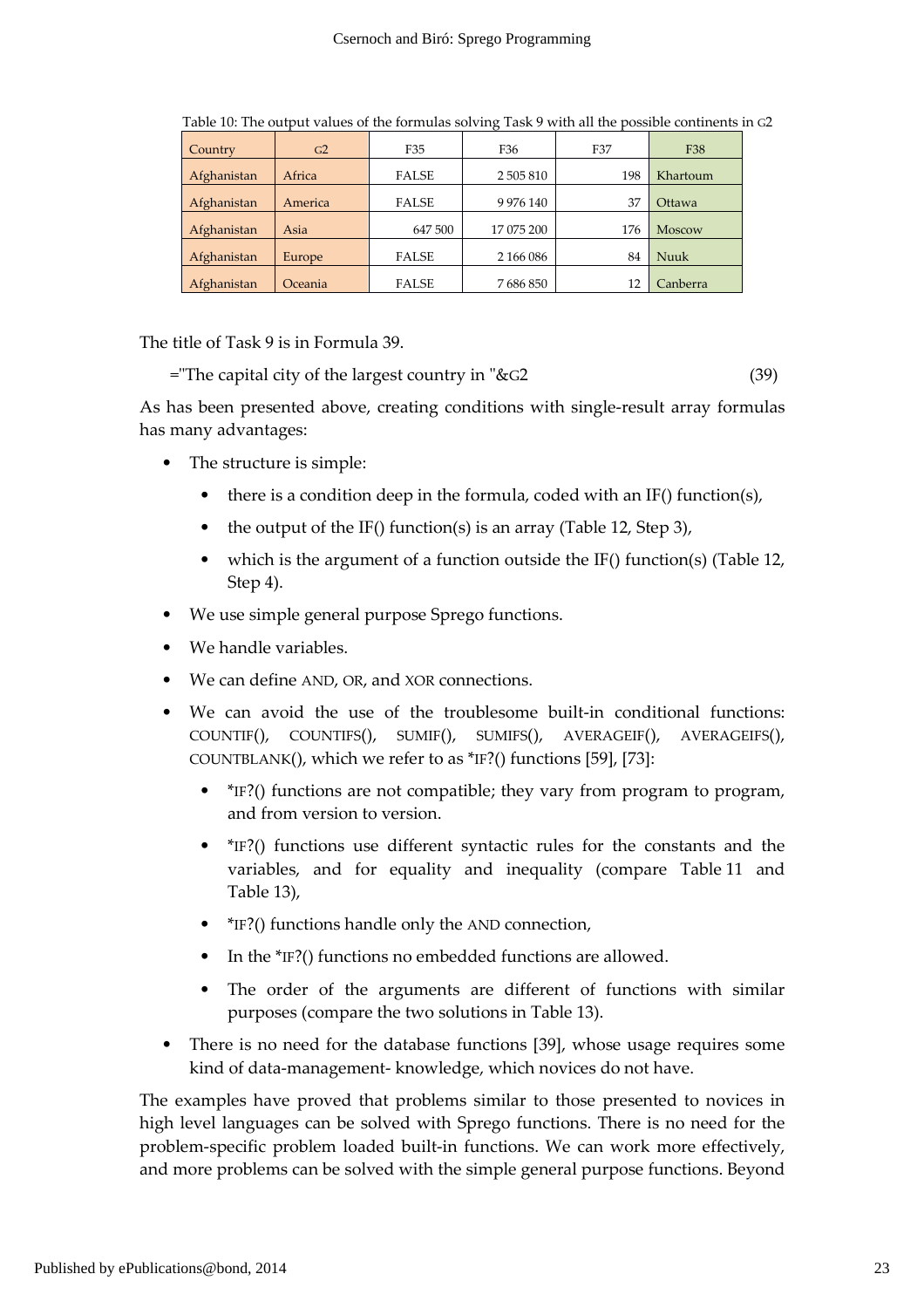the obvious advantages of the Sprego functions, most importantly, we have to notice that students' algorithmic skills are developed by building the algorithms for the given problems, and they carry out real data retrieval.

## 4.4. Debugging

There is one more tool which works effectively with Sprego functions and Sprego programming; this is debugging. The importance of debugging in spreadsheet languages is as great as in any other programming language; however, built-in functions do not support debugging. They do not allow any insight into the algorithms behind the functions. This drawback of the built-in functions is another source of error-prone documents.

For debugging it is worth cropping the table to a reasonable size, for at least two reasons. First of all, checking tens and hundreds of values is tiresome, boring, timeconsuming and makes it difficult to find the essence of the problem. The other problem with long arrays is that the debugging window is small, not of a convenient size, not re-sizeable, and data cannot be copied from it.

| $=$ COUNTIF $(B2:B8, G2)$ |
|---------------------------|
| COUNTIF (B2:B8, G2)       |
|                           |

Table 11: The debugging of the COUNTIF() function solving Task 6

When using the built-in IF() functions the steps of the evaluation are hidden from the user (Table 11 and Table 13); there are no options for debugging and analyzing the process of the evaluation of the formulas. The results of the IF() functions are presented in one step, without any traces of the algorithms lying behind them.

|    | The number of countries in G2 continent<br>$(Task 6)$ .                                                  | The average population of those countries<br>whose area is smaller than H2 (Task 8).    |
|----|----------------------------------------------------------------------------------------------------------|-----------------------------------------------------------------------------------------|
|    | ${=}$ SUM(IF(B2:B8=G2,1))}                                                                               | ${=$ AVERAGE (IF (D2: D8 < H2, E2: E8)) }                                               |
|    | $SUM(IF(B2:B8=G2,1))$                                                                                    | AVERAGE (IF (D2:D8 <h2, e2:e8))<="" th=""></h2,>                                        |
| 2. | SUM(IF({"Asia", "Europe", "Africa<br>", "Oceania", "Europe", "Africa",<br>"America" }=" $A$ frica", 1) } | AVERAGE (IF ({647500, 28748,<br>2381740, 199, 468, 1246700, 102}<br>$< 600, E2 : E8)$ ) |
| З. | SUM(IF({FALSE, FALSE, TRUE, FALSE,<br>$FALSE, TRUE, FALSE\}, 1)$ )                                       | AVERAGE (IF ({FALSE, FALSE, FALSE,<br>TRUE, TRUE, FALSE, TRUE }, E2:E8))                |
| 4. | SUM({FALSE, FALSE, 1, FALSE, FALSE,<br>$1, FALSE$ })                                                     | AVERAGE ({FALSE, FALSE, FALSE, 69,<br>68, FALSE, 12})                                   |

Table 12: A comparison of the debugging of the SUM(IF()) and AVERAGE(IF()) array formulas

The other advantage of the conditional single-result array formulas is that their structures constitute similar problems, so the steps of the evaluation process of this kind of multilevel function are also similar (Table 12). One of the most important steps is Step 3 in Table 12, which presents the output vector of the IF() function. This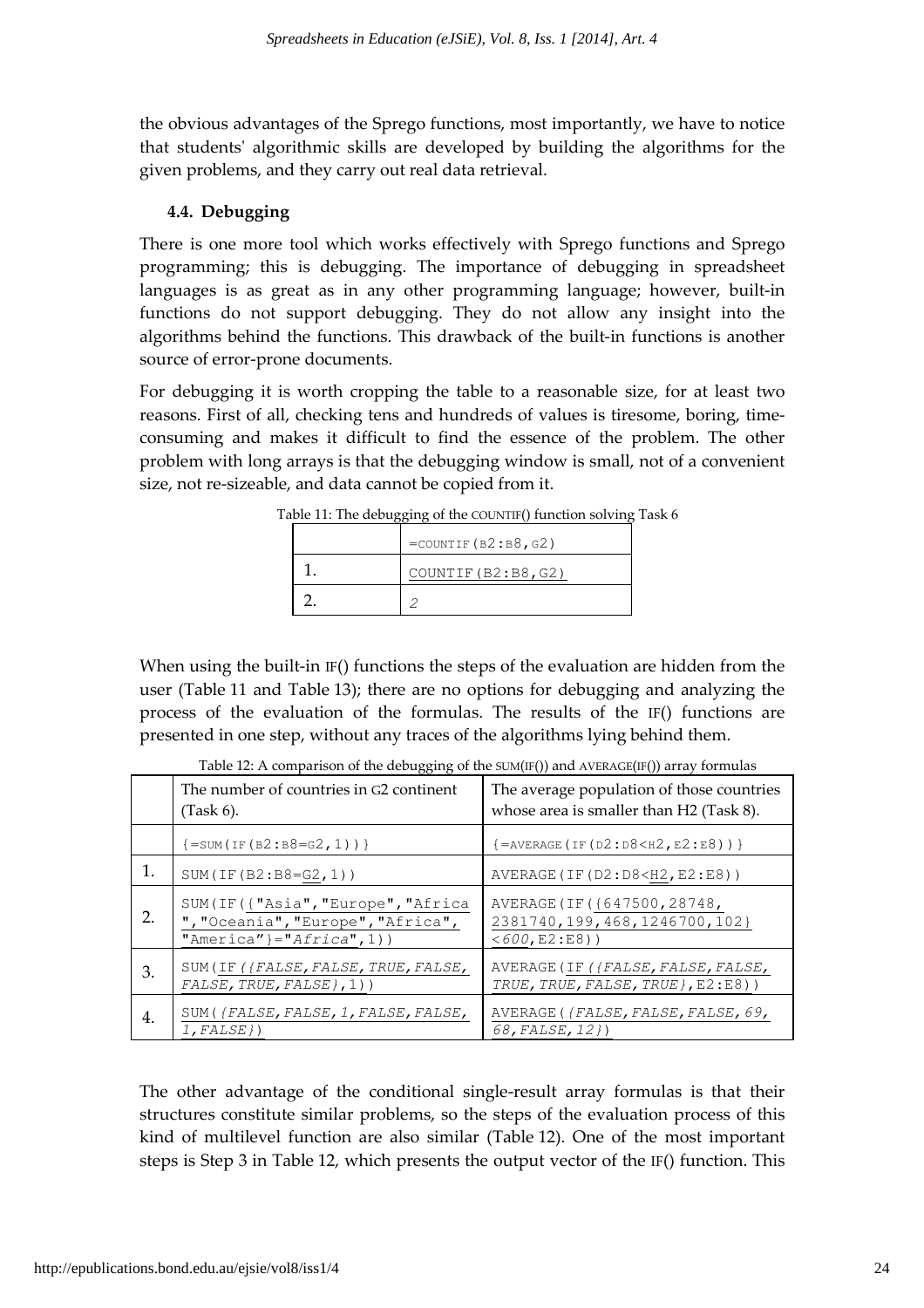vector serves as the argument of the outside function SUM() and AVERAGE() (Table 12, Task 6 and Task 8, respectively).

| AVERAGEIF() and AVERAGEIFS() |                                                 |                                       |  |  |
|------------------------------|-------------------------------------------------|---------------------------------------|--|--|
|                              | $=$ AVERAGEIF (D2:D8, "<"&H2, E2:E8)            | $=$ AVERAGEIFS (E2:E8, D2:D8, "<"&H2) |  |  |
|                              | AVERAGEIF (D2:D8, "<"&H2, E2:E8)                | AVERAGEIFS $(E2:E8, D2:D8, "<"$ &H2)  |  |  |
|                              | AVERAGEIF (\$D\$2:\$D\$8, "<"&600,<br>$E2:EB$ ) | AVERAGEIFS (E2:E8, D2:D8, "<" & 600)  |  |  |
|                              |                                                 |                                       |  |  |

Table 13: A comparison of the argument-list and the evaluation steps of the built-in functions

 $\frac{\pi}{16600}$ 

AVERAGEIFS(\$E\$2:\$E\$8,\$D\$2:\$D\$8,

### 5. Conclusions

E2:E8)

3. AVERAGEIF(\$D\$2:\$D\$8,"<600",

4. 49.66666667 49.6666667

Based on previously published results, the high expectations placed on spreadsheet programming have been partially realized; spreadsheets are extremely popular. On the other hand, we are faced with the side effects of this popularity, namely, the unexpectedly high number of error-prone documents, causing serious financial losses, for certain common applications.

We have proved that the lack of deep approach metacognitive problem solving methods has led us to misuse spreadsheets. The most widely accepted methods for solving spreadsheet problems is the TAEW-based surface approach method, which lacks the skills required to solve computer related activities, i.e. to build algorithms.

Considering the advantages of the spreadsheet languages, we have invented a programming method which would serve as an introductory language for programmers and as the ultimate language for end-user programmers, which we have named Sprego.

Sprego is a deep approach metacognitive problem solving environment, which has borrowed and combined proven methods from high level programming languages. The three milestones of Sprego are

- using as few and as simple general purpose functions as possible,
- building multilevel formulas,
- building array formulas.

With this approach the requirements of the deep approach metacognitive methods are fulfilled (H1).

In addition to building the theoretical background we had to find the tools which are needed to carry out our H1 hypothesis. Spreadsheets have a long-established, builtin, but hardly used feature, the array formulas, which suit our requirements. As has been presented in the previous sections, with array formulas we can solve problems well known and well accepted in teaching programming to novices (H3). The few simple general purpose functions for creating the formulas do not require the service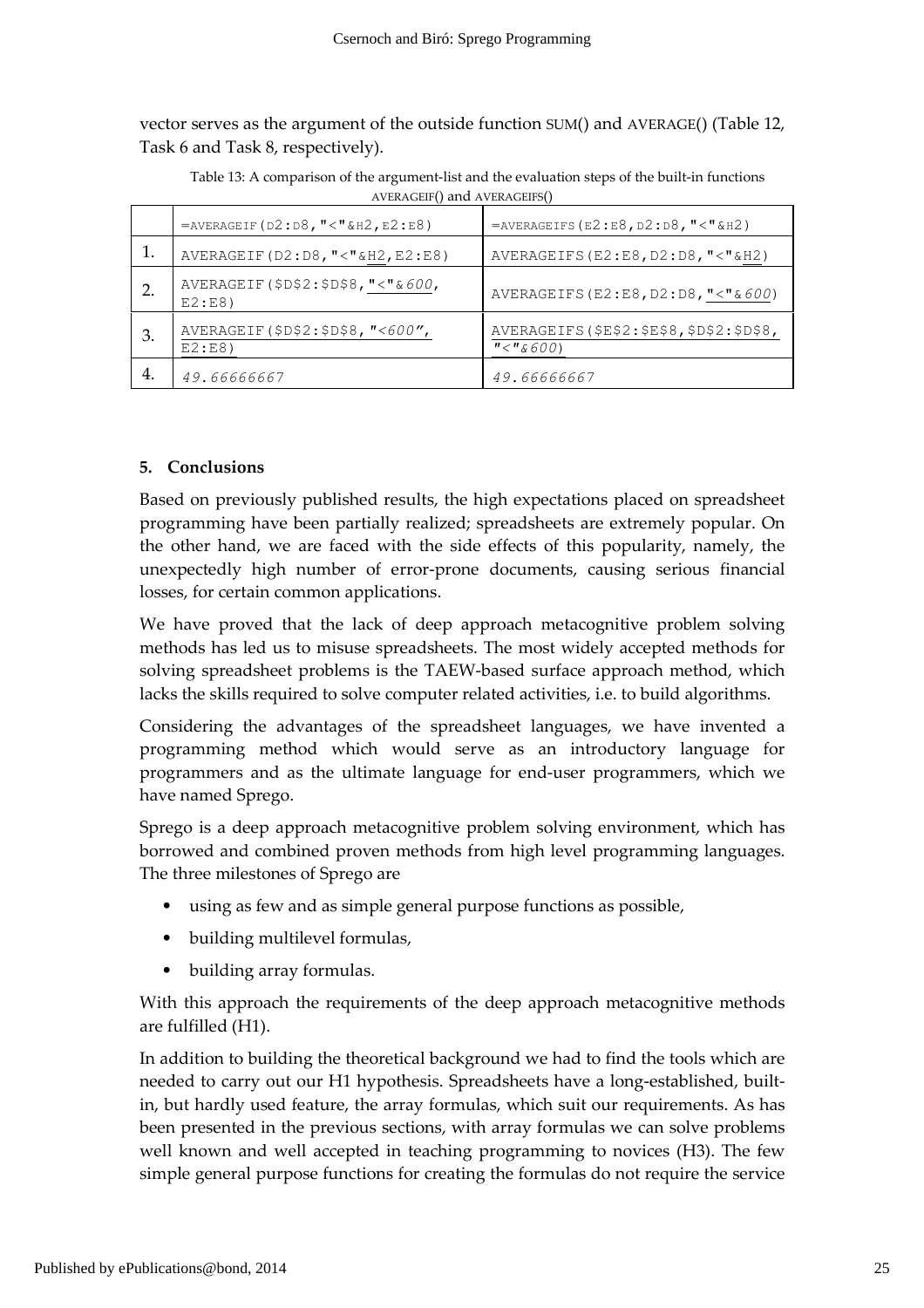of the GUI; it is much more convenient to build and expand the array formulas by typing and coding than by wandering around in the GUI (H3). On the other hand, the advantage of the GUI is obvious, and makes the programming more convenient for novices, both when defining the variables and arrays, and when handling large tables.

Based on the minimalist approach which supports Sprego, the differences between the various spreadsheet programs and versions are eliminated. Using Sprego there is no need to check the versions of the programs, and, furthermore, there is free transportation of formulas between MS Excel and OpenOffice, LibreOffice Calc (H4).

Since Sprego mainly relies on simple general purpose functions, and these functions are frequently used, the users get used to them in a short period of time and make fewer errors than in the rarely used, problem-specific functions, with their strange syntactic rules and lists of arguments. Beyond this, the usage of array formulas eliminates the errors caused by copying formulas (H5).

Altogether, we have found a programming language and technique which could serve as an introductory language and the language of those who do not want to be professional programmers, i.e. end-user programmers. The method and the technique support the development of computational thinking, an ability which is very much required to solve computer related activities, and for effective human computer interaction.

## 6. Bibliography

- [1] Abraham, R. and Erwig, M. (2006) Type inference for spreadsheets. In Proceedings of the 8th ACM SIGPLAN international conference on Principles and practice of declarative programming, http://web.engr.oregonstate.edu/~erwig/papers/TypeInf\_PPDP06.pdf, accessed 15-July-2014.
- [2] Abraham, R. and Erwig, M. (2009) Mutation Operators for Spreadsheets. IEEE Transactions on Software Engineering, 35(1), pp. 94–108.
- [3] Angeli, C. (2013) Teaching spreadsheets: A TPCK perspective. In Kadijevich, Dj. M., Angeli, C., and Schulte, C. (Eds.). 2013. Improving Computer Science Education. New York and London: Routledge; pp. 132–145.
- [4] Ben-Ari, M. (1999) Bricolage Forever! PPIG 1999. 11th Annual Workshop. 5–7 January 1999. Computer-Based Learning Unit, University of Leeds, UK. http://www.ppig.org/papers/11th-benari.pdf, accessed 12-April-2014.
- [5] Ben-Ari, M. and Yeshno, T. (2006) Conceptual models of software artifacts. Interacting with Computers, Volume 18, Issue 6, December 2006, pp. 1336–1350.
- [6] Ben-Ari, M. (2011) Non-myths about programming. Proceeding. ICER '10 Proceedings of the Sixth international workshop on Computing education research. July 2011 | Vol. 54 | No. 7 | Communications of the ACM.
- [7] Biró, P. and Csernoch, M. (2013) Deep and surface structural metacognitive abilities of the first year students of Informatics. 4th IEEE International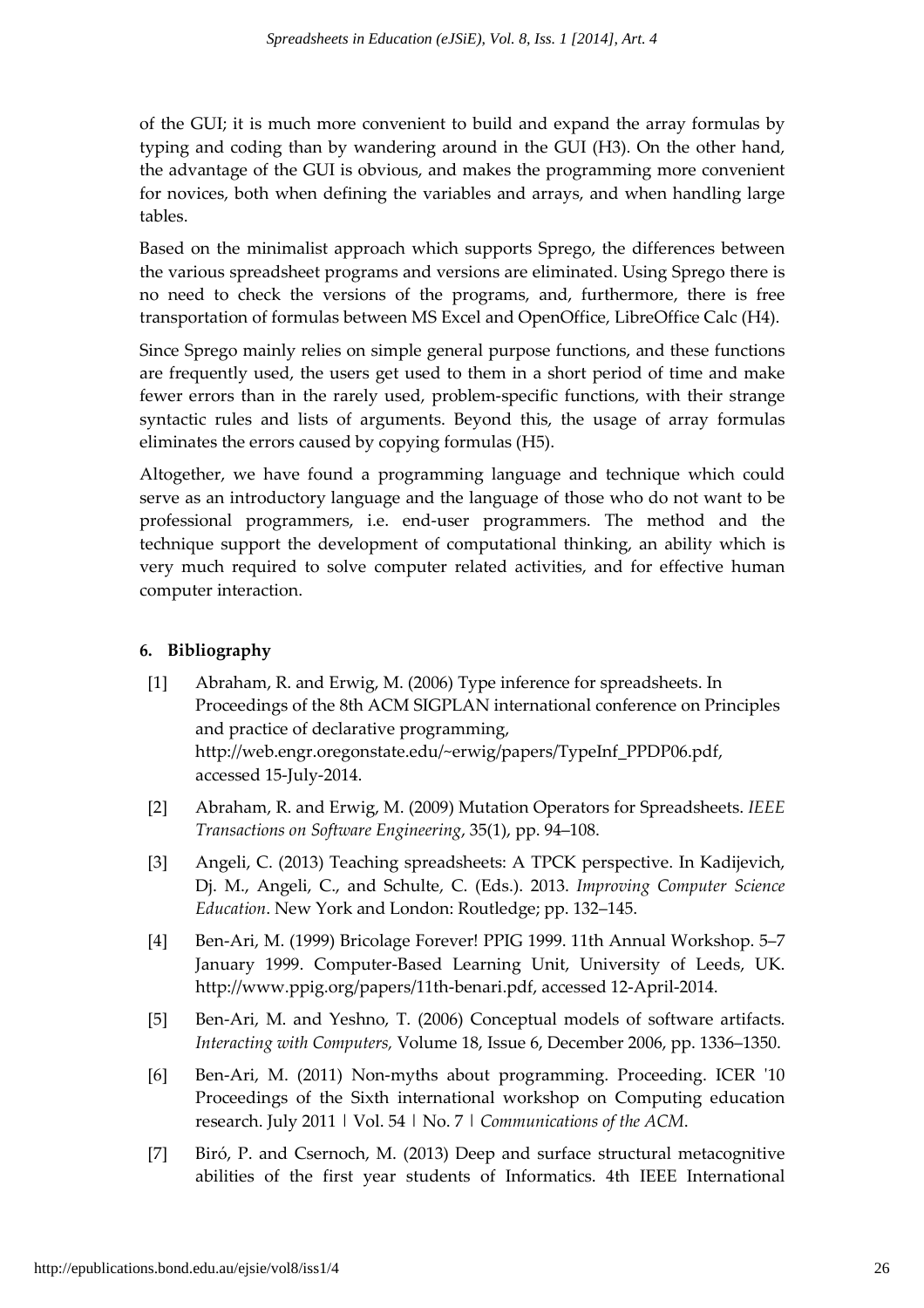Conference on Cognitive Info-communications, Proceedings, Budapest, pp. 521–526.

- [8] Biró, P. and Csernoch, M. (2013) Programming skills of the first year students of Informatics. XXIII. International Conference on Computer Science 2013, EMT, in Hungarian, pp. 154–159.
- [9] Biró, P. and Csernoch, M. (2014) An Algorithmic Approach to Spreadsheets, in Hungarian, Interdiszciplináris pedagógia és a fenntartható fejlődés. Szerk.: Buda András, Kiss Endre, DE Neveléstudományok Intézete, Debrecen, 310- 321, 2014. ISBN: 9789634737308
- [10] Biró, P. and Csernoch, M. (2014) Deep and surface metacognitive processes in non-traditional programming tasks. In: 5th IEEE International Conference on Cognitive Infocommunications CogInfoCom 2014 Proceedings. IEEE Catalog Number: CFP1426R-USB, Vietri sul Mare, Italy, 49-54, 2014. ISBN: 9781479972791.
- [11] Biró P. and Csernoch M. (2014): Students' Knowledge in Informatics from the Students' and the Teachers' Perspectives. In Hungarian, Informatika szakos hallgatok tudására vonatkozó tudásmerés tanári es hallgatói megközelítésben. In: Minőség és versenyképes tudás: Neveléstudományi konferencia 2013. Szerk.: Demény Piroska, Foris-Ferenczi Rita, BBTE, Pedagógia es Alkalmazott Didaktika Intézet, Kolozsvár, 165-172, 2014. ISBN: 9789730163414.
- [12] Biró, P., Csernoch, M., Abari, K., Máth, J. (2014) First year students' algorithmic skills in tertiary Computer Science education. In: Proceedings of the 9th International Conference on Knowledge, Information and Creativity Support Systems, Limassol, Cyprus, November 6-8, 2014. Ed.: George Angelos Papadopoulos, Cyprus Library, Cyprus, 301-306, 2014. ISBN: 9789963700844.
- [13] Booth, S. (1992) Learning to program: A phenomenographic perspective. Gothenburg, Sweden: Acta Universitatis Gothoburgensis.
- [14] Bransford, J.D., Brown, A.L. and Cocking, R.R., Ed. (2004) How People Learn: Brain, Mind, Experience, and School, Washington, D.C.: National Academy Press.
- [15] Calculation operators and precedence 2013. http://office.microsoft.com/enus/excel-help/calculation-operators-and-precedence-HP010342223.aspx, accessed 12-April-2014.
- [16] Carroll, J.M. (1990) The Nurnberg funnel: designing minimalist instruction for practical computer skill, M.I.T. Press, Cambridge, Mass.
- [17] Case, J.M. (2000) Students' perceptions of context, approaches to learning and metacognitive development in a second year chemical engineering course. Unpublished PhD, Monash University, Melbourne.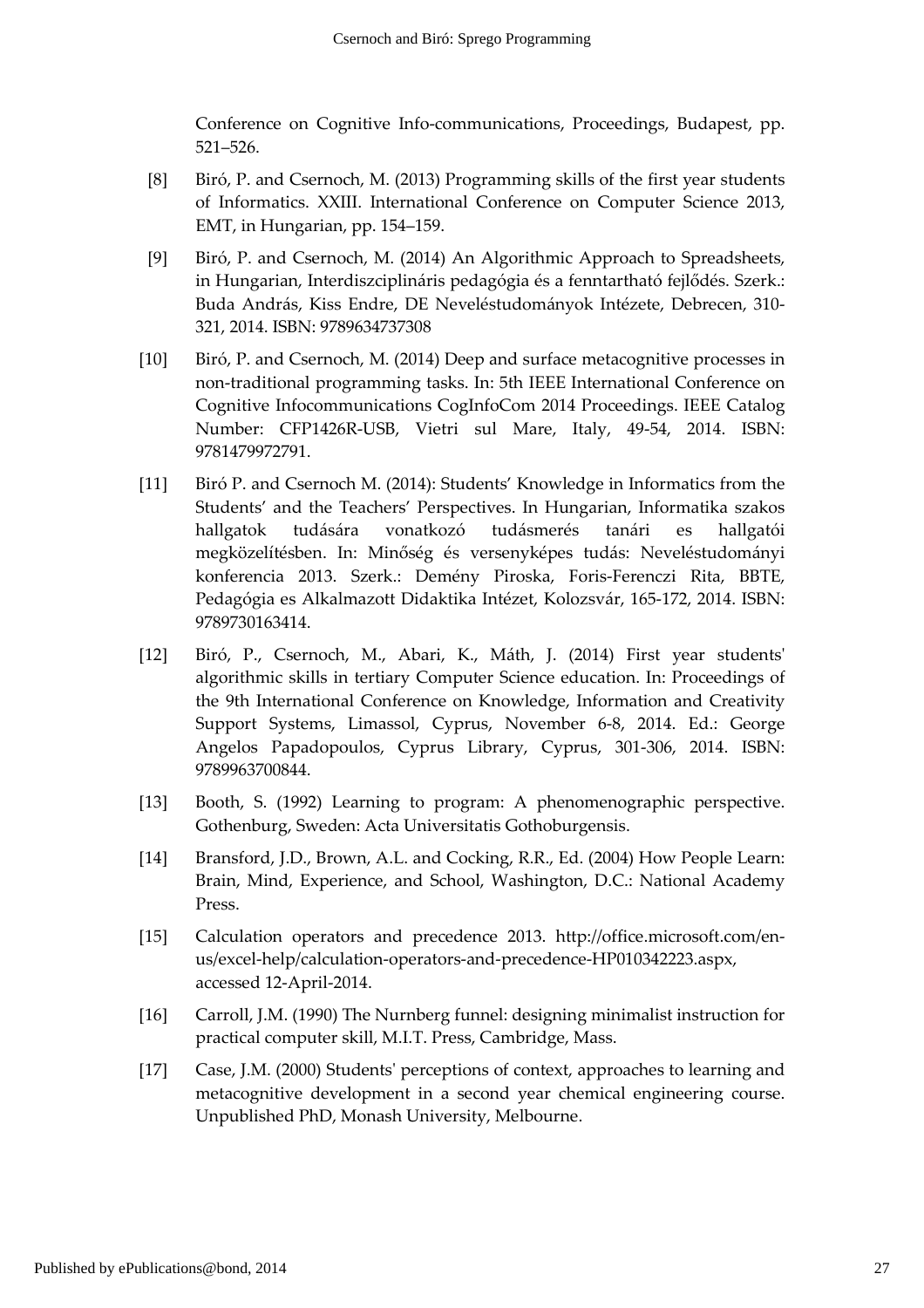- [18] Case, J.M. and Gunstone, R.F. (2002) Metacognitive development as a shift in approach to learning: an in-depth study. Studies in Higher Education, 27(4), pp. 459–470.
- [19] Case, J.M. and Gunstone, R.F. (2003) Approaches to learning in a second year chemical engineering course. International Journal of Science Education, 25(7), pp. 801–819.
- [20] Case, J.M., Gunstone, R.F. and Lewis, A. (2001) Students' metacognitive development in an innovative second year chemical engineering course, Research in Science Education, 31(3), pp. 331–355.
- [21] Computer Science Curricula 2013. Curriculum Guidelines for Undergraduate Degree Programs in Computer Science. December 20, 2013. The Joint Task Force on Computing Curricula Association for Computing Machinery (ACM) IEEE Computer Society. http://www.acm.org/education/CS2013-finalreport.pdf, accessed 12-April-2014.
- [22] Cox, M. T. (2005) Metacognition in computation: A selected research review. Artificial Intelligence, 169 (2), pp. 104–141.
- [23] Create conditional formulas. http://office.microsoft.com/en-us/excelhelp/create-conditional-formulas-HP005251012.aspx, accessed 1-June-2014.
- [24] Creating formulas 2011. Last modified 5 January, 2011. http://wiki.openoffice.org/wiki/Documentation/OOo3\_User\_Guides/Calc\_Gui de/Creating\_formulas#Operators\_in\_formulas, accessed 12-April-2014.
- [25] Csernoch, M. (1997) Methodological Questions of Teaching Word Processing. 3rd International Conference on Applied Informatics: Eger-Noszvaj, Hungary, August 25–28, 1997, pp. 375–382.
- [26] Csernoch, M. (2009) Teaching word processing the theory behind. Teaching Mathematics and Computer Science, 2009/1. pp. 119–137.
- [27] Csernoch, M. (2010) Teaching word processing the practice. Teaching Mathematics and Computer Science, 8/2 (2010). pp. 247–262.
- [28] Csernoch, M. (2012) Introducing Conditional Array Formulas in Spreadsheet Classes. EDULEARN12 Proceedings. Barcelona, Spain. 2-4 July, 2012. Publisher: IATED, pp. 7270–7279.
- [29] Csernoch, M. (2014) Programming with Spreadsheet Functions: Sprego. In Hungarian, Programozás táblázatkezelő függvényekkel – Sprego. Műszaki Könyvkiadó, Budapest.
- [30] Csernoch, M. and Balogh, L. (2010) Algorithms and Spreadsheet-management – Talent Support In Education In The Field Of Informatics. In Hungarian, Algoritmusok és táblázatkezelés – Tehetséggondozás a közoktatásban az informatika területén. Association of Hungarian Talent Support Organizations, in Hungarian, Magyar Tehetségsegítő Szervezetek Szövetsége, Budapest. ISSN: 2062-5936 http://tehetseg.hu/sites/default/files/16\_kotet\_net\_color.pdf, accessed 15-July-2014.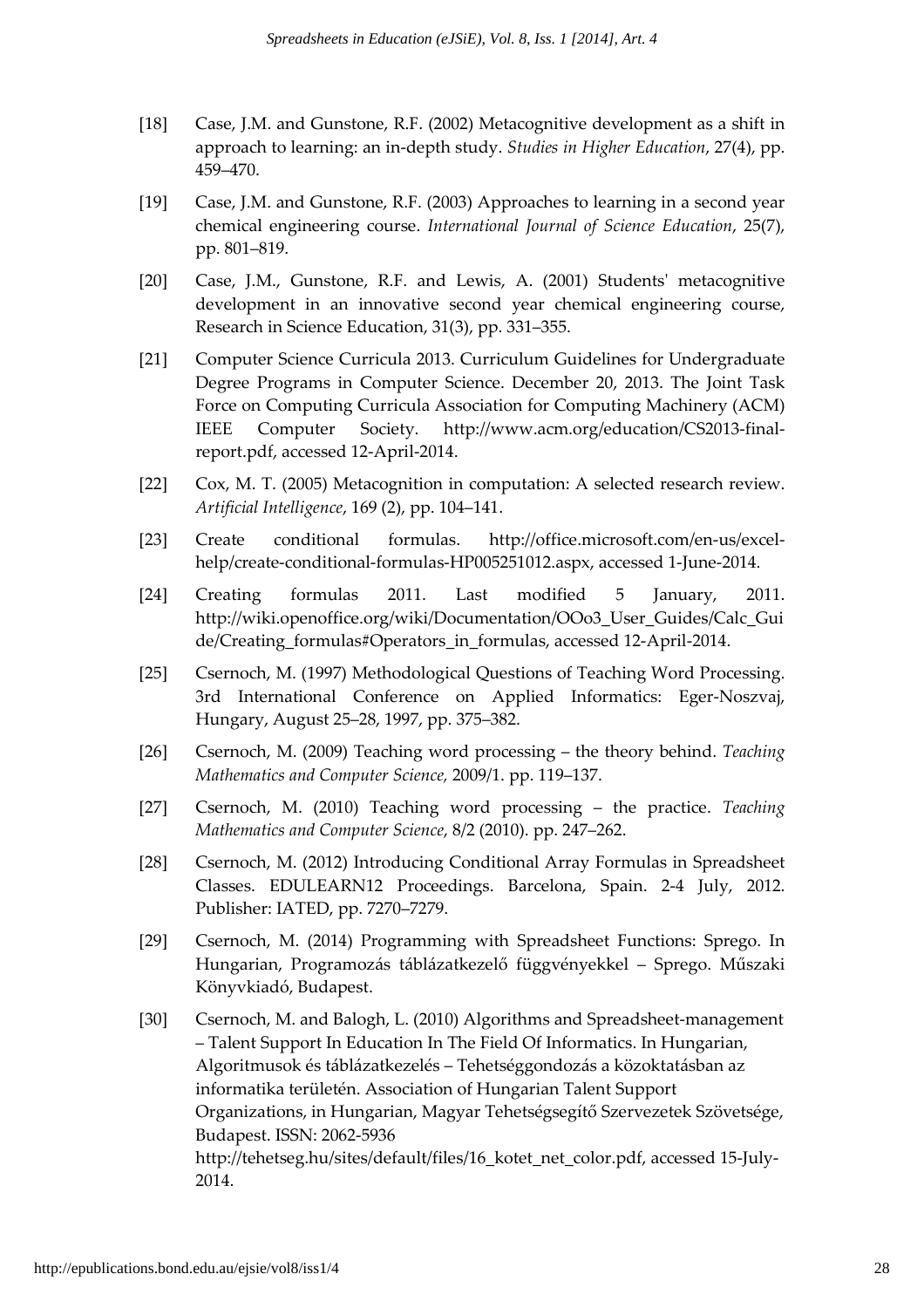- [31] Csernoch, M. and Biró, P. (2013) The investigation of the effectiveness of Bottom-up techniques in the spreadsheet education of students of Informatics. In Hungarian Button-up technikák hatékonyságának vizsgálata informatika szakos hallgatók táblázatkezelés-oktatásában. (Eds): Kozma T. and Perjés I., New Research in Education Studies. ELTE Eötvös Publisher, Budapest. pp. 369–392.
- [32] Csernoch, M. and Biró, P. (2013) Teachers' Assessment and Students' Self-Assessment on the Students' Spreadsheet Knowledge. EDULEARN13 Proceedings 5th International Conference on Education and New Learning Technologies July 1st-3rd, 2013 — Barcelona, Spain. Edited by L. Gómez Chova, A. López Martínez, I. Candel Torres. International Association of Technology, Education and Development. IATED. ISBN: 978-84-616-3822-2. pp. 949–956.
- [33] Csernoch, M. and Biró, P. (2014) Spreadsheet misconceptions, spreadsheet errors. Oktatáskutatás határon innen és túl. HERA Évkönyvek I., ed. Juhász Erika, Kozma Tamás, Publisher: Belvedere Meridionale, Szeged, (2014), 370– 395.
- [34] Csernoch, M. and Biró, P. (2014) Digital Competency and Digital Literacy is at Stake, ECER 2014 Conference, 1–5. September, 2014, Porto, Portugal. http://www.eera-ecer.de/ecerprogrammes/conference/19/contribution/31885/, accessed 12-October-2014.
- [35] Csernoch, M. Biró, P., Máth, J. and Abari, K. (2014) What do I know in Informatics? In Hungarian, Mit tudok informatikából?. IF2014 Conference, 27–29 August, 2014, Debrecen, Hungary. ISBN 978-963-473-712-4, pp. 217-230.
- [36] Csernoch, M. and Bujdosó, Gy. (2009) Quality text editing. Journal of Computer Science and Control Systems. 2/2 pp. 5–10.
- [37] Csernoch, M., Simon, K., Brósch, É., and Kiss, É. (2014) I Have Learned Spreadsheet Management With Sprego. In Hungarian, Spregoval tanultam táblázatkezelést. In: Zsakó László (szerk.) INFO Éra 2014. Zamárdi, Magyarország, 2014.11.20-2014.11.22. Budapest: NJSZT, pp. 1–20. ISBN 978- 963-12-0627-2. http://people.inf.elte.hu/szlavi/InfoDidact14/Manuscripts/CsM\_SK\_BE\_KE.pd f, accessed 15-December-2014.
- [38] Csíkos, Cs. (2006) Metacognition. The pedagogy of knowledge referring to knowledge. In Hungarian, Metakogníció – A tudásra vonatkozó tudás pedagógiája. Műszaki Könyvkiadó, Budapest,.
- [39] Database functions 2010. http://office.microsoft.com/en-us/excel-help/excelfunctions-by-category-HP010342656.aspx#BMdatabase\_functions, accessed 15-December-2013.
- [40] Digital literacy in education. (2011) UNESCO Institute for Information Technologies. http://unesdoc.unesco.org/images/0021/002144/214485e.pdf, accessed 15-December-2013.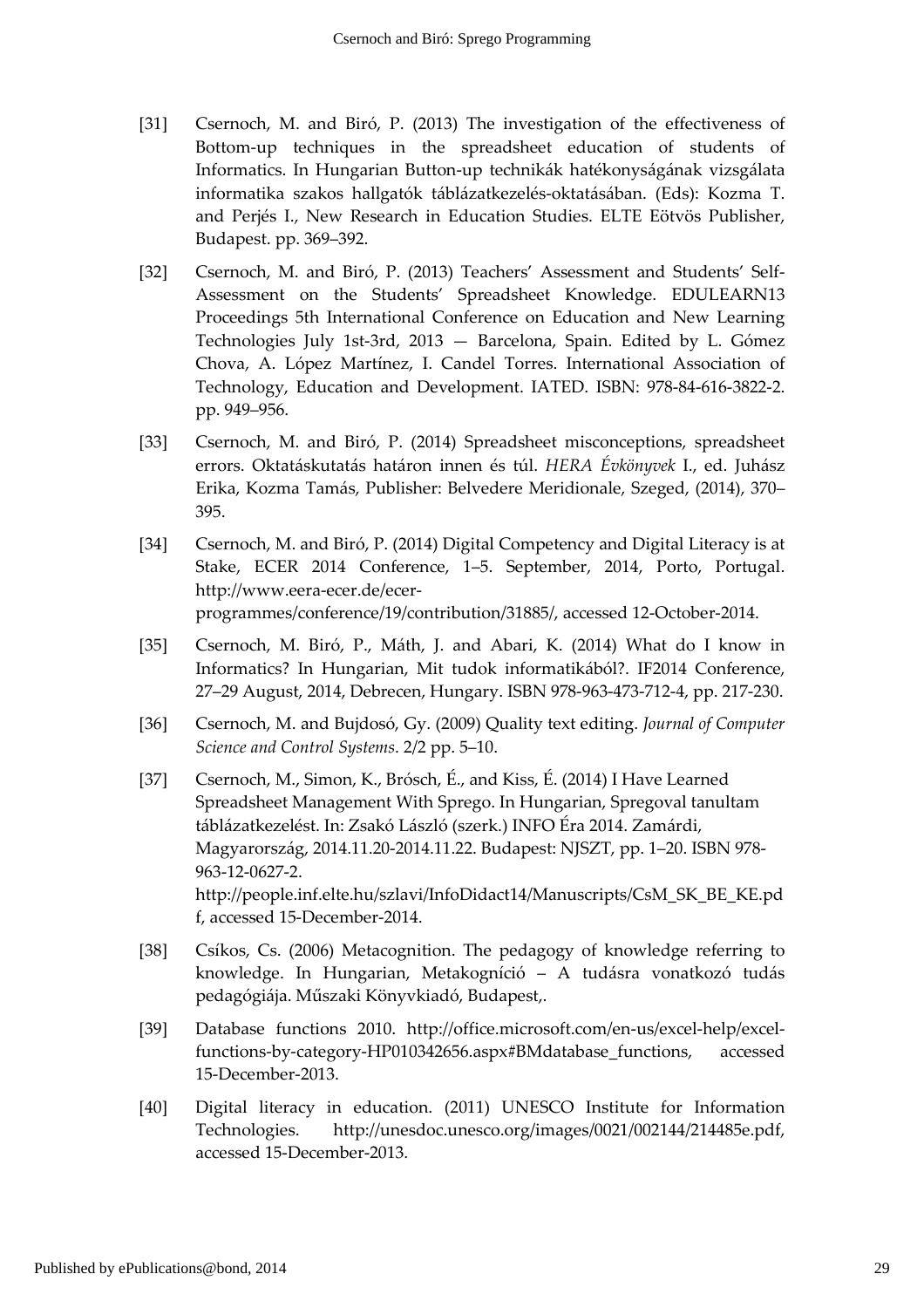- [41] EuSpRig, European Spreadsheet Risks Interest Group. http://www.eusprig.org/, accessed 15-December-2013.
- [42] Elliott, C. M. (2007) Tangible Functional Programming. ICFP'07, October 1–3, 2007, Freiburg, Germany. http://conal.net/papers/Eros/eros.pdf, accessed 15- June-2014.
- [43] Glaser, H., Hankin, C. and Till, D. (1984) Principles of functional programming. London: Prentice Hall.
- [44] Gove, M. (2012) Michael Gove speech at the BETT Show 2012. Published 13 January 2012. https://www.gov.uk/government/speeches/michael-govespeech-at-the-bett-show-2012, accessed 15-June-2014.
- [45] Gove, M. (2014) Michael Gove speaks about computing and education technology. Published 22 January 2014. https://www.gov.uk/government/speeches/michael-gove-speaks-aboutcomputing-and-education-technology, accessed 15-June-2014.
- [46] IF. https://wiki.openoffice.org/wiki/Documentation/How\_Tos/Calc:\_IF\_function, accessed 1-June-2014.
- [47] IF. https://help.libreoffice.org/Calc/Logical\_Functions#IF, accessed 1-June-2014.
- [48] IF function. http://office.microsoft.com/en-us/excel-help/if-function-HP010342586.aspx?CTT=5&origin=HA010342655, accessed 1-June-2014.
- [49] Informatics education: Europe cannot afford to miss the boat. Report of the joint Informatics Europe & ACM Europe Working Group on Informatics Education April 2013. http://germany.acm.org/upload/pdf/ACMandIEreport.pdf, accessed 15-June-2014.
- [50] Kruger, J. and Dunning, D. (1999) Unskilled and Unaware of It: How Difficulties in Recognizing One's Own Incompetence Lead to Inflated Self-Assessments. Journal of Personality and Social Psychology 77 (6): pp. 1121–34.
- [51] Jorgensen, H. (2013) How not to Excel in economics http://www.lowyinterpreter.org/post/2013/04/18/How-not-to-Excel-ineconomics.aspx, accessed 15-June-2014.
- [52] Kadijevich, Dj. (2009) Simple spreadsheet modeling by first-year business undergraduate students: Difficulties in the transition from real world problem statement to mathematical model. In M. Blomhřj and S. Carreira (Eds.), Mathematical applications and modeling in the teaching and learning of mathematics: Proceedings the 11th International Congress on mathematical Education, Mexico, pp. 241–248.
- [53] Kadijevich, Dj. (2013) Learning about spreadsheet. In Kadijevich, Dj. M., Angeli, C., and Schulte, C. (Eds.). (2013). Improving Computer Science Education. New York and London: Routledge, pp. 19–33.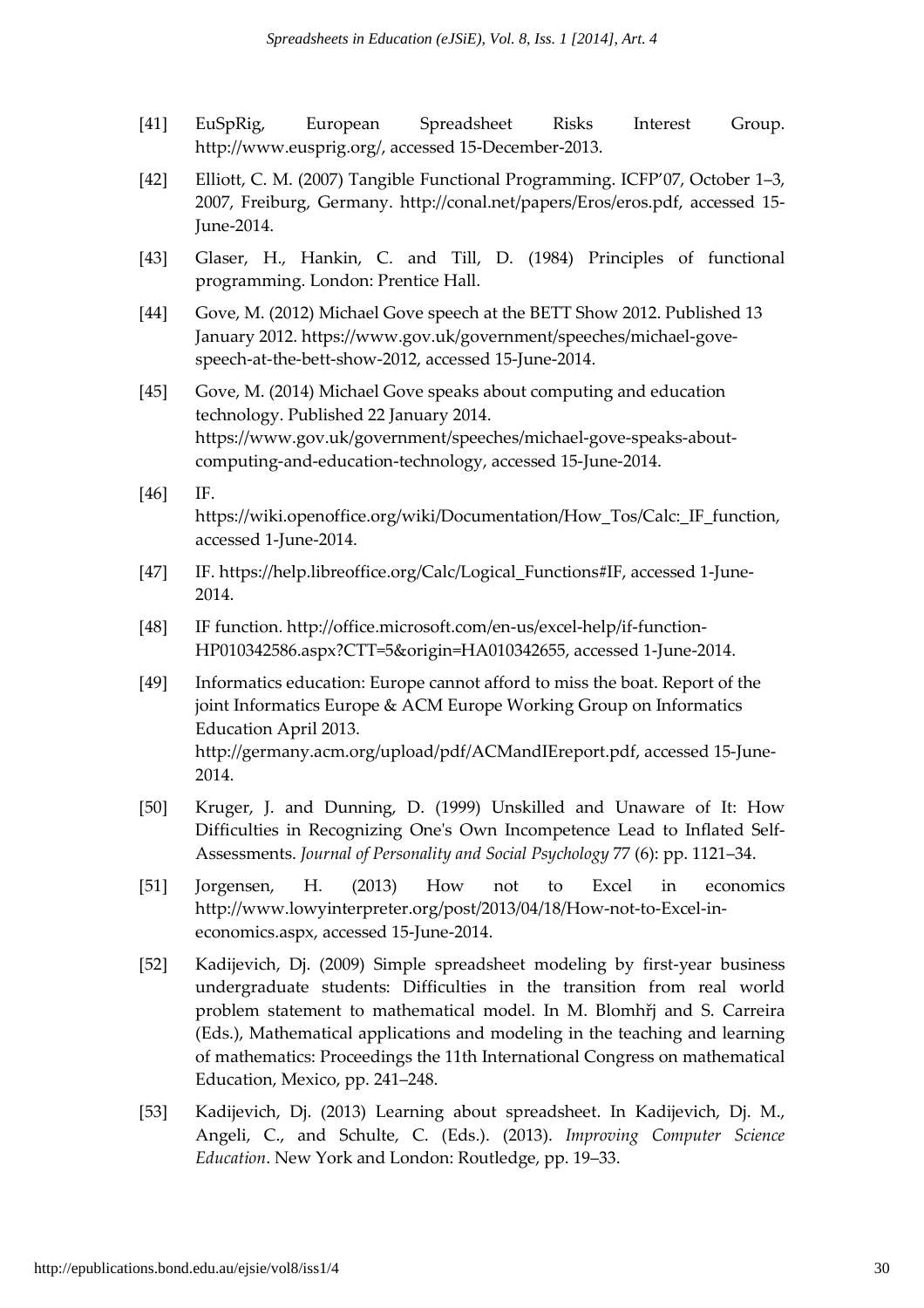- [54] Kirschner, P.A., Sweller, J., Clark, R.E. (2006) Why Minimal Guidance During Instruction Does Not Work: An Analysis of the Failure of Constructivist Discovery, Problem-Based, Experiential, and Inquiry-Based Teaching. Educational Psychologist, 41(2), pp. 75–86.
- [55] Koriat, A. and Levy-Sadot, R. (2000) Conscious and Unconscious Metacognition: A Rejoinder. Consciousness and Cognition. (9). pp. 193–202.
- [56] Kwak, J. (2013) The Importance of Excel. http://baselinescenario.com/2013/02/09/the-importance-of-excel, accessed 15- June-2014.
- [57] Lister, R., Adams, E.S., Fitzgerald, S., Fone, W., Hamer, J., Lindholm, M., McCartney, R., Moström, J.E., Sanders, K., Seppälä, O., Simon, B. and Thomas, L. (2004) A multi-national study of reading and tracing skills in novice programmers., SIGCSE Bull., 2004, vol. 36 (4), pp. 119–150.
- [58] Lookup and reference functions 2010. http://office.microsoft.com/en-us/excelhelp/excel-functions-by-category-HP010342656.aspx#BMlookup and reference functions, accessed 15-June-2014.
- [59] Math and trigonometry functions 2010. http://office.microsoft.com/enus/excel-help/excel-functions-by-category-HP010342656.aspx#BMmath\_and\_trigonometry\_functions, accessed 15-June-2014.
- [60] Mayer, R. E. (1981) The Psychology of How Novices Learn Computer Programming. ACM Computing Surveys, vol. 13 (1), pp. 121–141.
- [61] Message, R. (2013) Programming for humans: a new paradigm for domainspecific languages. Technical Report. UCAM-CL-TR-843. ISSN 1476-2986
- [62] Nardi, B.A. and Miller, J.R. (1990) The spreadsheet interface: A basis for enduser programming. In D. Diaper et al (Eds.), Human-Computer Interaction: INTERACT '90, Amsterdam, 1990. http://www.miramontes.com/writing/spreadsheet-eup/, accessed 15-June-2014.
- [63] Nielsen, J. (1993) Usability Engineering. Academic Press, Boston, MA.
- [64] Panko, R.R. (2008) What We Know About Spreadsheet Errors. Journal of End User Computing's. Special issue on Scaling Up End User Development. (10)2, pp. 15–21.
- [65] Payton-Jones, S.L, Blackwell, A. and Burnett, M. (2003) A User-Centred Approach to Functions in Excel. International Conference on Functional Programming. (ICFP'03), Uppsala, 2003.
- [66] Powell, S.G., Baker, K.R. and Lawson, B. (2008) A critical review of the literature on spreadsheet errors. Decision Support Systems, 46(1), pp. 128–138.
- [67] Powell, S.G., Baker, K.R. and Lawson, B. (2009) Errors in operational spreadsheets. Journal of Organizational and End-User Computing, 1(3), pp. 4–36.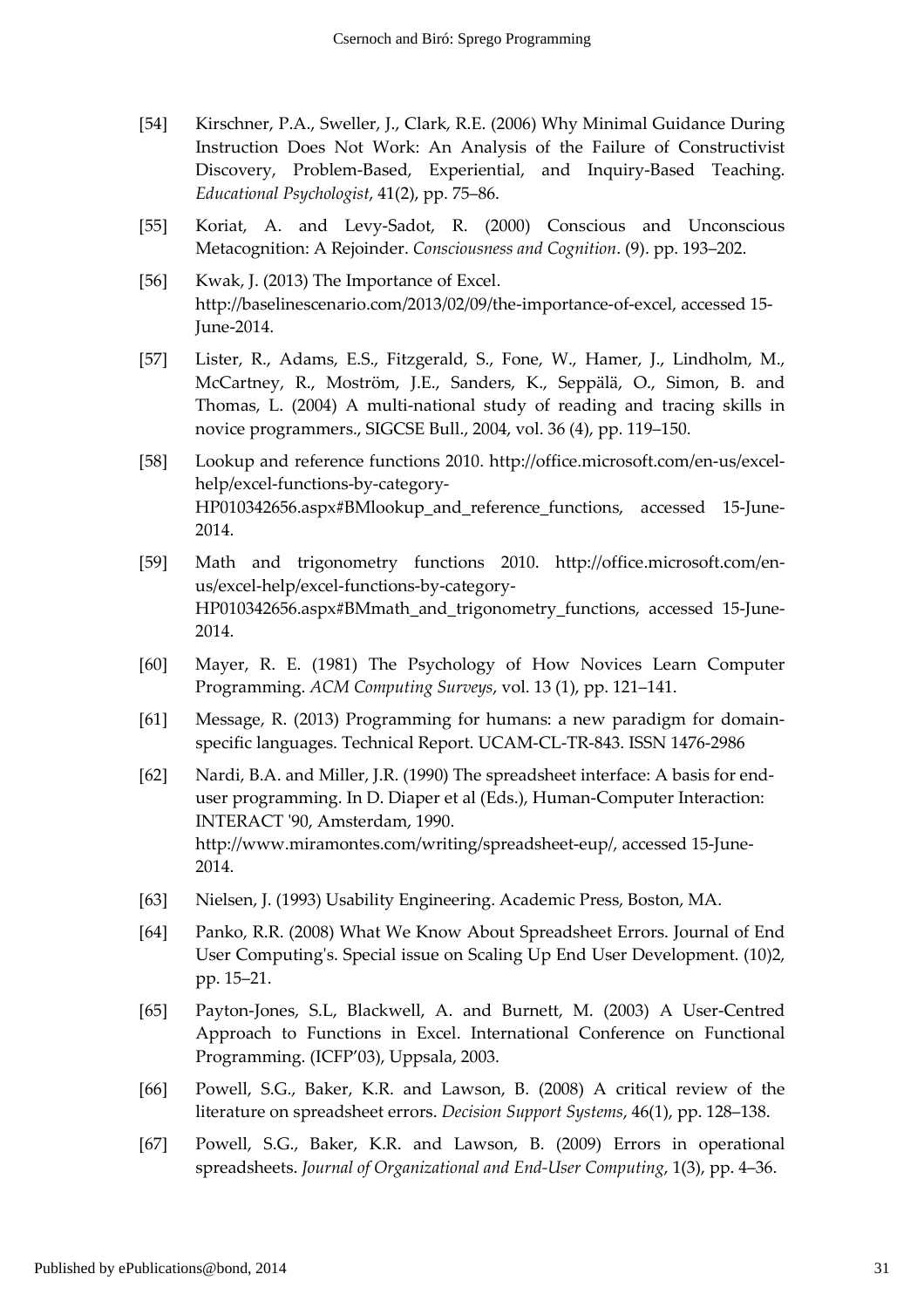- [68] Powell, S.G., Baker, K.R. and Lawson, B. (2009) Impact of errors in operational spreadsheets. Decision Support Systems, 47(2), pp. 126–132.
- [69] JPMorgan (2013) Report of JPMorgan Chase & Co. Management Task Force. Regarding 2012. CIO Losses. http://files.shareholder.com/downloads/ONE/2272984969x0x628656/4cb574a0 -0bf5-4728-9582-625e4519b5ab/Task\_Force\_Report.pdf, accessed 15-June-2014.
- [70] Scaffidi, Ch., Shaw, M. and Myers, B. (2005) Estimating the Numbers of End Users and End User Programmers. In Proceedings of the 2005 IEEE Symposium on Visual Languages and Human-Centric Computing, pp. 207– 214.
- [71] Sestoft, P. (2011) Spreadsheet technology. Version 0.12 of 2012-01-31. IT University Technical Report ITU-TR-2011-142. IT University of Copenhagen, December 2011.
- [72] Sine, R. (2014) Program or Perish: Why Everyone Should Learn to Code. Mar 13, 2014. http://www.coca-colacompany.com/stories/program-or-perish-whyeveryone-should-learn-to-code, accessed 15-June-2014.
- [73] Statistical functions 2010. http://office.microsoft.com/en-us/excel-help/excelfunctions-by-category-HP010342656.aspx#BMstatistical\_functions, accessed 15-June-2014.
- [74] Soloway, E. (1993) Should we teach students to program? Communications of the ACM. October 1993/Vol.36, No.10, pp. 21–24.
- [75] Teo, T. and Tan, M. (1999) Spreadsheet Development and "What-if" Analysis: Quantitative versus Qualitative Errors. Accounting Management and Information Technologies, vol. 9, pp. 141–160.
- [76] Tufte, E. R. (2004) The Cognitive Style of PowerPoint: Pitching Out Corrupts Within. Graphics Press.
- [77] Tort, F. (2010) Teaching Spreadsheets: Curriculum Design Principles. In S. Thorne (Ed.), Proceedings of the EuSpRIG 2010 conference: Practical steps to protect organisations from out-of-control spreadsheets, pp. 99–110.
- [78] Tort, F., Blondel, F.M. and Bruillard É. (2008) Spreadsheet Knowledge and Skills of French Secondary School Students. R.T. Mittermeir and M.M. Sysło (Eds.): ISSEP 2008, LNCS 5090, 305–316, 2008. Springer-Verlag Berlin Heidelberg.
- [79] Van Deursen A. and Van Dijk J. (2012) CTRL ALT DELETE. Lost productivity due to IT problems and inadequate computer skills in the workplace. Enschede: Universiteit Twente. http://www.ecdl.org/media/ControlAltDelete\_LostProductivityLackofICTSkil ls\_UniverstiyofTwente1.pdf, accessed 15-June-2014.
- [80] Wakeling, D. (2007) Spreadsheet functional programming. JFP 17(1), pp. 131– 143, 2007. Cambridge University Press.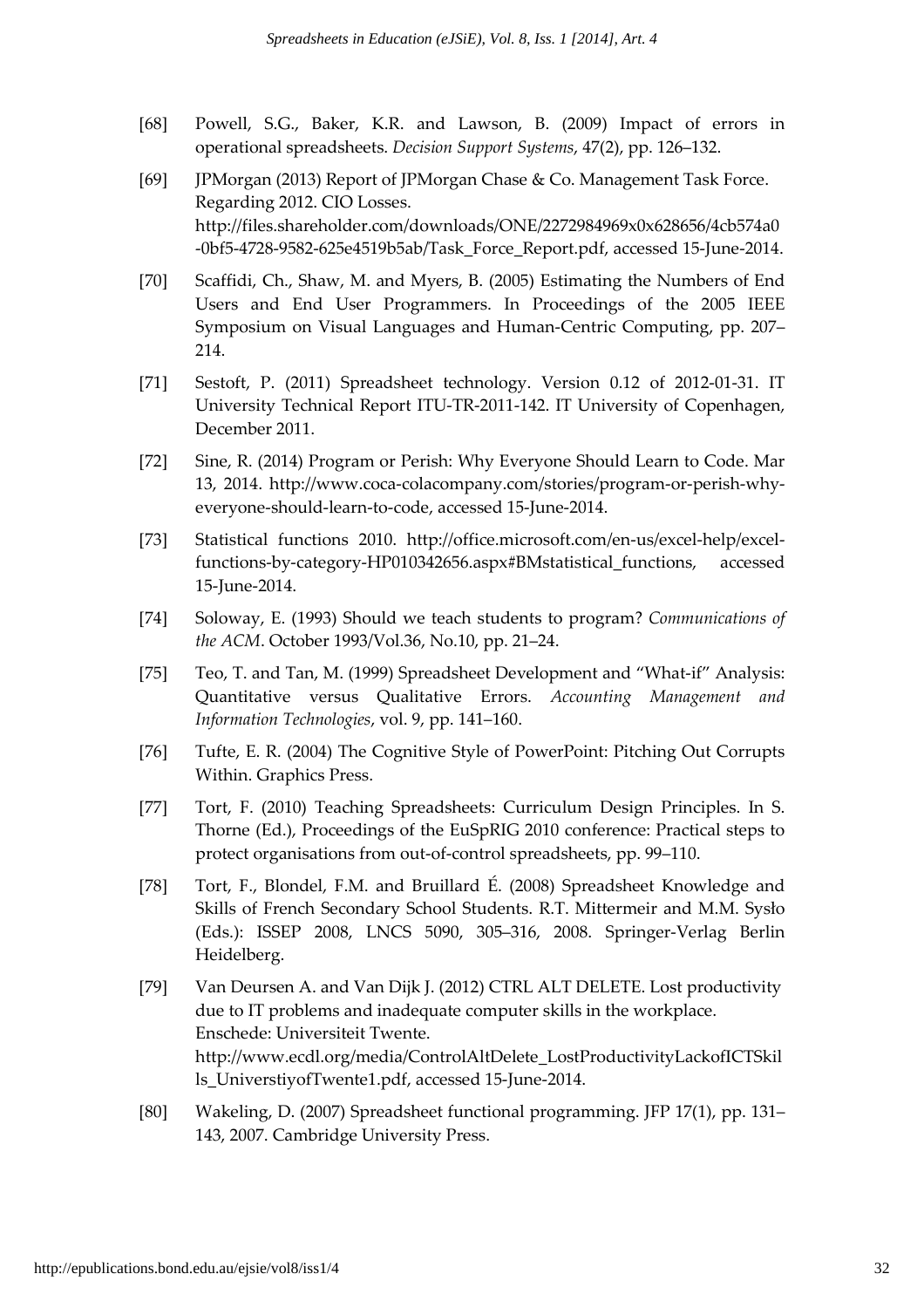- [81] Walkenbach, J. and Wilcox, C. (2003) Putting basic array formulas to work. http://office.microsoft.com/en-us/excel-help/putting-basic-array-formulas-towork-HA001087292. aspx?CTT=5&origin=HA001087290, accessed 15-June-2014.
- [82] Walkenbach, J. (2003) Excel2003 Formulas. John Wiley & Sons.
- [83] Warren, P. (2004) Learning to program: spreadsheets, scripting and HCI, in Proceedings of the Sixth Australasian Conference on Computing Education – vol. 30, Darlinghurst, Australia, pp. 327–333.
- [84] Wilcox, C. and Walkenbach, J. (2003) Introducing array formulas in Excel. http://office.microsoft.com/en-us/excel-help/introducing-array-formulas-inexcel-HA001087290. aspx, accessed 15-June-2014.
- [85] Wing, J. M. (2006) Computational Thinking. March 2006/Vol. 49, No. 3 Communications of the ACM.
- [86] Zsakó, L. (2006) Combinatorics Competition Excel. Teaching Mathematics and Computer Science, 4/2 (2006), pp. 427–435.

#### 7. Sources

- [87] Matryoshka doll. http://esemenyhorizont.uw.hu/2009/letfilo/beta01.jpg, accessed 1-June-2012.
- [88] List of states and territories of the United States. http://en.wikipedia.org/wiki/List\_of\_states\_and\_territories\_of\_the\_United\_St ates, accessed 1-June-2014.
- [89] The winning numbers of the Hungarian lottery. http://www.szerencsejatek.hu/xls/otos.html, accessed 20-August-2014.

#### 8. Additional examples in Sprego

To handle strings the table of the states of US would serve as the best task (Fig.). Column G contains data which should be separated and deleted. The mi2 and km2 should be separated and stored in two columns, while the numbers preceding the mi2 should be deleted.

Task 10: Separate the km<sup>2</sup> value from its original string (Figure 4).

The characteristics of the km<sup>2</sup> numbers in Task 10:

- these numbers are in a pair of parentheses,
- they are on the right of the string.

The output values of the consecutive steps are presented in Table 14. The input values of the problem are in the first column (peach background), while the output values are in the last column (green background). The values presented in the columns are the input values of the consecutive formula, indicated in the first row of the next column.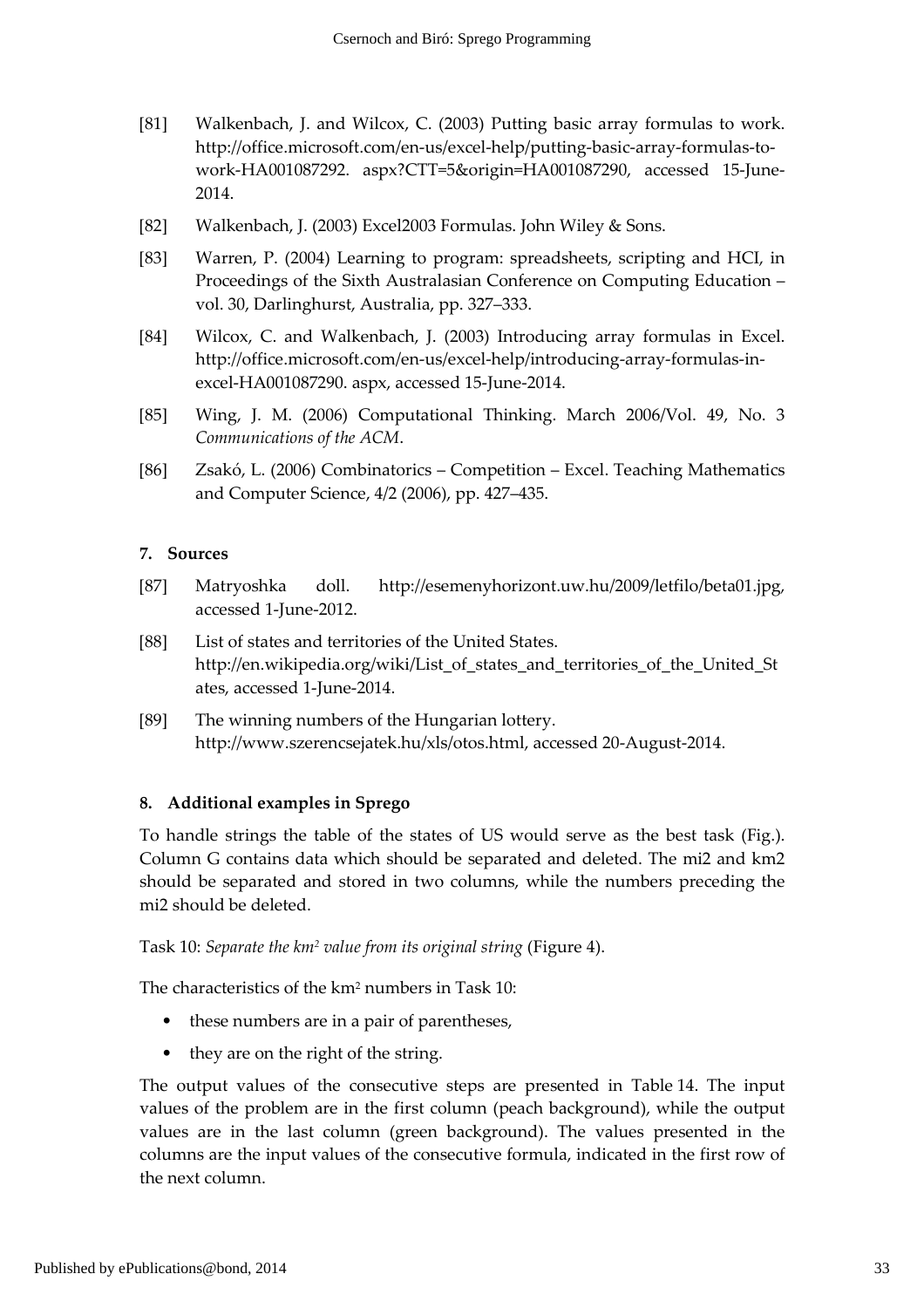The algorithm of Task 10:

- Finding the position of the opening parenthesis (Formula 40).
- Finding the number of characters which should be cut out from the right side of the original string (Formula 41).
- Cutting out the number and the closing parenthesis from the right (Formula 42).
- Cutting out the left of this new string, which is one character shorter than the previous string (Formula 43).
- Converting the text to number (Formula 44).

| where I is the output values of the formulas softling<br>Total area in mi2 (km2) | F40 | F41 | F42        | F43       | F44       |
|----------------------------------------------------------------------------------|-----|-----|------------|-----------|-----------|
| 700452420000000000052,420 (135,767)                                              | 27  | 8   | 135,767)   | 135,767   | 135,767   |
| 7005665384000000000665,384 (1,723,337)                                           | 28  | 10  | 1,723,337) | 1,723,337 | 1,723,337 |
| 700412406000000000012,406 (32,131)                                               | 27  | 7   | 32,131)    | 32,131    | 32,131    |
| 7004105540000000000010,554 (27,335)                                              | 27  | 7   | 27,335)    | 27,335    | 27,335    |
| 700498379000000000098,379 (254,800)                                              | 27  | 8   | 254,800)   | 254,800   | 254,800   |
| 700446054000000000046,054 (119,279)                                              | 27  | 8   | 119,279)   | 119,279   | 119,279   |
| 70039616000000000009,616 (24,905)                                                | 26  | 7   | 24,905)    | 24,905    | 24,905    |
| 700442775000000000042,775 (110,787)                                              | 27  | 8   | 110,787)   | 110,787   | 110,787   |
| 700471298000000000071,298 (184,661)                                              | 27  | 8   | 184,661)   | 184,661   | 184,661   |
| 700424230000000000024,230 (62,755)                                               | 27  | 7   | 62,755     | 62,755    | 62,755    |
| 700465496000000000065,496 (169,634)                                              | 27  | 8   | 169,634)   | 169,634   | 169,634   |
| 700497813000000000097,813 (253,335)                                              | 27  | 8   | 253,335)   | 253,335   | 253,335   |

Table 14: The output values of the formulas solving Task 10

The coding of Task 10:

| ${=\text{SEARCH}("", G2:G51)}$                                                                                  | (40) |
|-----------------------------------------------------------------------------------------------------------------|------|
| ${EEN(G2:G51)-SEARCH("("G2:G51)}$                                                                               | (41) |
| $\{ = \text{RIGHT}(G2:G51, \text{LEN}(G2:G51) - \text{SEARCH}("", G2:G51)) \}$                                  | (42) |
| {=LEFT(RIGHT(G2:G51,LEN(G2:G51)-SEARCH("(",G2:G51)),<br>LEN(RIGHT(G2:G51,LEN(G2:G51)-SEARCH("(",G2:G51)))-1)}   | (43) |
| {=LEFT(RIGHT(G2:G51,LEN(G2:G51)-SEARCH("(",G2:G51)),<br>LEN(RIGHT(G2:G51,LEN(G2:G51)-SEARCH("(",G2:G51)))-1)*1} | (44) |

Task 11: Separate the mi<sup>2</sup> value from its original string (Figure 4).

The characteristics of Task 11:

- Numbers of different lengths (D),
- numbers start at the same position: 20 (S),
- $mi^2$  is left of km<sup>2</sup> (S)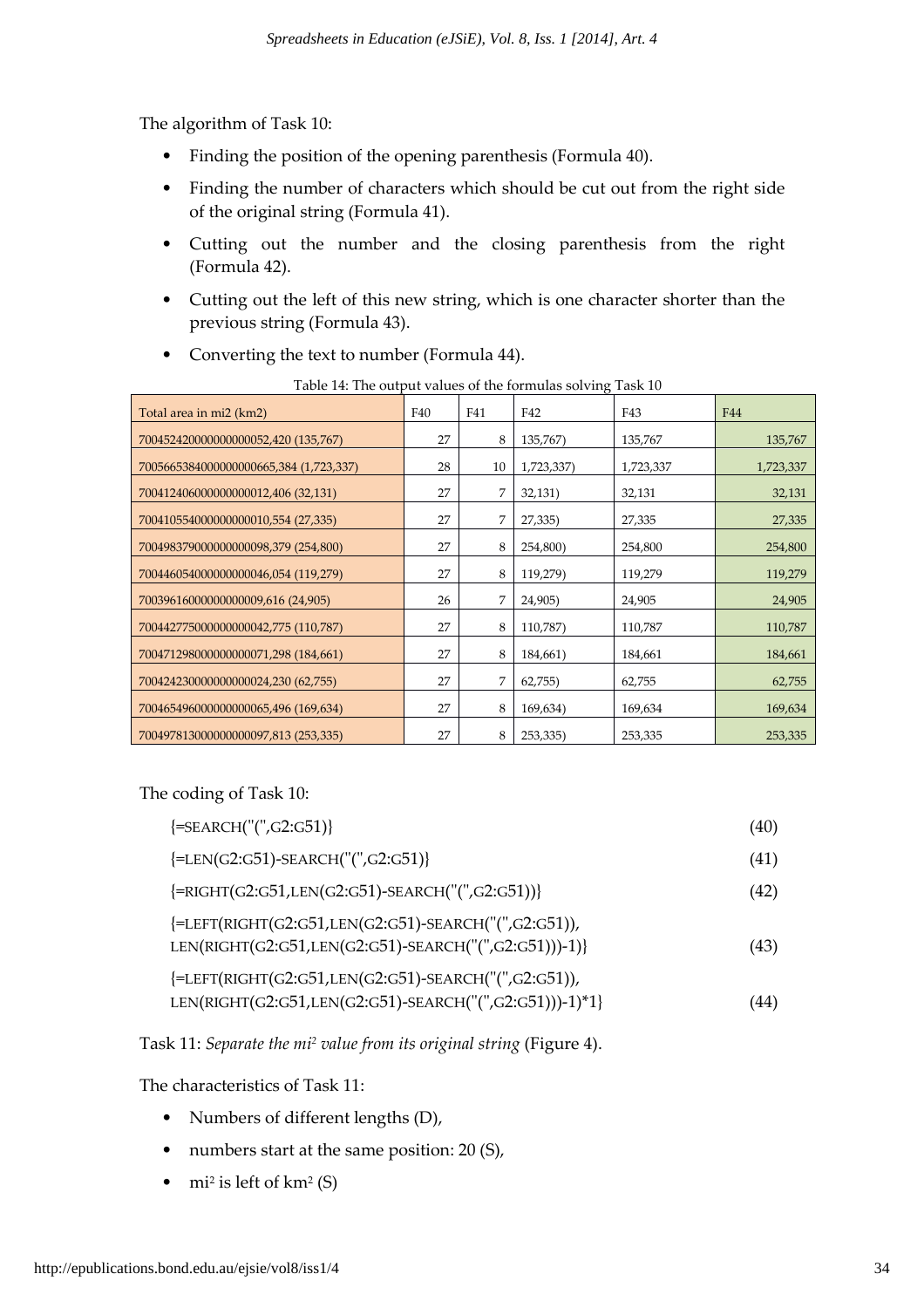The algorithm of Task 11:

- Removing the km<sup>2</sup> from the right of the string (Formula 46).
- Finding the position of the opening parenthesis (Formula 45).
- Deciding on the number of characters in the extended mi2 string, number of characters with the leading 19 characters (Formula 47).
- Deciding on the number of characters in the mi2 string, number of characters without the leading 19 characters (Formula 48).
- Cutting out mi<sup>2</sup> characters from the right side of string (Formula 46) with formula (Formula 49).
- Converting the text to number (Formula 50).

The output values of the formulas of Task 11 are listed in Table 15.

| Total area in mi2 (km2)               | F45 | F46                        | F47 | F48 | F49     | <b>F50</b> |
|---------------------------------------|-----|----------------------------|-----|-----|---------|------------|
| 700452420000000000052,420 (135,767)   | 27  | 700452420000000000052,420  | 25  | 6   | 52,420  | 52,420     |
| 700566538400000000665,384 (1,723,337) | 28  | 7005665384000000000665,384 | 26  | 7   | 665,384 | 665,384    |
| 700412406000000000012,406 (32,131)    | 27  | 700412406000000000012,406  | 25  | 6   | 12,406  | 12,406     |
| 700410554000000000010,554 (27,335)    | 27  | 700410554000000000010,554  | 25  | 6   | 10,554  | 10,554     |
| 700498379000000000098,379 (254,800)   | 27  | 700498379000000000098,379  | 25  | 6   | 98,379  | 98,379     |
| 700446054000000000046,054 (119,279)   | 27  | 700446054000000000046,054  | 25  | 6   | 46,054  | 46,054     |
| 70039616000000000009,616 (24,905)     | 26  | 70039616000000000009,616   | 24  | 5   | 9,616   | 9,616      |
| 700442775000000000042,775 (110,787)   | 27  | 700442775000000000042,775  | 25  | 6   | 42,775  | 42,775     |
| 700471298000000000071,298 (184,661)   | 27  | 700471298000000000071,298  | 25  | 6   | 71,298  | 71,298     |
| 700424230000000000024,230 (62,755)    | 27  | 700424230000000000024,230  | 25  | 6   | 24,230  | 24,230     |
| 700465496000000000065,496 (169,634)   | 27  | 700465496000000000065,496  | 25  | 6   | 65,496  | 65,496     |
| 700497813000000000097,813 (253,335)   | 27  | 700497813000000000097,813  | 25  | 6   | 97,813  | 97,813     |

Table 15: The output values of the formulas solving Task 11

The coding of Task 11:

| ${=\text{SEARCH}("", G2 : G51)}$                                                            | (45) |
|---------------------------------------------------------------------------------------------|------|
| ${EET(G2:G51,SEARCH("("G2:G51)-2)}$                                                         | (46) |
| ${LEN(LEFT(G2:G51,SEARCH("("G2:G51)-2))}$                                                   | (47) |
| ${LEN(LEFT(G2:G51,SEARCH("("G2:G51)-2))-19)}$                                               | (48) |
| {=RIGHT(LEFT(G2:G51,SEARCH("(",G2:G51)-2),<br>LEN(LEFT(G2:G51,SEARCH("(",G2:G51)-2))-19)}   | (49) |
| {=RIGHT(LEFT(G2:G51,SEARCH("(",G2:G51)-2),<br>LEN(LEFT(G2:G51,SEARCH("(",G2:G51)-2))-19)*1} | (50) |

The following task is based on Figure 6, the table of the lottery numbers and prizes.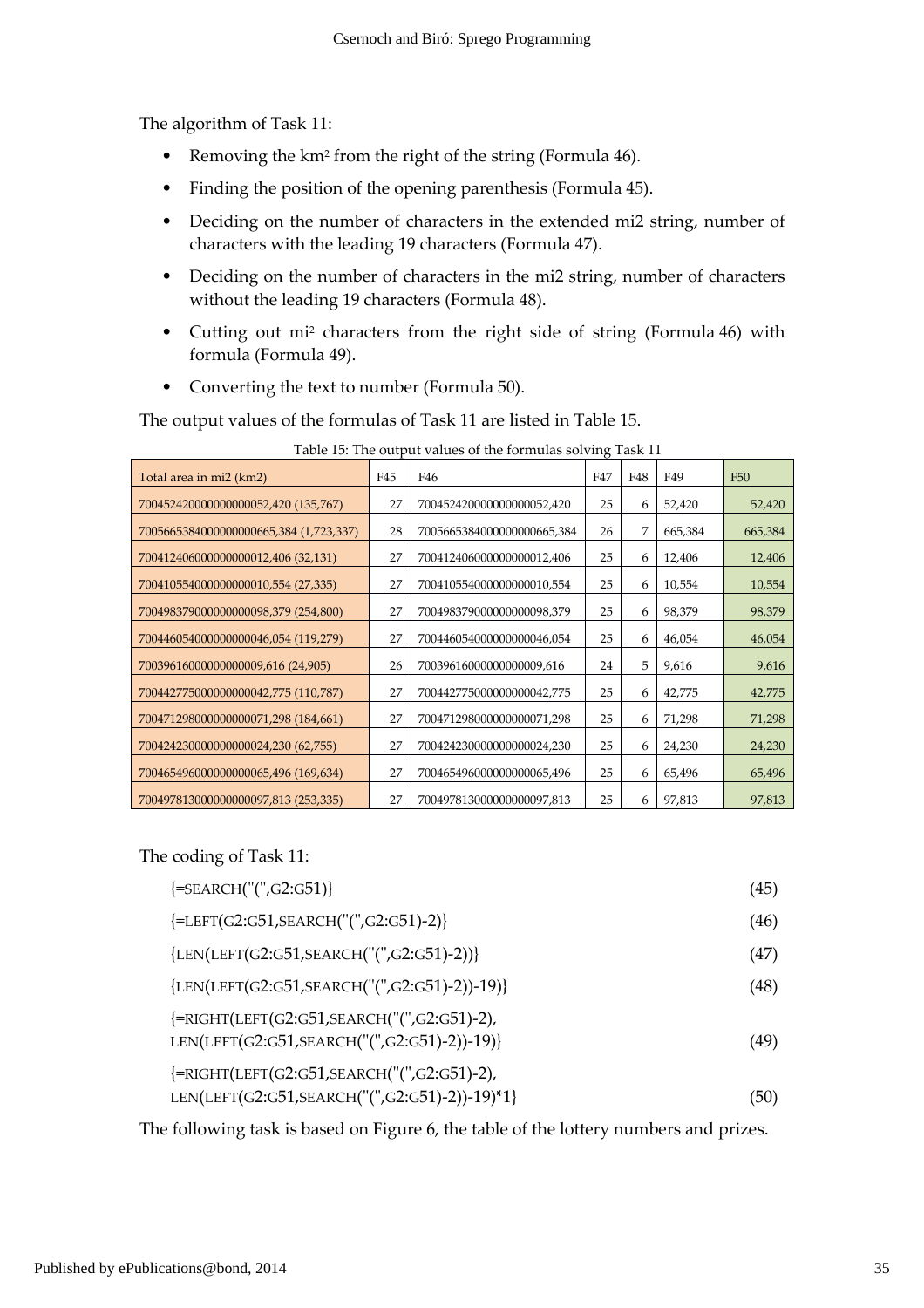Task 12: Type the number of the matching balls into R2. Give the total prize for R2 matches (Figure 6).

Task 12 is the generalization of Task 4. The difference between them is that in Task 4 the number of the matches was a constant, as were the columns of the number of winners and the prizes. In Task 12, based on the number typed in R2 we have to calculate the number of the columns.

The characteristics of Task 12:

- The numbers of the winners are in even columns.
- The prizes are in the odd columns.
- With the increase of the matching balls the columns decrease.
- The first column with the numbers of the winners is column 4 (D), and with the prizes is column 5 (E).

Considering all these, from the number given in R2 we have to calculate the columns.

Since every second column counts and the even and the odd columns should be separated, the number in R2 has to be multiplied by 2 (Formula 51).

$$
R2 \times 2 \tag{51}
$$

There is a negative linear proportionality between the matching numbers and columns, so there should be subtractions (Formula 52).

10−R2×2 (52)

The columns of the winners start at 4, so a translation has to be carried out (Formula 53).

$$
14 - R2 \times 2 \tag{53}
$$

The algorithm of Task 12:

- Pointing to the column of the numbers from cell A1
- Pointing to the column of the prizes from cell A1.
- Calculating the sum product of the two columns.

For an easier debugging we can crop the table to five rows.

The coding of Task 12:

| $\left\{=\text{OFFSET}(A1,1,13-R2*2,5,1)\right\}$ | (54) |
|---------------------------------------------------|------|
|---------------------------------------------------|------|

| $\left\{=\text{OFFSET}(A1,1,14-R2*2,5,1)\right\}$ |  |
|---------------------------------------------------|--|
|                                                   |  |

 $\{\text{=SUM(OFFSET(A1,1,13-R2*2,5,1)*OFFSET(A1,1,14-R2*2,5,1))}\}\$  (56)

We can check the validity of the number given in R2.

```
{=IF(AND(R2>=2,R2<=5),SUM(OFFSET(A1,1,13-R2*2,5,1)*OFFSET(A1,1,14-
R2*2,5,1),"wrong number")} (57)
```
To be sure that the number in R2 is a whole number in the [2, 5] interval, we can select it randomly Task 13.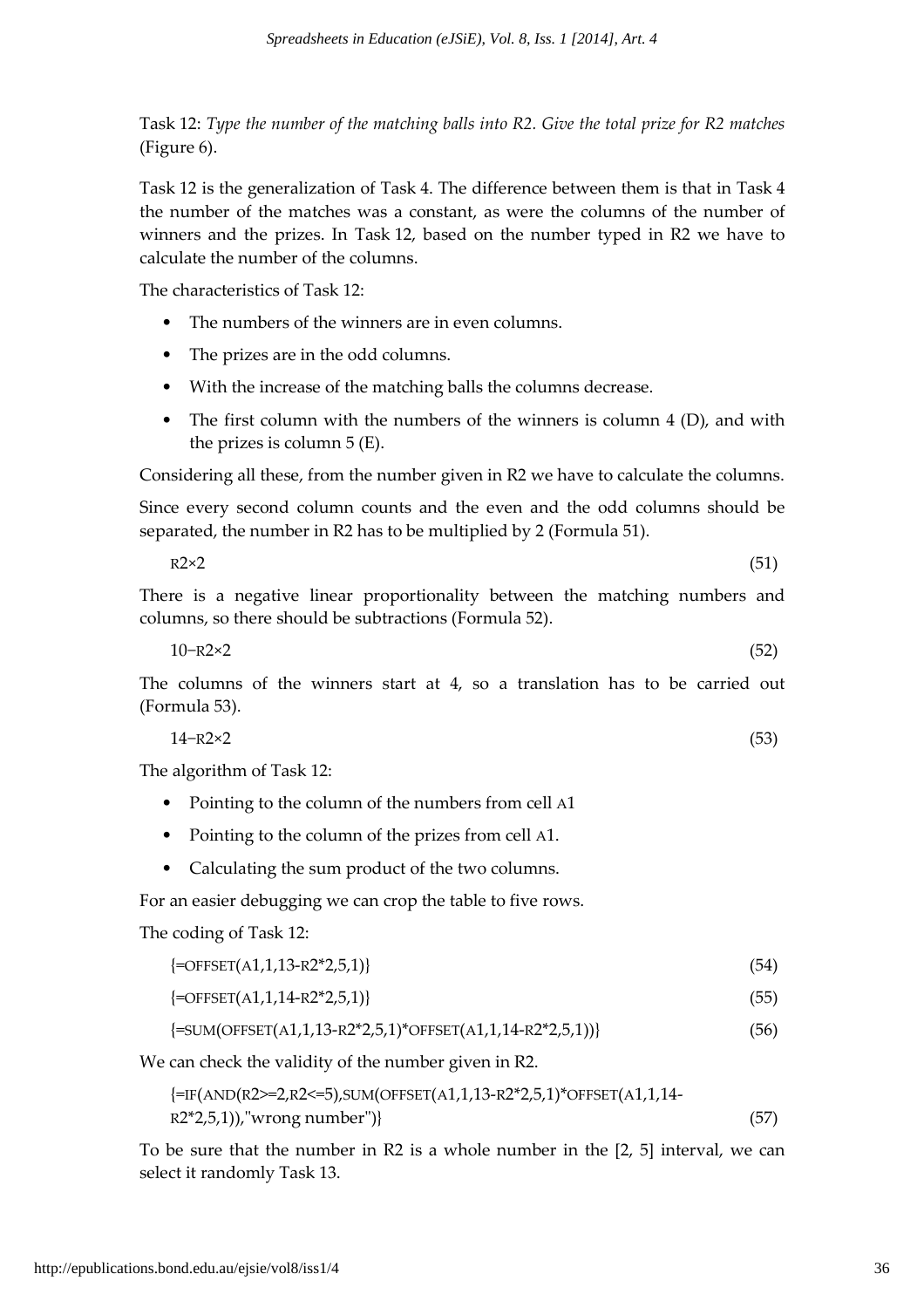Task 13: Create a random whole number in the [2, 5] interval.

This is a quite familiar task in programming. The only point in question is the interval of the random number in the programming language. This should be checked first, since the output interval of the random selection will differentiate the algorithms to a certain extent.

Both Excel and Calc create a random number in the [0, 1) interval. With geometric translations – dilation (Formula 59) and translation (Formula 61) – we can convert it into the [2, 5] interval.

The characteristics of Task 13:

- a whole number,
- in the [2; 5] interval.

The algorithm of Task 13:

- Creating a random number in the [0, 1) interval (Formula 58).
- Dilation of the interval  $[0, 1) \rightarrow [0, 4)$  (Formula 59).
- Creating whole numbers  $[0, 4) \rightarrow [0, 3]$  (Formula 60).
- Translation of the interval  $[0, 3] \rightarrow [2, 5]$  (Formula 61).

With this algorithm there is no need for the specific built-in function, RANDBETWEEN(). Beyond that with the algorithm of creating whole random numbers in an interval students would see example of geometric transformations and practice how to handle inclusive and exclusive intervals. In addition to all of these advantages, students can be prepared for a problem quite frequent in high level programming.

The coding of Task 13:

| (58) |
|------|
| (59) |
| (60) |
| (61) |
|      |

If we create the number of the matching balls as a random number there is no need for the validation of the number in R2. To decide on the mode of input in R2 is always the user's responsibility; both (61) with the random number and (57) with typing the number can be used.

We can select random numbers in an interval with previously unknown starting and ending values (Task 14).

Task 14: Create a random whole number in the [G2, H2] interval.

Task 14 is the generalization of Task 13.